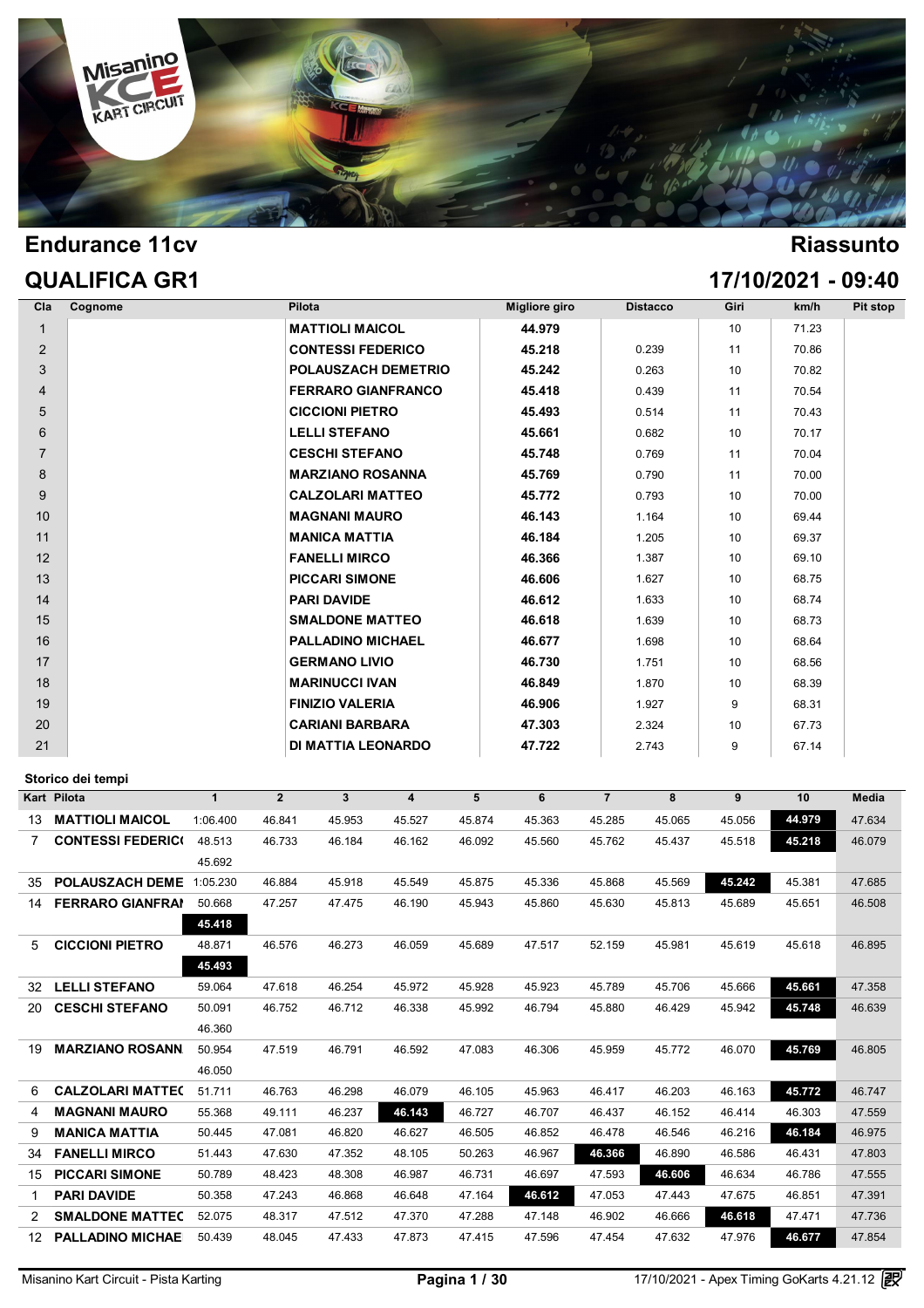

|     | Kart Pilota            |        |        |        | 4      | 5      | 6      |        | 8      | 9      | 10     | Media  |
|-----|------------------------|--------|--------|--------|--------|--------|--------|--------|--------|--------|--------|--------|
|     | <b>GERMANO LIVIO</b>   | 50.945 | 48.319 | 47.253 | 47.815 | 46.962 | 47.170 | 47.242 | 47.384 | 46.776 | 46.730 | 47.659 |
|     | <b>MARINUCCI IVAN</b>  | 50.826 | 48.432 | 47.504 | 48.735 | 47.274 | 47.595 | 48.075 | 48.604 | 46.849 | 47.092 | 48.098 |
| 11  | <b>FINIZIO VALERIA</b> | 51.289 | 49.035 | 48.013 | 47.753 | 47.791 | 47.754 | 47.548 | 47.252 | 46.906 |        | 48.149 |
| 23. | <b>CARIANI BARBARA</b> | 55.217 | 48.791 | 48.239 | 47.826 | 48.311 | 48.110 | 47.342 | 47.935 | 47.413 | 47.303 | 48.648 |
| 26  | DI MATTIA LEONARE      | 56.465 | 49.301 | 48.340 | 48.278 | 48.109 | 47.722 | 49.161 | 48.576 | 48.166 |        | 49.346 |

### **QUALIFICA GR2 17/10/2021 - 09:52**

| Cla            | Cognome | Pilota                       | Migliore giro | <b>Distacco</b> | Giri | km/h  | Pit stop |
|----------------|---------|------------------------------|---------------|-----------------|------|-------|----------|
| 1              |         | <b>PALUMBO LORENZO</b>       | 45.058        |                 | 11   | 71.11 |          |
| 2              |         | <b>BONACCI LEONARDO</b>      | 45.066        | 0.008           | 11   | 71.10 |          |
| 3              |         | <b>MARCONI DANNY</b>         | 45.132        | 0.074           | 11   | 70.99 |          |
| $\overline{4}$ |         | <b>MASSAROTTO MATTIA</b>     | 45.270        | 0.212           | 11   | 70.78 |          |
| 5              |         | <b>MANFREDOTTI LORENZO</b>   | 45.286        | 0.228           | 11   | 70.75 |          |
| 6              |         | <b>CEVOLANI LUCA</b>         | 45.301        | 0.243           | 10   | 70.73 |          |
| $\overline{7}$ |         | <b>CUCCHI ALBERTO</b>        | 45.372        | 0.314           | 11   | 70.62 |          |
| 8              |         | <b>CUCCHI ALEX</b>           | 45.398        | 0.340           | 11   | 70.58 |          |
| 9              |         | <b>FERRETTI ANDREA</b>       | 45.452        | 0.394           | 11   | 70.49 |          |
| 10             |         | <b>CONIGLIO ALESSIO</b>      | 45.491        | 0.433           | 11   | 70.43 |          |
| 11             |         | <b>CAVALIERI MASSIMO</b>     | 45.493        | 0.435           | 10   | 70.43 |          |
| 12             |         | <b>MORENO NICHOLAS</b>       | 45.616        | 0.558           | 10   | 70.24 |          |
| 13             |         | <b>BANCI ALFREDO</b>         | 45.760        | 0.702           | 11   | 70.02 |          |
| 14             |         | <b>LEORATI ALBINO</b>        | 45.974        | 0.916           | 11   | 69.69 |          |
| 15             |         | <b>ROSSETTI MICHELE</b>      | 46.354        | 1.296           | 10   | 69.12 |          |
| 16             |         | <b>PESCIONI MASSIMILIANO</b> | 46.497        | 1.439           | 10   | 68.91 |          |
| 17             |         | <b>GHERARDI FEDERICO</b>     | 46.652        | 1.594           | 10   | 68.68 |          |
| 18             |         | <b>MARZIANO NICOLE</b>       | 46.722        | 1.664           | 10   | 68.58 |          |
| 19             |         | <b>CANINI CAMILLA</b>        | 46.793        | 1.735           | 10   | 68.47 |          |
| 20             |         | <b>FELIGIONI GABRIELE</b>    | 47.115        | 2.057           | 10   | 68.00 |          |
| 21             |         | <b>PIERGUIDI LUCA</b>        | 50.077        | 5.019           | 9    | 63.98 |          |

|    | Kart Pilota             |        | $\mathbf{2}$ | 3      | 4      | 5      | 6      | $\overline{7}$ | 8      | 9      | 10     | <b>Media</b> |
|----|-------------------------|--------|--------------|--------|--------|--------|--------|----------------|--------|--------|--------|--------------|
| 4  | <b>PALUMBO LORENZC</b>  | 49.827 | 45.857       | 45.463 | 45.454 | 45.453 | 45.241 | 45.253         | 45.149 | 45.169 | 45.058 | 45.726       |
|    |                         | 45.069 |              |        |        |        |        |                |        |        |        |              |
| 19 | <b>BONACCI LEONARDO</b> | 47.707 | 46.945       | 46.354 | 45.656 | 45.362 | 45.302 | 45.323         | 45.341 | 45.336 | 45.499 | 45.808       |
|    |                         | 45.066 |              |        |        |        |        |                |        |        |        |              |
| 15 | <b>MARCONI DANNY</b>    | 48.384 | 47.524       | 45.955 | 45.559 | 45.377 | 45.354 | 45.417         | 46.026 | 45.587 | 45.482 | 45.981       |
|    |                         | 45.132 |              |        |        |        |        |                |        |        |        |              |
| 32 | <b>MASSAROTTO MAT1</b>  | 47.898 | 46.337       | 45.633 | 45.446 | 45.447 | 45.364 | 45.644         | 45.270 | 45.606 | 45.376 | 45.821       |
|    |                         | 46.013 |              |        |        |        |        |                |        |        |        |              |
|    | <b>MANFREDOTTI LORI</b> | 47.686 | 46.051       | 45.679 | 45.633 | 45.395 | 45.388 | 45.644         | 45.792 | 45.508 | 45.746 | 45.800       |
|    |                         | 45.286 |              |        |        |        |        |                |        |        |        |              |
| 17 | <b>CEVOLANI LUCA</b>    | 49.582 | 54.551       | 46.563 | 45.966 | 55.174 | 45.681 | 45.407         | 45.342 | 45.301 | 46.455 | 48.002       |
| 6. | <b>CUCCHI ALBERTO</b>   | 48.448 | 46.781       | 45.653 | 46.120 | 45.611 | 45.372 | 45.798         | 45.565 | 45.504 | 45.766 | 46.023       |
|    |                         | 45.638 |              |        |        |        |        |                |        |        |        |              |
| 26 | <b>CUCCHI ALEX</b>      | 55.356 | 46.887       | 45.666 | 46.068 | 45.521 | 45.540 | 45.767         | 45.893 | 45.648 | 45.615 | 46.669       |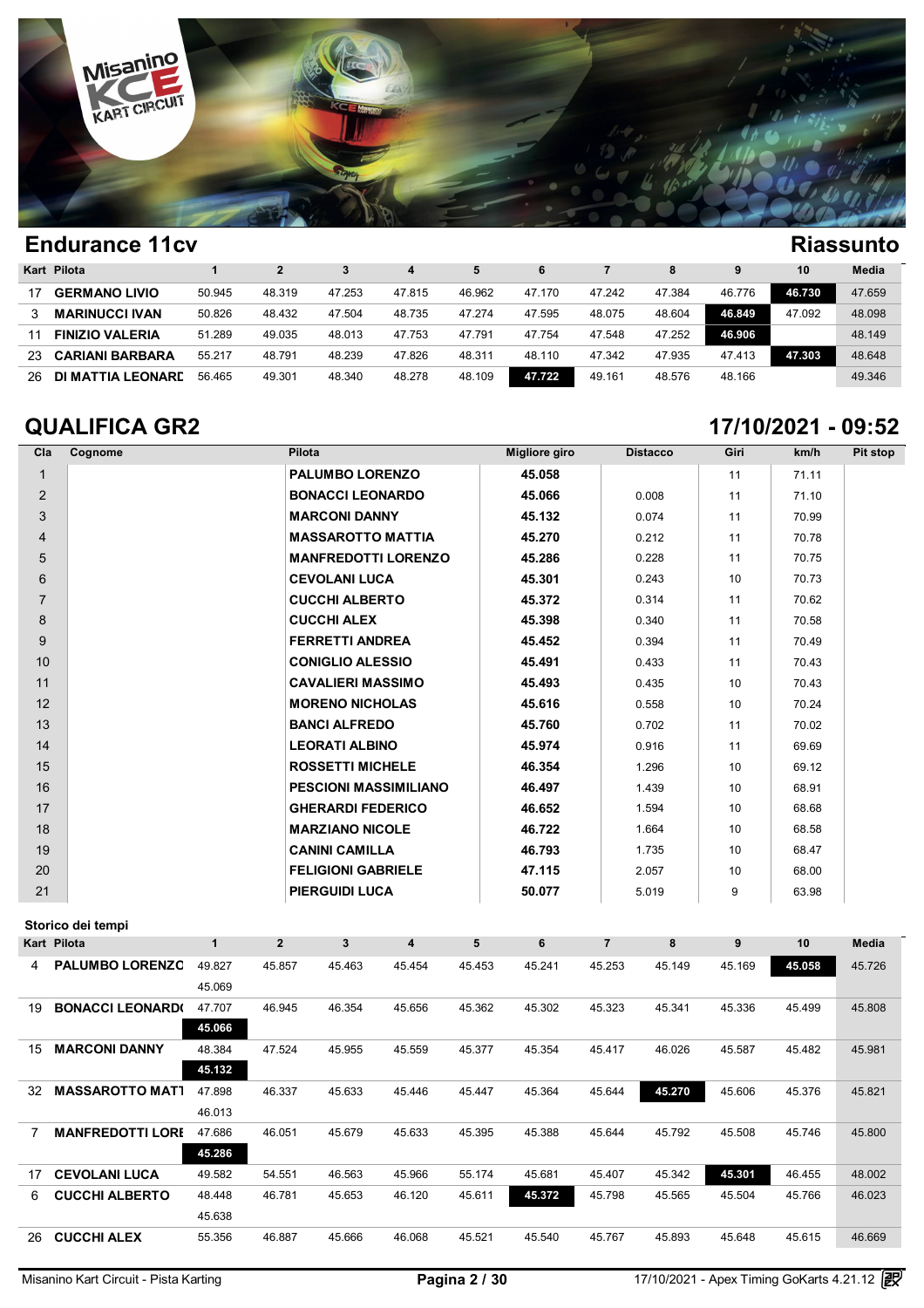

|    | Kart Pilota               | 1      | $\mathbf{2}$ | 3      | 4      | 5      | 6      | $\overline{7}$ | 8      | 9      | 10     | Media  |
|----|---------------------------|--------|--------------|--------|--------|--------|--------|----------------|--------|--------|--------|--------|
|    |                           | 45.398 |              |        |        |        |        |                |        |        |        |        |
| 3  | <b>FERRETTI ANDREA</b>    | 49.407 | 46.196       | 45.756 | 45.668 | 45.540 | 45.760 | 45.452         | 45.701 | 45.734 | 45.545 | 46.053 |
|    |                           | 45.832 |              |        |        |        |        |                |        |        |        |        |
| 14 | <b>CONIGLIO ALESSIO</b>   | 48.174 | 46.516       | 46.266 | 45.779 | 45.753 | 46.033 | 46.181         | 45.876 | 45.914 | 46.226 | 46.200 |
|    |                           | 45.491 |              |        |        |        |        |                |        |        |        |        |
| 11 | <b>CAVALIERI MASSIMO</b>  | 49.388 | 48.549       | 49.639 | 46.583 | 46.091 | 46.128 | 46.277         | 45.816 | 45.493 | 45.952 | 46.991 |
| 20 | <b>MORENO NICHOLAS</b>    | 47.348 | 46.174       | 47.423 | 46.425 | 45.932 | 45.636 | 45.921         | 45.745 | 45.616 | 45.832 | 46.205 |
| 5. | <b>BANCI ALFREDO</b>      | 48.603 | 47.073       | 46.285 | 45.874 | 46.118 | 45.972 | 46.399         | 45.825 | 45.888 | 45.767 | 46.324 |
|    |                           | 45.760 |              |        |        |        |        |                |        |        |        |        |
| 35 | <b>LEORATI ALBINO</b>     | 52.590 | 48.948       | 46.502 | 46.401 | 46.565 | 46.724 | 46.520         | 47.960 | 46.871 | 46.974 | 47.457 |
|    |                           | 45.974 |              |        |        |        |        |                |        |        |        |        |
| 12 | <b>ROSSETTI MICHELE</b>   | 48.354 | 48.038       | 47.992 | 48.580 | 47.321 | 47.497 | 47.345         | 46.893 | 46.354 | 46.694 | 47.506 |
| 23 | <b>PESCIONI MASSIMIL</b>  | 50.670 | 47.904       | 46.497 | 46.764 | 47.144 | 47.274 | 47.372         | 47.786 | 46.652 | 49.806 | 47.786 |
|    | <b>GHERARDI FEDERIC</b>   | 50.940 | 50.401       | 51.367 | 47.208 | 47.964 | 47.029 | 47.501         | 46.652 | 53.243 | 47.451 | 48.975 |
| 13 | <b>MARZIANO NICOLE</b>    | 53.682 | 49.329       | 46.769 | 47.531 | 46.722 | 46.995 | 46.944         | 47.539 | 47.170 | 50.219 | 48.290 |
| 2  | <b>CANINI CAMILLA</b>     | 48.165 | 48.000       | 48.176 | 47.369 | 46.793 | 47.084 | 46.945         | 47.360 | 46.978 | 47.350 | 47.422 |
| 10 | <b>FELIGIONI GABRIELI</b> | 51.554 | 49.956       | 48.662 | 47.750 | 48.368 | 47.224 | 48.406         | 47.376 | 47.115 | 47.766 | 48.417 |
| 34 | <b>PIERGUIDI LUCA</b>     | 54.835 | 51.684       | 56.636 | 56.337 | 51.249 | 51.915 | 50.204         | 50.077 | 54.299 |        | 53.026 |

# **QUALIFICA GR3 17/10/2021 - 10:05**

| Cla             | Cognome | Pilota                     | <b>Migliore giro</b> | <b>Distacco</b> | Giri | km/h  | Pit stop |
|-----------------|---------|----------------------------|----------------------|-----------------|------|-------|----------|
|                 |         | <b>SANSONI MATTIA</b>      | 44.819               |                 | 11   | 71.49 |          |
| 2               |         | <b>SOFFIATI NICOLO</b>     | 44.898               | 0.079           | 11   | 71.36 |          |
| 3               |         | <b>FORTIN NICOLA</b>       | 44.972               | 0.153           | 11   | 71.24 |          |
| $\overline{4}$  |         | <b>ROCCO ANDREA</b>        | 44.994               | 0.175           | 11   | 71.21 |          |
| 5               |         | <b>VISONA' PETER</b>       | 45.106               | 0.287           | 11   | 71.03 |          |
| 6               |         | <b>DONATO NICOLA</b>       | 45.217               | 0.398           | 11   | 70.86 |          |
| $\overline{7}$  |         | <b>ZAZZERONI THOMAS</b>    | 45.471               | 0.652           | 11   | 70.46 |          |
| 8               |         | <b>SALIMBERI CHIARA</b>    | 45.482               | 0.663           | 11   | 70.45 |          |
| 9               |         | <b>VAROTTO MAURO</b>       | 45.496               | 0.677           | 11   | 70.42 |          |
| 10 <sup>1</sup> |         | <b>ZAGO ERICA</b>          | 45.546               | 0.727           | 11   | 70.35 |          |
| 11              |         | <b>GABELLINI FRANCESCO</b> | 45.785               | 0.966           | 11   | 69.98 |          |
| 12              |         | <b>SANSONI ANDREA</b>      | 45.818               | 0.999           | 11   | 69.93 |          |
| 13              |         | <b>TOSCANO ROBERTO</b>     | 45.941               | 1.122           | 10   | 69.74 |          |
| 14              |         | <b>ROCCO ELISA</b>         | 45.962               | 1.143           | 11   | 69.71 |          |

|    | Kart Pilota            |        | $\mathbf{2}$ | 3      | 4      | 5      | 6      |        | 8      | 9      | 10     | <b>Media</b> |
|----|------------------------|--------|--------------|--------|--------|--------|--------|--------|--------|--------|--------|--------------|
| 13 | <b>SANSONI MATTIA</b>  | 46.286 | 45.464       | 45.412 | 44.983 | 44.952 | 45.174 | 44.947 | 44.948 | 44.822 | 44.894 | 45.154       |
|    |                        | 44.819 |              |        |        |        |        |        |        |        |        |              |
| 32 | <b>SOFFIATI NICOLO</b> | 48.185 | 46.055       | 45.498 | 45.056 | 45.260 | 44.898 | 45.357 | 46.832 | 45.201 | 45.041 | 45.685       |
|    |                        | 45.158 |              |        |        |        |        |        |        |        |        |              |
| 19 | <b>FORTIN NICOLA</b>   | 47.180 | 45.533       | 45.228 | 45.263 | 45.306 | 45.745 | 45.279 | 45.216 | 45.296 | 44.972 | 45.465       |
|    |                        | 45.099 |              |        |        |        |        |        |        |        |        |              |
| 3  | <b>ROCCO ANDREA</b>    | 47.905 | 46.030       | 45.542 | 45.262 | 45.246 | 45.220 | 45.011 | 45.460 | 45.505 | 46.082 | 45.659       |
|    |                        | 44.994 |              |        |        |        |        |        |        |        |        |              |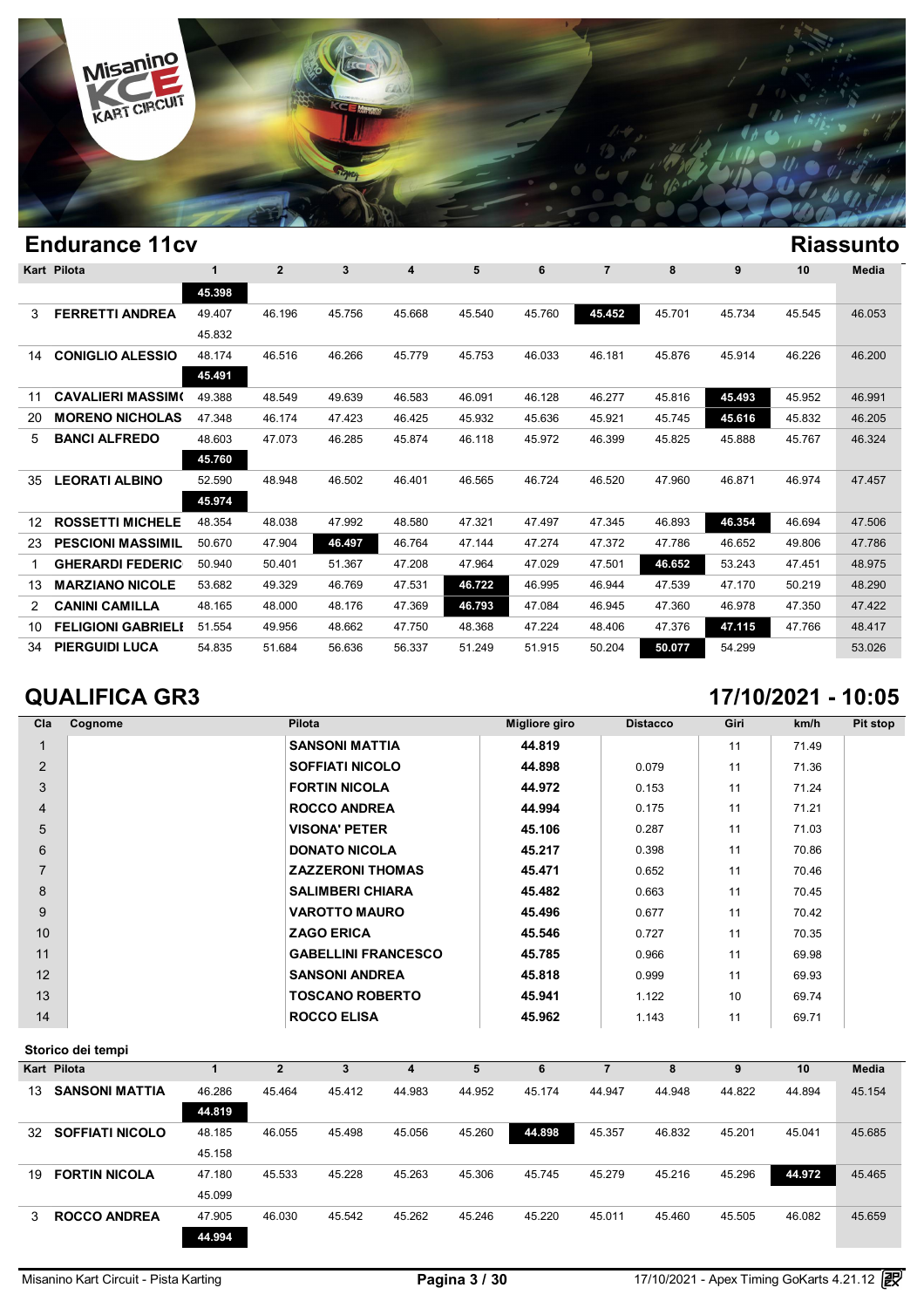

|                 | <b>Endurance 11cv</b>    |              |                |              |        |        |        |                |        |        |        | <b>Riassunto</b> |
|-----------------|--------------------------|--------------|----------------|--------------|--------|--------|--------|----------------|--------|--------|--------|------------------|
|                 | Kart Pilota              | $\mathbf{1}$ | $\overline{2}$ | $\mathbf{3}$ | 4      | 5      | 6      | $\overline{7}$ | 8      | 9      | 10     | <b>Media</b>     |
| 5               | <b>VISONA' PETER</b>     | 47.171       | 45.579         | 45.519       | 45.528 | 45.630 | 45.356 | 45.535         | 45.465 | 45.318 | 45.428 | 45.603           |
|                 |                          | 45.106       |                |              |        |        |        |                |        |        |        |                  |
| 9               | <b>DONATO NICOLA</b>     | 48.119       | 46.012         | 45.994       | 45.661 | 45.846 | 45.514 | 45.500         | 45.453 | 45.469 | 45.360 | 45.831           |
|                 |                          | 45.217       |                |              |        |        |        |                |        |        |        |                  |
|                 | <b>ZAZZERONI THOMA:</b>  | 47.483       | 47.096         | 45.758       | 45.862 | 45.724 | 45.505 | 45.778         | 45.754 | 45.680 | 45.471 | 45.971           |
|                 |                          | 45.573       |                |              |        |        |        |                |        |        |        |                  |
| 4               | <b>SALIMBERI CHIARA</b>  | 48.317       | 47.474         | 46.539       | 46.463 | 46.187 | 45.482 | 45.637         | 46.163 | 46.146 | 45.613 | 46.377           |
|                 |                          | 46.128       |                |              |        |        |        |                |        |        |        |                  |
| 23.             | <b>VAROTTO MAURO</b>     | 50.178       | 46.569         | 46.179       | 46.125 | 45.707 | 45.680 | 45.637         | 45.496 | 45.672 | 45.692 | 46.222           |
|                 |                          | 45.514       |                |              |        |        |        |                |        |        |        |                  |
| 10              | <b>ZAGO ERICA</b>        | 48.774       | 46.519         | 46.339       | 45.942 | 45.685 | 45.546 | 45.689         | 45.710 | 45.585 | 45.573 | 46.091           |
|                 |                          | 45.639       |                |              |        |        |        |                |        |        |        |                  |
| 11              | <b>GABELLINI FRANCES</b> | 48.306       | 46.600         | 46.026       | 47.354 | 45.872 | 46.634 | 45.906         | 45.785 | 46.494 | 45.838 | 46.533           |
|                 |                          | 47.057       |                |              |        |        |        |                |        |        |        |                  |
| 12 <sup>7</sup> | <b>SANSONI ANDREA</b>    | 47.559       | 46.363         | 46.541       | 46.229 | 46.119 | 46.429 | 45.818         | 46.091 | 46.472 | 45.982 | 46.371           |
|                 |                          | 46.481       |                |              |        |        |        |                |        |        |        |                  |
| 26              | <b>TOSCANO ROBERTC</b>   | 47.940       | 46.411         | 46.044       | 46.108 | 46.301 | 46.064 | 46.367         | 46.171 | 45.941 | 46.153 | 46.350           |
| 34              | <b>ROCCO ELISA</b>       | 48.284       | 47.394         | 46.056       | 46.912 | 46.380 | 47.861 | 47.286         | 46.153 | 45.962 | 46.619 | 46.864           |
|                 |                          | 46.599       |                |              |        |        |        |                |        |        |        |                  |

# **Migliori tempi QUA**

| Cla            | Kart           | Pilota                     |        | QUALIFICA GR1 QUALIFICA GR2 QUALIFICA GR3 |        | <b>Distacco</b> | Giri | km/h  | Gruppo |
|----------------|----------------|----------------------------|--------|-------------------------------------------|--------|-----------------|------|-------|--------|
| $\mathbf{1}$   |                | <b>SANSONI MATTIA</b>      |        |                                           | 44.819 |                 | 11   | 71.49 | A      |
| 2              |                | <b>SOFFIATI NICOLO</b>     |        |                                           | 44.898 | 0.079           | 11   | 71.36 | в      |
| 3              |                | <b>FORTIN NICOLA</b>       |        |                                           | 44.972 | 0.153           | 11   | 71.24 | C      |
| 4              | 13             | <b>MATTIOLI MAICOL</b>     | 44.979 |                                           |        | 0.160           | 10   | 71.23 | A      |
| 5              |                | <b>ROCCO ANDREA</b>        |        |                                           | 44.994 | 0.175           | 11   | 71.21 | в      |
| 6              |                | <b>PALUMBO LORENZO</b>     |        | 45.058                                    |        | 0.239           | 11   | 71.11 | C      |
| $\overline{7}$ |                | <b>BONACCI LEONARDO</b>    |        | 45.066                                    |        | 0.247           | 11   | 71.10 | Α      |
| 8              |                | <b>VISONA' PETER</b>       |        |                                           | 45.106 | 0.287           | 11   | 71.03 | в      |
| 9              |                | <b>MARCONI DANNY</b>       |        | 45.132                                    |        | 0.313           | 11   | 70.99 | C      |
| 10             |                | <b>DONATO NICOLA</b>       |        |                                           | 45.217 | 0.398           | 11   | 70.86 | A      |
| 11             | $\overline{7}$ | <b>CONTESSI FEDERICO</b>   | 45.218 |                                           |        | 0.399           | 11   | 70.86 | в      |
| 12             | 35             | POLAUSZACH DEMETRIO        | 45.242 |                                           |        | 0.423           | 10   | 70.82 | C      |
| 13             |                | <b>MASSAROTTO MATTIA</b>   |        | 45.270                                    |        | 0.451           | 11   | 70.78 | A      |
| 14             |                | <b>MANFREDOTTI LORENZO</b> |        | 45.286                                    |        | 0.467           | 11   | 70.75 | в      |
| 15             |                | <b>CEVOLANI LUCA</b>       |        | 45.301                                    |        | 0.482           | 10   | 70.73 | C      |
| 16             | 10             | <b>CUCCHI ALBERTO</b>      |        | 45.372                                    |        | 0.553           | 11   | 70.62 | Α      |
| 17             |                | <b>CUCCHI ALEX</b>         |        | 45.398                                    |        | 0.579           | 11   | 70.58 | в      |
| 18             | 14             | <b>FERRARO GIANFRANCO</b>  | 45.418 |                                           |        | 0.599           | 11   | 70.54 | C      |
| 19             |                | <b>FERRETTI ANDREA</b>     |        | 45.452                                    |        | 0.633           | 11   | 70.49 | A      |
| 20             |                | <b>ZAZZERONI THOMAS</b>    |        |                                           | 45.471 | 0.652           | 11   | 70.46 | в      |
| 21             |                | <b>SALIMBERI CHIARA</b>    |        |                                           | 45.482 | 0.663           | 11   | 70.45 | C      |
| 22             |                | <b>CONIGLIO ALESSIO</b>    |        | 45.491                                    |        | 0.672           | 11   | 70.43 | Α      |
| 23             | 5              | <b>CICCIONI PIETRO</b>     | 45.493 |                                           |        | 0.674           | 11   | 70.43 | в      |
| 24             |                | <b>CAVALIERI MASSIMO</b>   |        | 45.493                                    |        | 0.674           | 10   | 70.43 | C      |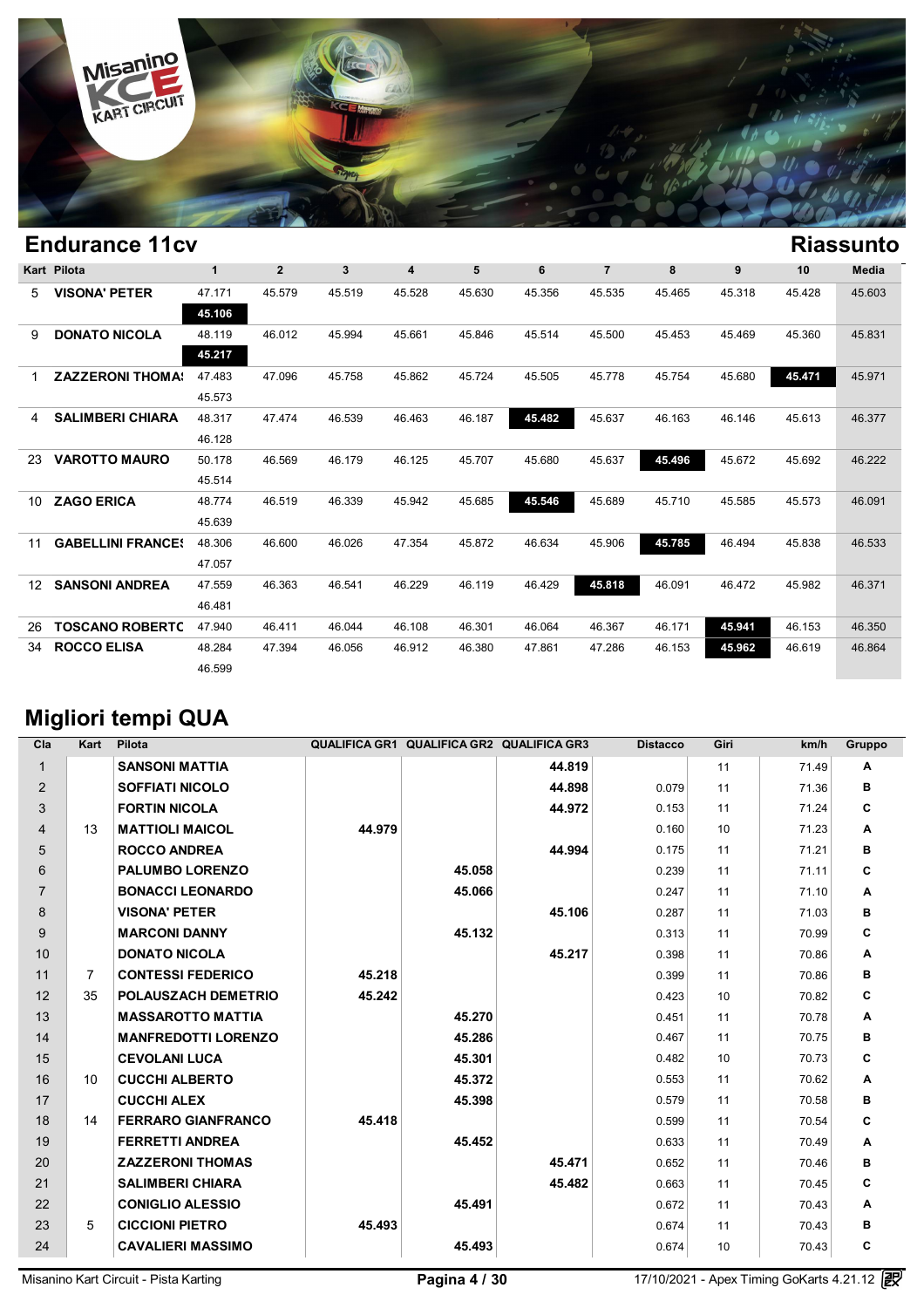

| Cla | Kart         | Pilota                       |        | QUALIFICA GR1 QUALIFICA GR2 QUALIFICA GR3 |        | <b>Distacco</b> | Giri            | km/h  | Gruppo |
|-----|--------------|------------------------------|--------|-------------------------------------------|--------|-----------------|-----------------|-------|--------|
| 25  |              | <b>VAROTTO MAURO</b>         |        |                                           | 45.496 | 0.677           | 11              | 70.42 | A      |
| 26  |              | <b>ZAGO ERICA</b>            |        |                                           | 45.546 | 0.727           | 11              | 70.35 | в      |
| 27  |              | <b>MORENO NICHOLAS</b>       |        | 45.616                                    |        | 0.797           | 10              | 70.24 | C      |
| 28  | 32           | <b>LELLI STEFANO</b>         | 45.661 |                                           |        | 0.842           | 10              | 70.17 | A      |
| 29  | 20           | <b>CESCHI STEFANO</b>        | 45.748 |                                           |        | 0.929           | 11              | 70.04 | в      |
| 30  |              | <b>BANCI ALFREDO</b>         |        | 45.760                                    |        | 0.941           | 11              | 70.02 | C      |
| 31  | 19           | <b>MARZIANO ROSANNA</b>      | 45.769 |                                           |        | 0.950           | 11              | 70.00 | A      |
| 32  | 6            | <b>CALZOLARI MATTEO</b>      | 45.772 |                                           |        | 0.953           | 10              | 70.00 | в      |
| 33  |              | <b>GABELLINI FRANCESCO</b>   |        |                                           | 45.785 | 0.966           | 11              | 69.98 | C      |
| 34  |              | <b>SANSONI ANDREA</b>        |        |                                           | 45.818 | 0.999           | 11              | 69.93 | A      |
| 35  |              | <b>TOSCANO ROBERTO</b>       |        |                                           | 45.941 | 1.122           | 10              | 69.74 | в      |
| 36  |              | <b>ROCCO ELISA</b>           |        |                                           | 45.962 | 1.143           | 11              | 69.71 | C      |
| 37  |              | <b>LEORATI ALBINO</b>        |        | 45.974                                    |        | 1.155           | 11              | 69.69 | A      |
| 38  | 4            | <b>MAGNANI MAURO</b>         | 46.143 |                                           |        | 1.324           | 10              | 69.44 | в      |
| 39  | 9            | <b>MANICA MATTIA</b>         | 46.184 |                                           |        | 1.365           | 10              | 69.37 | C      |
| 40  |              | <b>ROSSETTI MICHELE</b>      |        | 46.354                                    |        | 1.535           | 10              | 69.12 | A      |
| 41  | 34           | <b>FANELLI MIRCO</b>         | 46.366 |                                           |        | 1.547           | 10              | 69.10 | в      |
| 42  |              | <b>PESCIONI MASSIMILIANO</b> |        | 46.497                                    |        | 1.678           | 10 <sup>1</sup> | 68.91 | C      |
| 43  | 15           | <b>PICCARI SIMONE</b>        | 46.606 |                                           |        | 1.787           | 10              | 68.75 | A      |
| 44  | $\mathbf{1}$ | <b>PARI DAVIDE</b>           | 46.612 |                                           |        | 1.793           | 10              | 68.74 | в      |
| 45  | 2            | <b>SMALDONE MATTEO</b>       | 46.618 |                                           |        | 1.799           | 10              | 68.73 | C      |
| 46  |              | <b>GHERARDI FEDERICO</b>     |        | 46.652                                    |        | 1.833           | 10 <sup>1</sup> | 68.68 | A      |
| 47  | 12           | <b>PALLADINO MICHAEL</b>     | 46.677 |                                           |        | 1.858           | 10              | 68.64 | в      |
| 48  |              | <b>MARZIANO NICOLE</b>       |        | 46.722                                    |        | 1.903           | 10 <sup>1</sup> | 68.58 | C      |
| 49  | 17           | <b>GERMANO LIVIO</b>         | 46.730 |                                           |        | 1.911           | 10              | 68.56 | A      |
| 50  |              | <b>CANINI CAMILLA</b>        |        | 46.793                                    |        | 1.974           | 10 <sup>1</sup> | 68.47 | в      |
| 51  | 3            | <b>MARINUCCI IVAN</b>        | 46.849 |                                           |        | 2.030           | 10              | 68.39 | C      |
| 52  | 11           | <b>FINIZIO VALERIA</b>       | 46.906 |                                           |        | 2.087           | 9               | 68.31 | A      |
| 53  |              | <b>FELIGIONI GABRIELE</b>    |        | 47.115                                    |        | 2.296           | 10              | 68.00 | в      |
| 54  | 23           | <b>CARIANI BARBARA</b>       | 47.303 |                                           |        | 2.484           | 10              | 67.73 | C      |
| 55  | 26           | DI MATTIA LEONARDO           | 47.722 |                                           |        | 2.903           | 9               | 67.14 | A      |
| 56  |              | <b>PIERGUIDI LUCA</b>        |        | 50.077                                    |        | 5.258           | 9               | 63.98 | в      |

### **MANCHE A1 17/10/2021 - 10:22**

| Cla            | Pilota                   | Giri | <b>Tempo</b> | <b>Distacco</b> | Interv. | km/h  | Migliore giro | Pit stop |
|----------------|--------------------------|------|--------------|-----------------|---------|-------|---------------|----------|
|                | <b>SANSONI MATTIA</b>    | 11   | 10:29.023    |                 |         | 56.03 | 45.222        |          |
| 2              | <b>DONATO NICOLA</b>     | 11   | 10:29.181    | 0.158           | 0.158   | 56.02 | 45.092        |          |
| 3              | <b>MASSAROTTO MATTIA</b> | 11   | 10:29.535    | 0.512           | 0.354   | 55.98 | 44.945        |          |
| $\overline{4}$ | <b>MATTIOLI MAICOL</b>   | 11   | 10:30.557    | 1.534           | 1.022   | 55.89 | 45.294        |          |
| 5              | <b>VAROTTO MAURO</b>     | 11   | 10:30.846    | 1.823           | 0.289   | 55.87 | 45.044        |          |
| 6              | <b>LELLI STEFANO</b>     | 11   | 10:31.119    | 2.096           | 0.273   | 55.84 | 44.969        |          |
|                | <b>SANSONI ANDREA</b>    | 11   | 10:32.247    | 3.224           | 1.128   | 55.74 | 45.172        |          |
| 8              | <b>CUCCHI ALBERTO</b>    | 11   | 10:32.973    | 3.950           | 0.726   | 55.68 | 45.394        |          |
| 9              | <b>MARZIANO ROSANNA</b>  | 11   | 10:33.750    | 4.727           | 0.777   | 55.61 | 45.265        |          |
| 10             | <b>FERRETTI ANDREA</b>   | 11   | 10:34.232    | 5.209           | 0.482   | 55.57 | 45.284        |          |
| 11             | <b>CONIGLIO ALESSIO</b>  | 11   | 10:36.883    | 7.860           | 2.651   | 55.34 | 45.364        |          |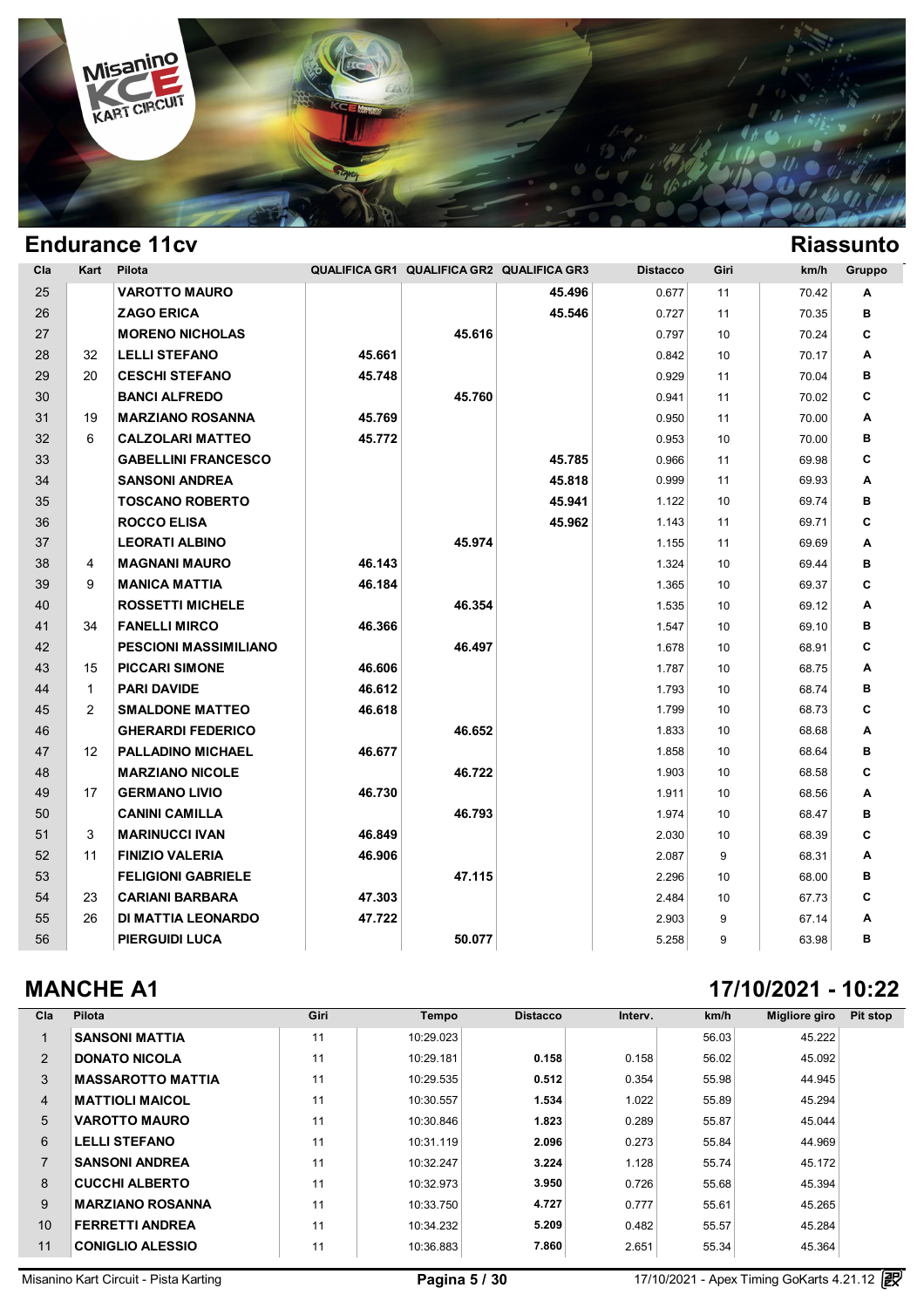

| Cla | Pilota                              |              | Giri        |        | <b>Tempo</b> |        | <b>Distacco</b> | Interv.        |        | km/h   | <b>Migliore giro</b> | Pit stop     |
|-----|-------------------------------------|--------------|-------------|--------|--------------|--------|-----------------|----------------|--------|--------|----------------------|--------------|
| 12  | <b>BONACCI LEONARDO</b>             |              | 11          |        | 10:38.945    |        | 9.922           | 2.062          |        | 55.16  | 45.910               |              |
| 13  | <b>PICCARI SIMONE</b>               |              | 11          |        | 10:49.070    |        | 20.047          | 10.125         |        | 54.30  | 46.727               |              |
| 14  | DI MATTIA LEONARDO                  |              | 11          |        | 10:49.944    |        | 20.921          | 0.874          |        | 54.23  | 46.545               |              |
| 15  | <b>GHERARDI FEDERICO</b>            |              | 11          |        | 10:50.459    |        | 21.436          | 0.515          |        | 54.18  | 46.595               |              |
| 16  | <b>FINIZIO VALERIA</b>              |              | 11          |        | 10:50.785    |        | 21.762          | 0.326          |        | 54.16  | 46.573               |              |
| 17  | <b>ROSSETTI MICHELE</b>             |              | 11          |        | 10:51.003    |        | 21.980          | 0.218          |        | 54.14  | 46.630               |              |
| 18  | <b>GERMANO LIVIO</b>                |              | 11          |        | 10:51.273    |        | 22.250          | 0.270          |        | 54.12  | 46.789               |              |
| 19  | <b>LEORATI ALBINO</b>               |              | 5           |        | 6:02.294     |        | 6 Giri          | 6 Giri         |        | 44.22  | 45.806               |              |
|     |                                     |              |             |        |              |        |                 |                |        |        |                      |              |
|     | Storico dei tempi                   |              |             |        |              |        |                 |                |        |        |                      |              |
|     | Kart Pilota                         | $\mathbf{1}$ | $\mathbf 2$ | 3      | 4            | 5      | 6               | $\overline{7}$ | 8      | 9      | 10                   | <b>Media</b> |
| 3   | <b>SANSONI MATTIA</b>               | 2:44.079     | 49.423      | 45.802 | 45.976       | 45.547 | 45.248          | 45.357         | 45.222 | 45.230 | 45.424               | 56.602       |
|     |                                     | 45.319       |             |        |              |        |                 |                |        |        |                      |              |
| 11  | <b>DONATO NICOLA</b>                | 2:38.489     | 50.243      | 45.809 | 45.587       | 45.401 | 45.283          | 45.453         | 45.092 | 45.240 | 45.368               | 56.119       |
|     |                                     | 45.347       |             |        |              |        |                 |                |        |        |                      |              |
| 1   | <b>MASSAROTTO MAT1</b>              | 2:39.597     | 49.849      | 45.940 | 45.481       | 45.960 | 45.662          | 45.371         | 44.945 | 44.998 | 45.224               | 56.200       |
|     |                                     | 45.182       |             |        |              |        |                 |                |        |        |                      |              |
| 17  | <b>MATTIOLI MAICOL</b>              | 2:48.872     | 50.546      | 45.874 | 45.657       | 45.436 | 45.294          | 46.004         | 45.570 | 45.395 | 45.781               | 57.266       |
|     |                                     | 45.503       |             |        |              |        |                 |                |        |        |                      |              |
| 9   | <b>VAROTTO MAURO</b>                | 2:44.602     | 49.463      | 45.575 | 45.415       | 45.725 | 45.044          | 45.418         | 45.189 | 45.313 | 45.622               | 56.694       |
|     |                                     | 46.270       |             |        |              |        |                 |                |        |        |                      |              |
| 7   | <b>LELLI STEFANO</b>                | 2:36.088     | 50.250      | 45.967 | 45.274       | 45.180 | 45.616          | 45.442         | 44.969 | 45.027 | 45.338               | 55.956       |
|     |                                     | 46.371       |             |        |              |        |                 |                |        |        |                      |              |
| 5   | <b>SANSONI ANDREA</b>               | 2:44.588     | 49.910      | 45.862 | 45.611       | 45.172 | 45.602          | 46.224         | 45.603 | 45.224 | 45.561               | 56.776       |
|     |                                     | 45.179       |             |        |              |        |                 |                |        |        |                      |              |
| 26  | <b>CUCCHI ALBERTO</b>               | 2:46.301     | 49.579      | 45.673 | 45.730       | 46.765 | 45.721          | 46.547         | 45.636 | 45.394 | 45.519               | 57.126       |
|     |                                     | 45.529       |             |        |              |        |                 |                |        |        |                      |              |
| 20  | <b>MARZIANO ROSANN.</b> 2:52.848    |              | 49.621      | 46.180 | 46.126       | 45.607 | 46.020          | 45.575         | 45.265 | 45.334 | 45.467               | 57.583       |
|     |                                     | 45.378       |             |        |              |        |                 |                |        |        |                      |              |
| 14  | <b>FERRETTI ANDREA</b>              | 2:47.919     | 50.369      | 47.062 | 46.559       | 45.494 | 46.075          | 45.784         | 45.584 | 45.308 | 45.305               | 57.340       |
|     |                                     | 45.284       |             |        |              |        |                 |                |        |        |                      |              |
| 19. | <b>CONIGLIO ALESSIO</b>             | 2:42.358     | 53.081      | 46.484 | 45.750       | 45.636 | 46.165          | 45.789         | 45.557 | 45.364 | 45.596               | 57.059       |
|     |                                     | 45.871       |             |        |              |        |                 |                |        |        |                      |              |
|     | 12 <b>BONACCI LEONARD(</b> 2:37.022 |              | 52.927      | 46.560 | 46.237       | 46.103 | 47.195          | 45.960         | 45.910 | 46.034 | 45.982               | 56.899       |
|     |                                     | 45.968       |             |        |              |        |                 |                |        |        |                      |              |
|     | 23 PICCARI SIMONE                   | 2:42.223     | 51.682      | 47.635 | 46.893       | 46.807 | 46.786          | 47.889         | 46.727 | 47.518 | 47.004               | 58.008       |
|     |                                     | 46.926       |             |        |              |        |                 |                |        |        |                      |              |
|     | 13 DI MATTIA LEONARE 2:47.298       |              | 51.565      | 47.922 | 46.545       | 46.675 | 46.824          | 46.701         | 46.888 | 48.246 | 47.497               | 58.446       |
|     |                                     | 46.750       |             |        |              |        |                 |                |        |        |                      |              |
| 4   | <b>GHERARDI FEDERIC</b> 2:44.644    |              | 50.898      | 47.962 | 46.796       | 46.595 | 47.428          | 47.282         | 46.947 | 48.056 | 48.294               | 58.361       |
|     |                                     | 47.075       |             |        |              |        |                 |                |        |        |                      |              |
|     | 15 FINIZIO VALERIA                  | 2:48.606     | 51.298      | 47.580 | 46.888       | 47.938 | 46.573          | 47.030         | 46.708 | 47.538 | 48.096               | 58.687       |
|     |                                     | 47.303       |             |        |              |        |                 |                |        |        |                      |              |
| 6   | ROSSETTI MICHELE 2:49.969           |              | 52.782      | 47.526 | 46.922       | 47.836 | 46.630          | 46.963         | 46.654 | 47.935 | 47.942               | 58.934       |
|     |                                     | 47.121       |             |        |              |        |                 |                |        |        |                      |              |
| 2   | <b>GERMANO LIVIO</b>                | 2:53.928     | 51.675      | 47.786 | 47.192       | 47.769 | 46.789          | 47.451         | 47.096 | 46.989 | 47.399               | 59.206       |
|     |                                     | 47.199       |             |        |              |        |                 |                |        |        |                      |              |
|     |                                     |              |             |        |              |        |                 |                |        |        |                      |              |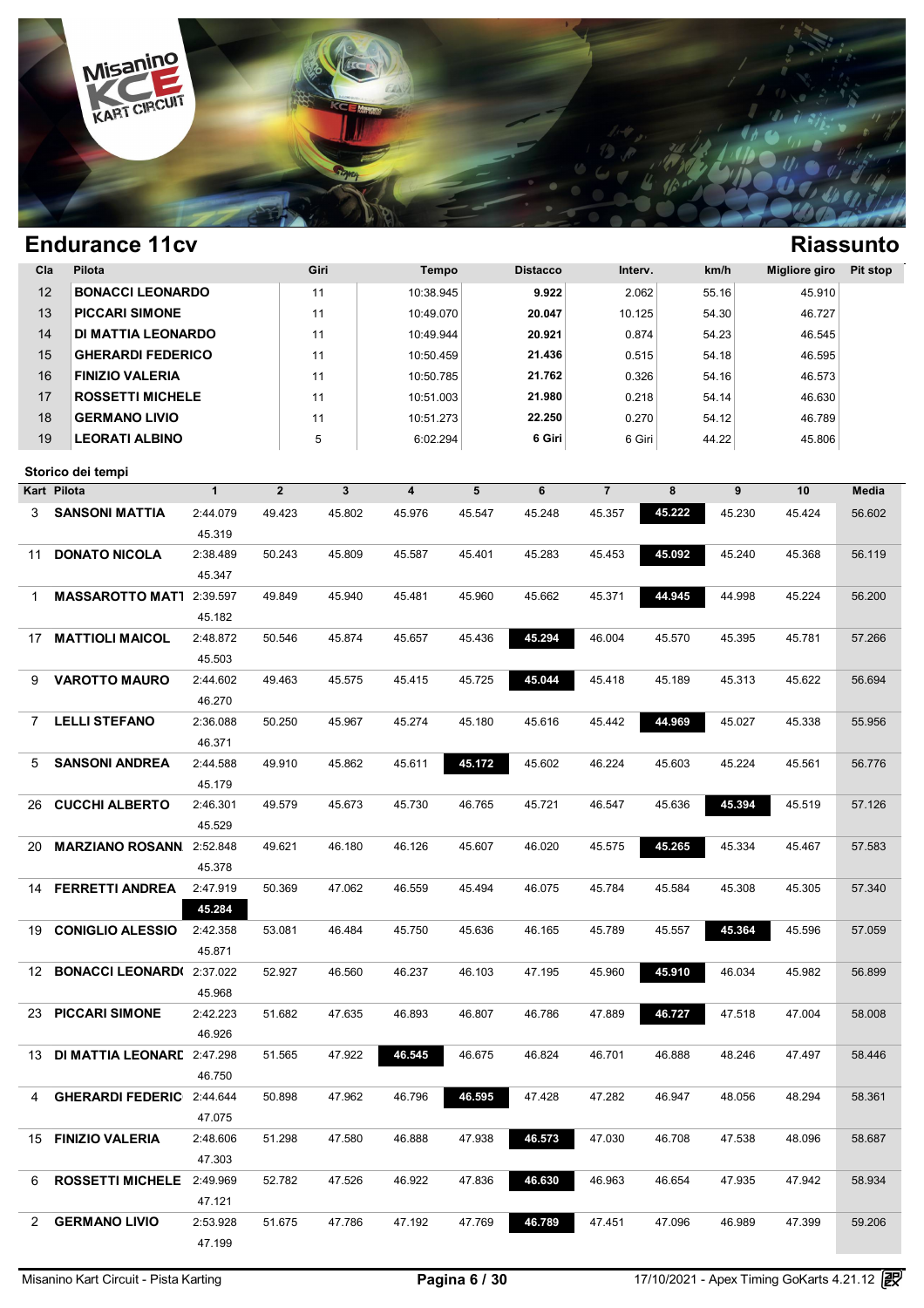

|    | Kart Pilota           |    |           | 1         | $\overline{2}$        |                       | 3                     |           | 4                     | 5                     |           | 6         | 7                     |                       | 8                     |                       | 9         | 10        |                       | Media                 |
|----|-----------------------|----|-----------|-----------|-----------------------|-----------------------|-----------------------|-----------|-----------------------|-----------------------|-----------|-----------|-----------------------|-----------------------|-----------------------|-----------------------|-----------|-----------|-----------------------|-----------------------|
| 10 | <b>LEORATI ALBINO</b> |    |           | 2:42.072  | 52.076                |                       | 45.996                |           | 46.030                | 45.806                |           |           |                       |                       |                       |                       |           |           |                       | 1:10.396              |
|    | Tabella dei giri      |    |           |           |                       |                       |                       |           |                       |                       |           |           |                       |                       |                       |                       |           |           |                       |                       |
|    | Giro 1<br>Interv.     | 17 | 12<br>0.5 | 11<br>0.2 | 3<br>0.1              | 26<br>0.4             | 1<br>0.0              | 14<br>0.4 | 19<br>0.1             | $\overline{7}$<br>0.0 | 9<br>0.1  | 5<br>0.4  | 10<br>0.0             | 6<br>0.3              | $\overline{4}$<br>0.4 | 20<br>0.0             | 23<br>0.0 | 15<br>0.6 | $\overline{2}$<br>0.0 | 13<br>0.4             |
|    | Giro 2                | 3  | 17<br>0.1 | 26<br>0.4 | 11<br>0.1             | 1<br>0.1              | 9<br>0.5              | 14<br>0.5 | $\overline{7}$<br>0.1 | 5<br>0.2              | 20<br>0.5 | 12<br>0.1 | $\overline{4}$<br>1.0 | 10<br>0.4             | 19<br>0.2             | 23<br>0.2             | 15<br>0.2 | 6<br>0.3  | $\overline{2}$<br>0.1 | 13<br>0.2             |
|    | Giro 3                | 3  | 17<br>0.2 | 26<br>0.2 | 11<br>0.2             | 1<br>0.3              | 9<br>0.1              | 7<br>1.0  | 5<br>0.1              | 14<br>0.7             | 20<br>0.1 | 12<br>0.5 | 10<br>0.9             | 19<br>0.6             | 4<br>0.8              | 23<br>0.5             | 15<br>0.1 | 6<br>0.2  | $\overline{2}$<br>0.3 | 13<br>0.4             |
|    | Giro 4                | 17 | 3<br>0.1  | 26<br>0.1 | 11<br>0.1             | 1<br>0.1              | 9<br>0.0              | 7<br>0.9  | 5<br>0.5              | 20<br>1.4             | 14<br>0.2 | 12<br>0.3 | 10<br>0.6             | 19<br>0.4             | 4<br>1.8              | 23<br>0.6             | 15<br>0.1 | 6<br>0.3  | 13<br>0.4             | $\overline{2}$<br>0.2 |
|    | Giro 5                | 17 | 3<br>0.2  | 11<br>0.1 | 9<br>0.5              | 1<br>0.1              | $\overline{7}$<br>0.2 | 26<br>0.2 | 5<br>0.2              | 20<br>1.8             | 14<br>0.1 | 12<br>1.0 | $\sum_{0.3}$          | 19<br>0.2             | 4<br>2.8              | 23<br>0.8             | 13<br>0.8 | 15<br>0.4 | 6<br>0.2              | $\overline{2}$<br>0.5 |
|    | Giro 6                | 17 | 3<br>0.1  | 11<br>0.2 | 9<br>0.3              | 1<br>0.7              | $\overline{7}$<br>0.1 | 26<br>0.3 | 5<br>0.1              | 20<br>2.2             | 14<br>0.2 | 19<br>1.7 | 12<br>0.3             | $\overline{4}$<br>3.7 | 23<br>0.2             | 13<br>0.8             | 15<br>0.2 | 6<br>0.2  | $\overline{2}$<br>0.7 |                       |
|    | Giro 7                | 3  | 11<br>0.3 | 17<br>0.1 | 9<br>0.1              | 1<br>0.7              | $\overline{7}$<br>0.2 | 5<br>1.2  | 26<br>0.2             | 20<br>1.4             | 14<br>0.4 | 19<br>1.7 | 12<br>0.5             | $\overline{4}$<br>5.0 | 13<br>0.4             | 23<br>0.3             | 15<br>0.2 | 6<br>0.2  | $\overline{2}$<br>1.2 |                       |
|    | Giro 8                | 3  | 11<br>0.1 | 9<br>0.4  | 17<br>0.2             | 1<br>0.2              | 7<br>0.2              | 5<br>1.9  | 26<br>0.2             | 20<br>1.0             | 14<br>0.7 | 19<br>1.7 | 12<br>0.9             | $\overline{4}$<br>6.0 | 13<br>0.4             | 23<br>0.1             | 15<br>0.2 | 6<br>0.1  | $\overline{2}$<br>1.6 |                       |
|    | Giro 9                | 3  | 11<br>0.1 | 9<br>0.4  | $\overline{1}$<br>0.1 | 17<br>0.1             | 7<br>0.1              | 5<br>2.0  | 26<br>0.4             | 20<br>0.9             | 14<br>0.7 | 19<br>1.7 | 12<br>1.5             | $\overline{4}$<br>8.0 | 23<br>0.0             | 15<br>0.2             | 13<br>0.3 | 6<br>0.2  | $\overline{2}$<br>0.7 |                       |
|    | Giro 10               | 3  | 11<br>0.1 | 1<br>0.5  | 9<br>0.2              | $\overline{7}$<br>0.1 | 17<br>0.3             | 5<br>2.0  | 26<br>0.3             | 20<br>0.9             | 14<br>0.5 | 19<br>2.0 | 12<br>1.9             | 23<br>9.1             | 13<br>1.0             | $\overline{4}$<br>0.1 | 15<br>0.0 | 6<br>0.4  | $\overline{2}$<br>0.1 |                       |
|    | Giro 11               | 3  | 11<br>0.1 | 0.3       | 17<br>1.0             | 9<br>0.2              | $\overline{7}$<br>0.2 | 5<br>1.1  | 26<br>0.7             | 20<br>0.7             | 14<br>0.4 | 19<br>2.6 | 12<br>2.0             | 23<br>10.1            | 13<br>0.8             | 4<br>0.5              | 15<br>0.3 | 6<br>0.2  | $\overline{2}$<br>0.2 |                       |

### **MANCHE B1 17/10/2021 - 10:36**

| Cla            | Pilota                     | Giri | <b>Tempo</b> | <b>Distacco</b> | Interv. | km/h  | Migliore giro | <b>Pit stop</b> | Pena                      |
|----------------|----------------------------|------|--------------|-----------------|---------|-------|---------------|-----------------|---------------------------|
| $\mathbf{1}$   | <b>VISONA' PETER</b>       | 11   | 10:30.250    |                 |         | 55.92 | 44.871        |                 |                           |
| 2              | <b>SOFFIATI NICOLO</b>     | 11   | 10:30.397    | 0.147           | 0.147   | 55.91 | 44.960        |                 |                           |
| 3              | <b>CONTESSI FEDERICO</b>   | 11   | 10:31.146    | 0.896           | 0.749   | 55.84 | 45.097        |                 |                           |
| 4              | <b>ZAZZERONI THOMAS</b>    | 11   | 10:35.093    | 4.843           | 3.947   | 55.49 | 45.079        |                 |                           |
| 5              | <b>CICCIONI PIETRO</b>     | 11   | 10:35.418    | 5.168           | 0.325   | 55.47 | 45.332        |                 |                           |
| 6              | <b>MANFREDOTTI LORENZO</b> | 11   | 10:35.671    | 5.421           | 0.253   | 55.44 | 45.404        |                 |                           |
| $\overline{7}$ | <b>ROCCO ANDREA</b>        | 11   | 10:39.479    | 9.229           | 3.808   | 55.11 | 45.957        |                 |                           |
| 8              | <b>MAGNANI MAURO</b>       | 11   | 10:43.002    | 12.752          | 3.523   | 54.81 | 45.899        |                 |                           |
| 9              | <b>CALZOLARI MATTEO</b>    | 11   | 10:43.252    | 13.002          | 0.250   | 54.79 | 45.978        |                 |                           |
| 10             | <b>CESCHI STEFANO</b>      | 11   | 10:44.354    | 14.104          | 1.102   | 54.70 | 46.010        |                 |                           |
| 11             | <b>CUCCHI ALEX</b>         | 11   | 10:44.605    | 14.355          | 0.251   | 54.68 | 45.765        |                 |                           |
| 12             | <b>CANINI CAMILLA</b>      | 11   | 10:47.564    | 17.314          | 2.959   | 54.43 | 46.186        |                 |                           |
| 13             | <b>FANELLI MIRCO</b>       | 11   | 10:44.145    | 18.895          | 1.581   | 54.29 | 45.893        |                 | 5.000                     |
| 14             | <b>TOSCANO ROBERTO</b>     | 11   | 10:49.732    | 19.482          | 0.587   | 54.24 | 45.977        |                 |                           |
| 15             | <b>ZAGO ERICA</b>          | 11   | 10:52.557    | 22.307          | 2.825   | 54.01 | 46.409        |                 |                           |
| 16             | <b>PARI DAVIDE</b>         | 11   | 10:53.974    | 23.724          | 1.417   | 53.89 | 46.440        |                 |                           |
| 17             | <b>PALLADINO MICHAEL</b>   | 11   | 10:54.366    | 24.116          | 0.392   | 53.86 | 46.322        |                 |                           |
| 18             | <b>FELIGIONI GABRIELE</b>  | 11   | 10:56.862    | 26.612          | 2.496   | 53.66 | 46.590        |                 |                           |
| 19             | <b>PIERGUIDI LUCA</b>      | 11   | 11:11.176    | 40.926          | 14.314  | 52.51 | 48.446        |                 |                           |
|                | Storico dei tempi          |      |              |                 |         |       |               | $\overline{a}$  | $\mathbf{r} = \mathbf{r}$ |

| Kart Pilota               |          |        |        | 4      | 5      | 6      |        | 8      |        | 10     | <b>Media</b> |
|---------------------------|----------|--------|--------|--------|--------|--------|--------|--------|--------|--------|--------------|
| <b>VISONA' PETER</b>      | 2:54.626 | 49.870 | 45.538 | 45.090 | 45.180 | 45.085 | 44.949 | 44.926 | 44.897 | 44.871 | 57.295       |
|                           | 45.218   |        |        |        |        |        |        |        |        |        |              |
| <b>15 SOFFIATI NICOLO</b> | 2:53.580 | 48.638 | 45.290 | 45.147 | 45.430 | 45.250 | 45.186 | 45.214 | 45.013 | 44.960 | 57.211       |
|                           | 45.618   |        |        |        |        |        |        |        |        |        |              |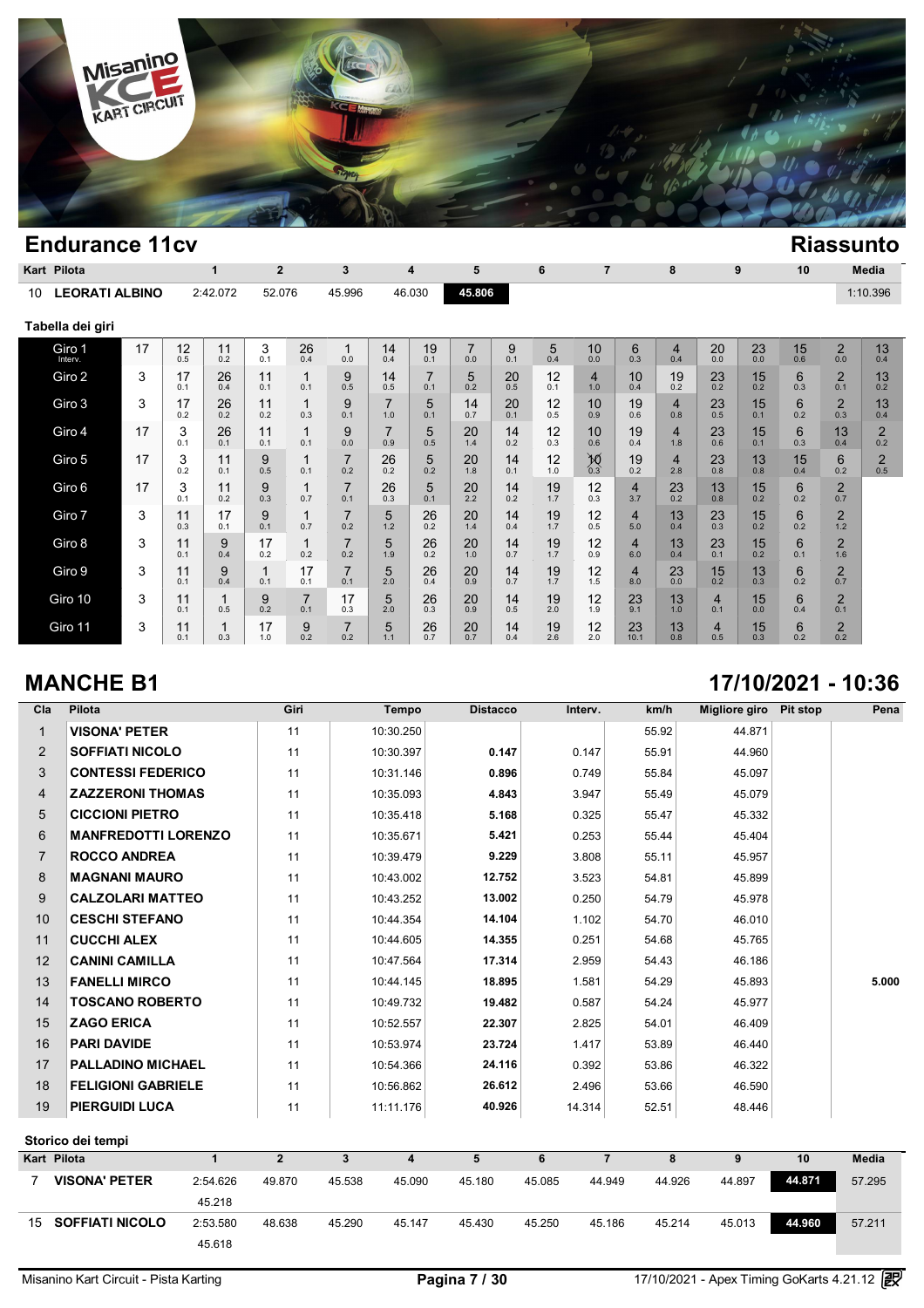

|              | <b>Endurance 11cv</b>              |              |              |              |                         |        |        |                |        |        |        | <b>Riassunto</b> |
|--------------|------------------------------------|--------------|--------------|--------------|-------------------------|--------|--------|----------------|--------|--------|--------|------------------|
|              | Kart Pilota                        | $\mathbf{1}$ | $\mathbf{2}$ | $\mathbf{3}$ | $\overline{\mathbf{4}}$ | 5      | 6      | $\overline{7}$ | 8      | 9      | 10     | <b>Media</b>     |
| 5            | <b>CONTESSI FEDERIC(2:35.809</b>   |              | 49.269       | 45.543       | 45.323                  | 45.180 | 45.202 | 45.375         | 45.268 | 45.097 | 45.099 | 55.661           |
|              |                                    | 45.109       |              |              |                         |        |        |                |        |        |        |                  |
| 19           | ZAZZERONI THOMA: 2:36.671          |              | 50.874       | 46.082       | 45.537                  | 45.220 | 45.363 | 45.274         | 45.079 | 45.239 | 45.536 | 56.007           |
|              |                                    | 45.209       |              |              |                         |        |        |                |        |        |        |                  |
| 17           | <b>CICCIONI PIETRO</b>             | 2:48.579     | 49.481       | 46.127       | 45.664                  | 45.471 | 45.925 | 45.371         | 45.479 | 45.355 | 45.430 | 57.110           |
|              |                                    | 45.332       |              |              |                         |        |        |                |        |        |        |                  |
| 26           | <b>MANFREDOTTI LORI</b> 2:39.791   |              | 49.364       | 46.063       | 45.736                  | 45.673 | 45.557 | 45.642         | 45.536 | 45.659 | 46.052 | 56.407           |
|              |                                    | 45.404       |              |              |                         |        |        |                |        |        |        |                  |
|              | 12 ROCCO ANDREA                    | 2:37.553     | 50.727       | 46.077       | 46.098                  | 46.106 | 46.191 | 46.048         | 45.957 | 46.100 | 46.153 | 56.694           |
|              |                                    | 46.634       |              |              |                         |        |        |                |        |        |        |                  |
| 13           | <b>MAGNANI MAURO</b>               | 2:35.308     | 50.434       | 46.425       | 45.906                  | 45.900 | 45.899 | 45.957         | 46.539 | 46.930 | 46.317 | 56.501           |
|              |                                    | 45.900       |              |              |                         |        |        |                |        |        |        |                  |
| 11           | <b>CALZOLARI MATTE(2:46.248</b>    |              | 50.462       | 46.190       | 46.267                  | 46.034 | 46.590 | 45.978         | 46.531 | 46.174 | 46.385 | 57.558           |
|              |                                    | 46.280       |              |              |                         |        |        |                |        |        |        |                  |
| 3            | <b>CESCHI STEFANO</b>              | 2:43.230     | 49.034       | 46.117       | 46.524                  | 46.702 | 46.010 | 47.151         | 46.536 | 47.437 | 46.333 | 57.408           |
|              |                                    | 46.424       |              |              |                         |        |        |                |        |        |        |                  |
| $\mathbf{2}$ | <b>CUCCHI ALEX</b>                 | 2:35.834     | 52.064       | 46.374       | 46.204                  | 45.765 | 45.845 | 46.131         | 46.343 | 47.019 | 47.156 | 56.829           |
|              |                                    | 46.394       |              |              |                         |        |        |                |        |        |        |                  |
| 4            | <b>CANINI CAMILLA</b>              | 2:54.407     | 51.147       | 46.690       | 46.735                  | 46.847 | 46.325 | 46.421         | 46.425 | 46.186 | 46.250 | 58.527           |
|              |                                    | 46.364       |              |              |                         |        |        |                |        |        |        |                  |
|              | <b>14 FANELLI MIRCO</b>            | 2:44.435     | 49.675       | 46.184       | 46.111                  | 46.171 | 46.350 | 45.893         | 46.834 | 47.447 | 46.575 | 57.448           |
|              |                                    | 46.254       |              |              |                         |        |        |                |        |        |        |                  |
| 20           | TOSCANO ROBERTC 2:55.631           |              | 53.220       | 47.692       | 46.643                  | 47.321 | 47.272 | 46.713         | 46.094 | 46.136 | 46.041 | 58.976           |
|              |                                    | 45.977       |              |              |                         |        |        |                |        |        |        |                  |
|              | 23 ZAGO ERICA                      | 2:39.544     | 53.274       | 47.692       | 46.549                  | 46.742 | 47.127 | 46.409         | 46.754 | 47.334 | 47.246 | 57.806           |
|              |                                    | 47.196       |              |              |                         |        |        |                |        |        |        |                  |
| 9            | <b>PARI DAVIDE</b>                 | 2:48.057     | 53.071       | 47.702       | 47.172                  | 47.782 | 46.498 | 47.039         | 47.281 | 47.138 | 46.440 | 58.612           |
|              |                                    | 46.557       |              |              |                         |        |        |                |        |        |        |                  |
| 24           | PALLADINO MICHAE 2:54.389          |              | 51.534       | 47.551       | 46.890                  | 47.922 | 47.127 | 47.793         | 47.372 | 47.757 | 46.589 | 59.204           |
|              |                                    | 46.322       |              |              |                         |        |        |                |        |        |        |                  |
| 6            | <b>FELIGIONI GABRIELI 2:53.720</b> |              | 52.005       | 47.654       | 47.155                  | 47.888 | 47.626 | 47.209         | 46.590 | 47.356 | 47.893 | 59.303           |
|              |                                    | 47.244       |              |              |                         |        |        |                |        |        |        |                  |
| $\mathbf{1}$ | <b>PIERGUIDI LUCA</b>              | 2:47.594     | 51.618       | 48.446       | 49.032                  | 48.684 | 48.632 | 48.602         | 49.214 | 49.075 | 48.620 | 59.945           |
|              |                                    | 49.882       |              |              |                         |        |        |                |        |        |        |                  |
|              |                                    |              |              |              |                         |        |        |                |        |        |        |                  |
|              | Tabella dei giri                   |              |              |              |                         |        |        |                |        |        |        |                  |

| Giro 1<br>Interv. | 12 | -<br>1.2 | 15<br>0.0 | 5<br>0.0  | 26<br>0.3             | 2<br>0.3  | 19<br>0.3 | 17<br>0.1 | 3<br>0.3  | 23<br>0.1     | 11<br>0.1     | 20<br>0.2     | 14<br>0.0 | 13<br>0.1 | 9<br>0.4  | 24<br>0.2 | 4<br>0.6 | 6<br>0.0 | 1.1 |
|-------------------|----|----------|-----------|-----------|-----------------------|-----------|-----------|-----------|-----------|---------------|---------------|---------------|-----------|-----------|-----------|-----------|----------|----------|-----|
| Giro 2            | 15 | 5<br>0.6 | 12<br>0.1 | 26<br>0.2 | $\overline{ }$<br>0.1 | 3<br>0.6  | 17<br>0.1 | 14<br>1.0 | 19<br>0.2 | 11<br>0.2     | 13<br>0.4     | 2<br>0.1      | 24<br>1.6 | 4<br>0.2  | 23<br>0.1 | 20<br>0.3 | 6<br>0.4 | 9<br>0.1 | 0.6 |
| Giro 3            | 15 | 5<br>0.9 | 0.5       | 12<br>0.1 | 26<br>0.2             | 3<br>0.8  | 17<br>0.1 | 14<br>1.1 | 19<br>0.1 | 11<br>0.3     | 13<br>0.6     | ◠<br>∠<br>0.0 | 4<br>2.2  | 24<br>0.5 | 23<br>0.6 | 20<br>0.3 | 6<br>0.3 | 9<br>0.1 | 1.3 |
| Giro 4            | 15 | 5<br>1.0 | 0.3       | 26<br>1.0 | 12<br>0.1             | 17<br>0.7 | 3<br>0.7  | 19<br>0.4 | 14<br>0.4 | 11<br>0.6     | 13<br>0.2     | ◠<br>∠<br>0.3 | 4<br>2.7  | 24<br>0.7 | 23<br>0.2 | 20<br>0.4 | 6<br>0.8 | 9<br>0.1 | 3.2 |
| Giro 5            | 15 | 5<br>0.8 | 0.3       | 26<br>1.5 | 12<br>0.5             | 17<br>0.1 | 19<br>0.8 | 3<br>1.0  | 14<br>0.3 | 11<br>0.5     | 13<br>0.1     | ◠<br>∠<br>0.2 | 4<br>3.8  | 23<br>0.8 | 24<br>0.9 | 20<br>0.0 | 6<br>1.4 | 9<br>0.0 | 4.1 |
| Giro 6            | 15 | 5<br>0.7 | 0.1       | 26<br>1.9 | 17<br>1.0             | 12<br>0.1 | 19<br>0.1 | 3<br>1.7  | 14<br>0.6 | 13<br>0.2     | C<br>ے<br>0.2 | 11<br>0.3     | 4<br>4.0  | 23<br>1.7 | 24<br>0.9 | 20<br>0.2 | 9<br>0.7 | 6<br>1.0 | 5.2 |
| Giro 7            | 15 | ⇁<br>0.7 | 5<br>0.2  | 26<br>2.4 | 17<br>0.8             | 19<br>0.2 | 12<br>0.6 | 14<br>2.4 | 13<br>0.2 | 3<br>0.3      | C<br>∠<br>0.0 | 11<br>0.1     | 4<br>4.4  | 23<br>1.6 | 20<br>1.4 | 24<br>0.8 | 9<br>0.2 | 6<br>1.2 | 6.6 |
| Giro 8            | 15 | 0.4      | 5<br>0.5  | 26<br>2.7 | 19<br>0.5             | 17<br>0.1 | 12<br>1.2 | 13<br>3.2 | 14<br>0.0 | C<br>ے<br>0.1 | 3<br>0.1      | 11<br>0.2     | 4<br>4.3  | 23<br>2.0 | 20<br>0.7 | 24<br>2.1 | 9<br>0.1 | 6<br>0.5 | 9.2 |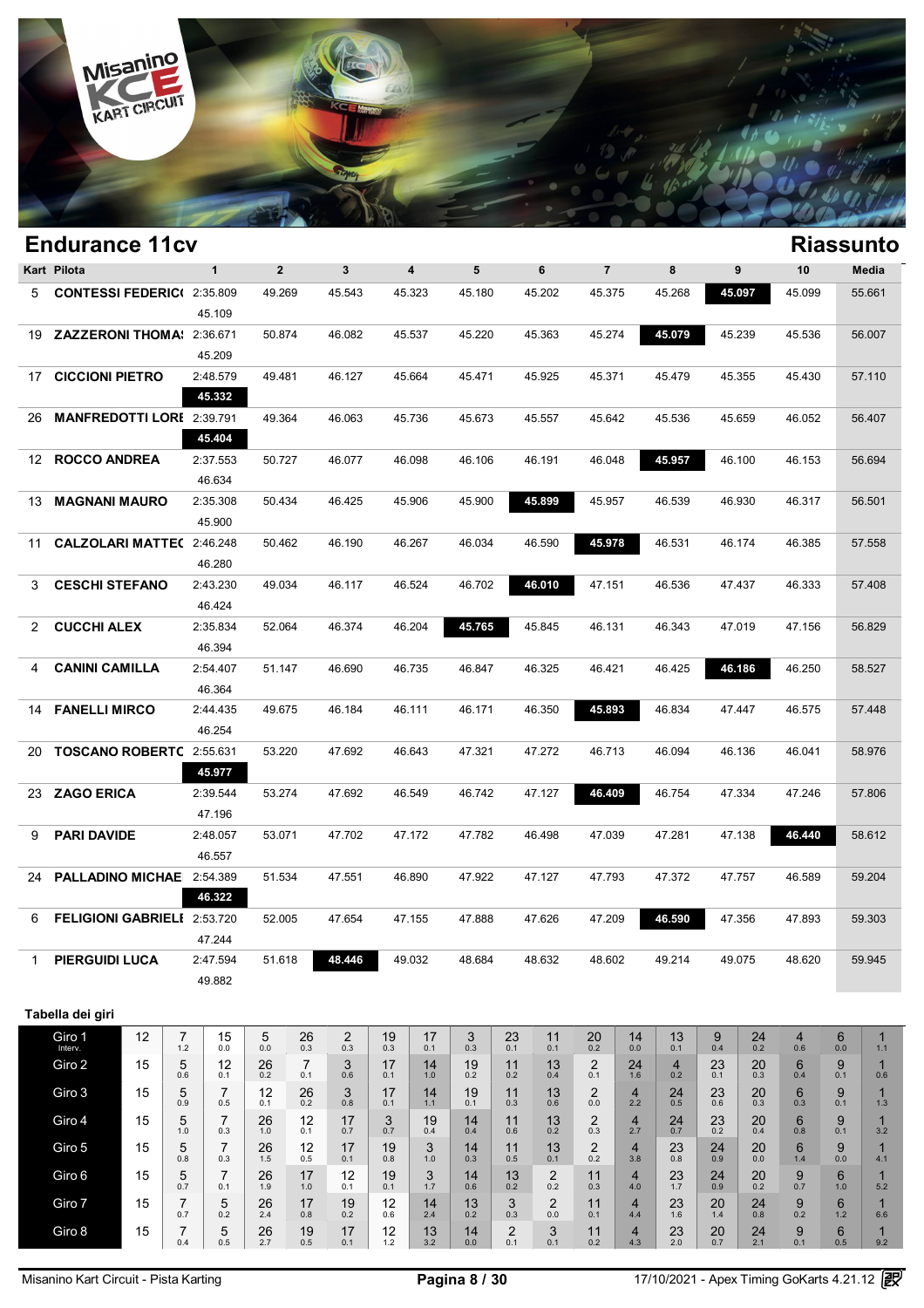

| Giro 9  | . .<br>15       | -<br>0.3              | $\sim$<br>0.7 | 26<br>3.2 | 19<br>0.1 | . .<br>0.3 | $\sim$<br>. .<br>2.0     | 44<br>3.8        | 40 <sup>7</sup><br>◡<br>0.1 | ⌒<br>0.2  | 0.2 | 0.2      | 3.3 | 20<br>2.7                              | $\Omega$<br>ںے<br>0.4 | 2.8 | 24<br>0.4 | 0.2 | 10.9 |
|---------|-----------------|-----------------------|---------------|-----------|-----------|------------|--------------------------|------------------|-----------------------------|-----------|-----|----------|-----|----------------------------------------|-----------------------|-----|-----------|-----|------|
| Giro 10 | . .<br>י<br>ن ا | 0.2                   | -<br>∽<br>1.0 | 19<br>3.8 | 17<br>0.2 | 26<br>0.1  | ៱<br>.<br>2.5            | 44<br>4.1        | 12<br>ι∪<br>0.1             | 0.7       | 0.0 | -<br>0.2 | 2.9 | 20<br>2.5                              | $\Omega$<br>ںے<br>1.6 | 2.0 | 24<br>0.6 | 1.5 | 11.6 |
| Giro 11 |                 | $\cdot$<br>ں ו<br>0.1 | 0.7           | 19<br>3.9 | 47<br>0.3 | 26<br>0.2  | $\sqrt{2}$<br>. .<br>3.8 | 12<br>ט ו<br>3.5 | 0.2                         | 14<br>0.8 | 0.2 | -<br>0.2 | 2.9 | 20<br>$\sim$ $\lambda$<br>$\epsilon$ . | $\Omega$<br>ںے<br>2.8 | 1.4 | 24<br>0.3 | 2.4 | 14.3 |

### **MANCHE C1 17/10/2021 - 10:51**

| Cla            | Pilota                                     | Giri           | <b>Tempo</b>                            | <b>Distacco</b> | Interv. | km/h                | <b>Migliore giro</b> | <b>Pit stop</b> | Pena         |
|----------------|--------------------------------------------|----------------|-----------------------------------------|-----------------|---------|---------------------|----------------------|-----------------|--------------|
| $\mathbf{1}$   | <b>POLAUSZACH DEMETRIO</b>                 | 11             | 11:15.779                               |                 |         | 52.15               | 44.927               |                 |              |
| $\overline{2}$ | <b>FORTIN NICOLA</b>                       | 11             | 11:16.054                               | 0.275           | 0.275   | 52.13               | 44.916               |                 |              |
| 3              | <b>PALUMBO LORENZO</b>                     | 11             | 11:17.295                               | 1.516           | 1.241   | 52.04               | 44.280               |                 |              |
| 4              | <b>CEVOLANI LUCA</b>                       | 11             | 11:20.038                               | 4.259           | 2.743   | 51.83               | 45.233               |                 |              |
| 5              | <b>MARCONI DANNY</b>                       | 11             | 11:20.486                               | 4.707           | 0.448   | 51.79               | 45.258               |                 |              |
| 6              | <b>GABELLINI FRANCESCO</b>                 | 11             | 11:22.622                               | 6.843           | 2.136   | 51.63               | 45.346               |                 |              |
| $\overline{7}$ | <b>FERRARO GIANFRANCO</b>                  | 11             | 11:23.404                               | 7.625           | 0.782   | 51.57               | 45.349               |                 |              |
| 8              | <b>CAVALIERI MASSIMO</b>                   | 11             | 11:21.922                               | 11.143          | 3.518   | 51.31               | 45.266               |                 | 5.000        |
| 9              | <b>SALIMBERI CHIARA</b>                    | 11             | 11:26.951                               | 11.172          | 0.029   | 51.30               | 45.468               |                 |              |
| 10             | <b>MORENO NICHOLAS</b>                     | 11             | 11:29.601                               | 13.822          | 2.650   | 51.11               | 45.877               |                 |              |
| 11             | <b>BANCI ALFREDO</b>                       | 11             | 11:31.872                               | 16.093          | 2.271   | 50.94               | 46.165               |                 |              |
| 12             | <b>ROCCO ELISA</b>                         | 11             | 11:32.243                               | 16.464          | 0.371   | 50.91               | 45.648               |                 |              |
| 13             | <b>SMALDONE MATTEO</b>                     | 11             | 11:33.282                               | 17.503          | 1.039   | 50.84               | 45.850               |                 |              |
| 14             | <b>MANICA MATTIA</b>                       | 11             | 11:33.723                               | 17.944          | 0.441   | 50.80               | 46.108               |                 |              |
| 15             | <b>PESCIONI MASSIMILIANO</b>               | 11             | 11:33.982                               | 18.203          | 0.259   | 50.79               | 45.851               |                 |              |
| 16             | <b>MARZIANO NICOLE</b>                     | 11             | 11:36.988                               | 21.209          | 3.006   | 50.57               | 46.487               |                 |              |
| 17             | <b>MARINUCCI IVAN</b>                      | 11             | 11:37.275                               | 21.496          | 0.287   | 50.55               | 45.956               |                 |              |
| 18             | <b>CARIANI BARBARA</b>                     | 9              | 10:06.030                               | 2 Giri          | 2 Giri  | 47.58               | 46.293               | 1               |              |
|                | Storico dei tempi                          |                |                                         |                 |         |                     |                      |                 |              |
|                |                                            |                |                                         |                 |         |                     |                      |                 |              |
|                | Kart Pilota<br>$\mathbf{1}$                | $\overline{2}$ | $\mathbf{3}$<br>$\overline{\mathbf{4}}$ | 5               | 6       | $\overline{7}$<br>8 | 9                    | 10              | <b>Media</b> |
|                |                                            |                |                                         |                 |         |                     |                      |                 |              |
| 4              | POLAUSZACH DEME 3:25.709                   | 48.829         | 45.122<br>45.356                        | 44.927          | 44.950  | 45.040<br>45.013    | 44.987               | 45.018          | 1:00.030     |
|                | 45.386                                     |                |                                         |                 |         |                     |                      |                 |              |
| 5              | <b>FORTIN NICOLA</b><br>3:10.916<br>45.829 | 1:17.873       | 45.499<br>45.120                        | 44.943          | 44.971  | 45.004<br>45.004    | 44.916               | 45.084          | 1:01.378     |
| 3              |                                            | 49.592         | 45.270<br>45.731                        | 45.205          | 45.208  | 45.196<br>45.179    | 46.157               | 44.280          | 1:00.846     |
|                | PALUMBO LORENZC 3:32.298<br>45.200         |                |                                         |                 |         |                     |                      |                 |              |
| 11             | <b>CEVOLANI LUCA</b><br>3:34.742           | 49.628         | 45.651<br>45.523                        | 45.400          | 45.532  | 45.233<br>45.358    | 45.491               | 45.269          | 1:01.195     |
|                | 45.318                                     |                |                                         |                 |         |                     |                      |                 |              |
| 6              | <b>MARCONI DANNY</b><br>3:30.718           | 49.882         | 46.003<br>45.761                        | 45.341          | 45.565  | 45.304<br>45.348    | 45.528               | 45.258          | 1:00.925     |
|                | 45.472                                     |                |                                         |                 |         |                     |                      |                 |              |
| 13             | <b>GABELLINI FRANCE: 3:29.508</b>          | 49.083         | 45.599<br>45.575                        | 45.872          | 45.388  | 45.617<br>45.560    | 45.392               | 45.346          | 1:00.832     |
|                | 46.219                                     |                |                                         |                 |         |                     |                      |                 |              |
|                | 24 <b>FERRARO GIANFRAI</b> 3:23.780        | 51.105         | 45.576<br>45.651                        | 45.522          | 45.698  | 46.127<br>45.487    | 45.349               | 45.371          | 1:00.496     |
|                | 45.796                                     |                |                                         |                 |         |                     |                      |                 |              |
|                | 9 CAVALIERI MASSIM(3:33.249                | 50.110         | 45.633<br>45.437                        | 45.426          | 45.383  | 45.583<br>45.676    | 45.409               | 45.266          | 1:01.173     |
|                | 45.738                                     |                |                                         |                 |         |                     |                      |                 |              |
|                | 20 SALIMBERI CHIARA<br>3:25.815            | 50.689         | 46.650<br>47.386                        | 45.747          | 45.729  | 45.585<br>45.763    | 45.835               | 45.741          | 1:00.946     |
|                | 45.468                                     |                |                                         |                 |         |                     |                      |                 |              |
|                | 23 MORENO NICHOLAS 3:25.363                | 50.614         | 46.791<br>46.404                        | 46.223          | 46.343  | 45.877<br>46.014    | 46.267               | 46.259          | 1:01.124     |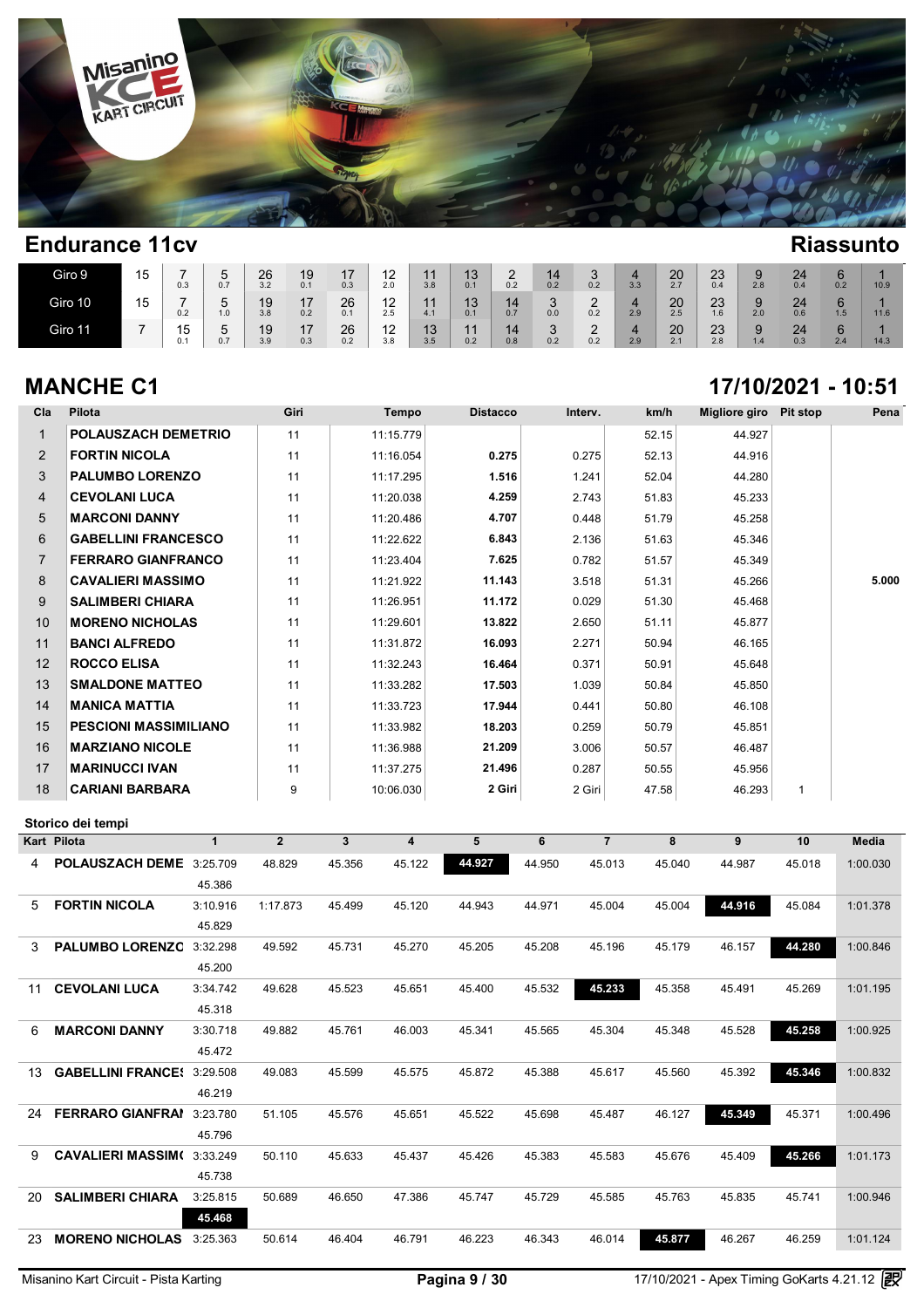

|                | <b>Endurance 11cv</b>           |   |                       |                |                |           |           |                         |           |           |           |           |                       |                       |                       |                     |                       |                       | <b>Riassunto</b>      |
|----------------|---------------------------------|---|-----------------------|----------------|----------------|-----------|-----------|-------------------------|-----------|-----------|-----------|-----------|-----------------------|-----------------------|-----------------------|---------------------|-----------------------|-----------------------|-----------------------|
|                | <b>Kart Pilota</b>              |   |                       | $\mathbf{1}$   | $\overline{2}$ |           | 3         | $\overline{\mathbf{4}}$ |           | 5         | 6         |           | $\overline{7}$        | 8                     |                       | 9                   | 10                    |                       | <b>Media</b>          |
|                |                                 |   |                       | 46.218         |                |           |           |                         |           |           |           |           |                       |                       |                       |                     |                       |                       |                       |
| 12             | <b>BANCI ALFREDO</b>            |   |                       | 3:38.414       | 50.029         |           | 46.866    | 48.032                  |           | 46.589    | 46.165    |           | 46.212                | 46.172                |                       | 46.303              | 46.438                |                       | 1:02.522              |
|                |                                 |   |                       | 46.529         |                |           |           |                         |           |           |           |           |                       |                       |                       |                     |                       |                       |                       |
| 26             | <b>ROCCO ELISA</b>              |   |                       | 3:36.650       | 51.627         |           | 46.461    | 46.983                  |           | 46.812    | 46.811    |           | 46.449                | 46.417                |                       | 46.268              | 45.809                |                       | 1:02.357              |
|                |                                 |   |                       | 45.648         |                |           |           |                         |           |           |           |           |                       |                       |                       |                     |                       |                       |                       |
| 19             | <b>SMALDONE MATTEC 3:40.904</b> |   |                       | 45.850         | 49.929         |           | 46.653    | 47.449                  |           | 46.576    | 47.083    |           | 45.990                | 47.505                |                       | 46.174              | 46.276                |                       | 1:02.762              |
| $\overline{2}$ | <b>MANICA MATTIA</b>            |   |                       | 3:29.376       | 50.869         |           | 46.906    | 47.172                  |           | 46.397    | 46.454    |           | 46.195                | 47.075                |                       | 47.121              | 46.108                |                       | 1:01.798              |
|                |                                 |   |                       | 46.112         |                |           |           |                         |           |           |           |           |                       |                       |                       |                     |                       |                       |                       |
| 15             | <b>PESCIONI MASSIMIL</b>        |   |                       | 3:43.424       | 51.023         |           | 46.814    | 47.977                  |           | 46.432    | 46.273    |           | 46.739                | 46.415                |                       | 46.882              | 45.851                |                       | 1:03.089              |
|                |                                 |   |                       | 46.152         |                |           |           |                         |           |           |           |           |                       |                       |                       |                     |                       |                       |                       |
| $\mathbf{1}$   | <b>MARZIANO NICOLE</b>          |   |                       | 3:20.853       | 51.162         |           | 46.743    | 47.003                  |           | 46.487    | 47.806    |           | 46.585                | 47.043                |                       | 46.901              | 46.492                |                       | 1:01.247              |
|                |                                 |   |                       | 46.645         |                |           |           |                         |           |           |           |           |                       |                       |                       |                     |                       |                       |                       |
| 14             | <b>MARINUCCI IVAN</b>           |   |                       | 3:29.299       | 51.421         |           | 48.189    | 47.023                  |           | 45.956    | 47.204    |           | 46.901                | 47.043                |                       | 46.572              | 46.194                |                       | 1:02.009              |
|                |                                 |   |                       | 46.301         |                |           |           |                         |           |           |           |           |                       |                       |                       |                     |                       |                       |                       |
| $\overline{7}$ | <b>CARIANI BARBARA</b>          |   |                       | 3:42.618       | 50.949         |           | 47.881    | 46.834                  |           | 46.293    | 47.337    |           | 47.622                | 47.030                |                       | 47.315              |                       |                       | 1:07.097              |
|                | Tabella dei giri                |   |                       |                |                |           |           |                         |           |           |           |           |                       |                       |                       |                     |                       |                       |                       |
|                | Giro 1<br>Interv.               | 5 | 3<br>28.4             | 6<br>0.7       | 4<br>0.1       | 11<br>0.4 | 24<br>0.0 | 9<br>0.5                | 20<br>0.0 | 12<br>0.1 | 23<br>0.0 | 26<br>0.3 | 13<br>0.0             | $\overline{2}$<br>0.3 | 15<br>0.1             | 19<br>0.3           | $\mathbf{1}$<br>0.3   | 14<br>0.3             | $\overline{7}$<br>0.2 |
|                | Giro 2                          | 5 | 3                     | $\overline{4}$ | 6              | 11        | 13        | 9                       | 12        | 24        | 20        | 23        | 19                    | $\overline{2}$        | 15                    | 26                  | $\mathbf{1}$          | $\overline{7}$        | 14                    |
|                | Giro 3                          | 5 | 0.1<br>4              | 0.1<br>3       | 0.9<br>6       | 0.3<br>11 | 0.7<br>13 | 0.3<br>9                | 0.1<br>24 | 0.2<br>12 | 0.2<br>23 | 0.1<br>20 | 0.5<br>19             | 0.4<br>26             | 0.2<br>$\overline{2}$ | 0.1<br>15           | 0.6<br>$\overline{1}$ | 0.4<br>$\overline{7}$ | 0.1<br>14             |
|                |                                 |   | 0.1                   | 0.2            | 1.0            | 0.1       | 0.8       | 0.3                     | 0.3       | $1.0\,$   | 0.1       | 0.0       | 0.6                   | 0.6                   | 0.0                   | 0.1                 | 0.7                   | 1.5                   | 0.4                   |
|                | Giro 4                          | 5 | 4<br>0.1              | 3<br>0.4       | 11<br>1.5      | 6<br>0.2  | 13<br>0.5 | 9<br>0.2                | 24<br>0.6 | 23<br>2.3 | 20<br>0.6 | 12<br>0.3 | 19<br>0.3             | 26<br>0.2             | $\overline{2}$<br>0.2 | $\mathbf{1}$<br>0.7 | 15<br>0.2             | $\overline{7}$<br>1.1 | 14<br>0.6             |
|                | Giro 5                          | 5 | $\overline{4}$<br>0.1 | 3<br>0.6       | 11<br>1.7      | 6<br>0.1  | 9<br>0.8  | 13<br>0.2               | 24<br>0.4 | 23<br>3.0 | 20<br>0.2 | 12<br>1.2 | 19<br>0.3             | $\overline{2}$<br>0.2 | 26<br>0.1             | $\mathbf{1}$<br>0.6 | 15<br>0.1             | $\overline{7}$<br>1.0 | 14<br>0.3             |
|                | Giro 6                          | 5 | $\overline{4}$        | 3              | 11             | 6         | 9         | 13                      | 24        | 20        | 23        | 12        | $\overline{2}$        | 19                    | 26                    | 15                  | 1                     | $\overline{7}$        | 14                    |
|                | Giro 7                          | 5 | 0.1<br>4              | 0.9<br>3       | 2.0<br>11      | 0.2<br>6  | 0.6<br>9  | 0.2<br>13               | 0.7<br>24 | 3.2<br>20 | 0.4<br>23 | 1.2<br>12 | 0.8<br>$\overline{2}$ | 0.3<br>19             | 0.1<br>26             | 0.2<br>15           | 1.3<br>$\mathbf{1}$   | 0.7<br>14             | 0.2<br>$\overline{7}$ |
|                |                                 |   | 0.1                   | 1.1            | 2.1            | 0.2       | 0.9       | 0.2                     | 0.6       | 3.3       | 0.8       | 1.4       | 0.8                   | 0.1                   | 0.6                   | 0.5                 | 1.2                   | 1.2                   | 0.5                   |
|                | Giro 8                          | 5 | 4<br>0.1              | 3<br>1.2       | 11<br>2.3      | 6<br>0.2  | 9<br>1.2  | 13<br>0.1               | 24<br>1.2 | 20<br>3.0 | 23<br>0.9 | 12<br>1.7 | $\overline{2}$<br>1.7 | 26<br>0.1             | 19<br>0.4             | 15<br>0.1           | $\mathbf{1}$<br>1.8   | 14<br>1.2             | $\overline{7}$<br>0.5 |
|                | Giro 9                          | 5 | 4<br>0.2              | 3<br>2.4       | 11<br>1.6      | 6<br>0.3  | 9<br>1.1  | 13<br>0.1               | 24<br>1.1 | 20<br>3.5 | 23<br>1.3 | 12<br>1.7 | 26<br>1.8             | 19<br>0.3             | $\overline{2}$<br>0.3 | 15<br>0.4           | $\mathbf{1}$<br>1.8   | 14<br>0.9             | $X_{1,2}$             |
|                |                                 |   |                       |                |                |           |           |                         |           |           |           |           |                       |                       |                       |                     |                       |                       |                       |

### **MANCHE A2**

Giro 11 4

Giro 10  $\begin{array}{|c|c|c|}\n\hline\n5 & 4 \\
60.1 & 4 \\
\hline\n5 & 5 \\
20.2 & 2\n\end{array}$ 

 $\begin{array}{c|c|c|c} 4 & 3 & 3 \\ 0.1 & 1.7 & \end{array}$ 

 $\begin{array}{c|c} 5 & 3 \\ 0.2 & 1.2 \end{array}$ 

 $\begin{array}{c|c} 3 & 11 \\ 1.7 & 2.6 \end{array}$ 

 $\begin{array}{c|c} 3 & 11 \\ 1.2 & 2.7 \end{array}$ 

 $\begin{array}{c|c} 11 & 6 \\ 2.6 & 0.2 \end{array}$ 

 $\begin{array}{c|c} 11 & 6 \\ 2.7 & 0.4 \end{array}$ 

 $\begin{array}{c|c|c|c} 6 & 9 \\ 0.2 & 1.1 \end{array}$ 

 $\begin{array}{|c|c|c|c|c|} \hline 6 & 9 \\ 0.4 & 1.4 \end{array}$ 

 $\begin{array}{c|c} 9 & 13 \\ 1.1 & 0.2 \end{array}$ 

 $\begin{array}{c|c} 9 & 13 \\ 1.4 & 0.7 \end{array}$ 

 $24$ <br>1.2

 $24$ <sub>0.7</sub>

 $\begin{array}{c|c} 24 & 20 \\ 1.2 & 3.8 \end{array}$ 

 $\begin{array}{c|c} 24 & 20 \\ 0.7 & 3.5 \end{array}$ 

 $\begin{array}{c|c} 20 & 23 \\ 3.8 & 1.9 \end{array}$ 

 $\begin{array}{c|c} 20 & 23 \\ 3.5 & 2.6 \end{array}$ 

 $\begin{array}{c|c} 23 & 12 \\ 1.9 & 1.9 \end{array}$ 

 $\begin{array}{c|c} 23 & 12 \\ 2.6 & 2.2 \end{array}$ 

 $26$ <sub>1.2</sub>

 $\frac{26}{0.3}$ 

 $19 \atop 0.8$ 

 $19 \atop 1.0$ 

 $\frac{2}{0.1}$ 

 $\frac{2}{0.4}$ 

 $\begin{array}{c|c} 2 & 15 \\ 0.1 & 0.2 \end{array}$ 

 $\begin{array}{c|c} 2 & 15 \\ 0.4 & 0.2 \end{array}$ 

| 17/10/2021 - 11:10 |  |
|--------------------|--|
|--------------------|--|

 $1$ <sub>2.5</sub>

 $\frac{1}{3.0}$ 

 $\begin{array}{c|c} 1 & 14 \\ 2.5 & 0.6 \end{array}$ 

 $\begin{array}{c|c} 1 & 14 \\ 3.0 & 0.2 \end{array}$ 

| Cla            | <b>Pilota</b>            | Giri | Tempo     | <b>Distacco</b> | Interv. | km/h  | Migliore giro | Pit stop |
|----------------|--------------------------|------|-----------|-----------------|---------|-------|---------------|----------|
|                | <b>DONATO NICOLA</b>     | 11   | 10:15.826 |                 |         | 57.23 | 44.643        |          |
| $\overline{2}$ | <b>MATTIOLI MAICOL</b>   | 11   | 10:16.239 | 0.413           | 0.413   | 57.19 | 44.734        |          |
| 3              | <b>VAROTTO MAURO</b>     | 11   | 10:18.030 | 2.204           | 1.791   | 57.03 | 45.087        |          |
| 4              | <b>SANSONI MATTIA</b>    | 11   | 10:19.957 | 4.131           | 1.927   | 56.85 | 44.965        |          |
| 5              | <b>MASSAROTTO MATTIA</b> | 11   | 10:20.238 | 4.412           | 0.281   | 56.82 | 45.214        |          |
| 6              | <b>LELLI STEFANO</b>     | 11   | 10:21.631 | 5.805           | 1.393   | 56.70 | 45.061        |          |
|                | <b>FERRETTI ANDREA</b>   | 11   | 10:22.015 | 6.189           | 0.384   | 56.66 | 44.985        |          |
| 8              | <b>CONIGLIO ALESSIO</b>  | 11   | 10:22.994 | 7.168           | 0.979   | 56.57 | 44.998        |          |
| 9              | <b>SANSONI ANDREA</b>    | 11   | 10:23.236 | 7.410           | 0.242   | 56.55 | 45.078        |          |
| 10             | <b>CUCCHI ALBERTO</b>    | 11   | 10:23.986 | 8.160           | 0.750   | 56.48 | 45.336        |          |
| 11             | <b>MARZIANO ROSANNA</b>  | 11   | 10:27.522 | 11.696          | 3.536   | 56.16 | 45.579        |          |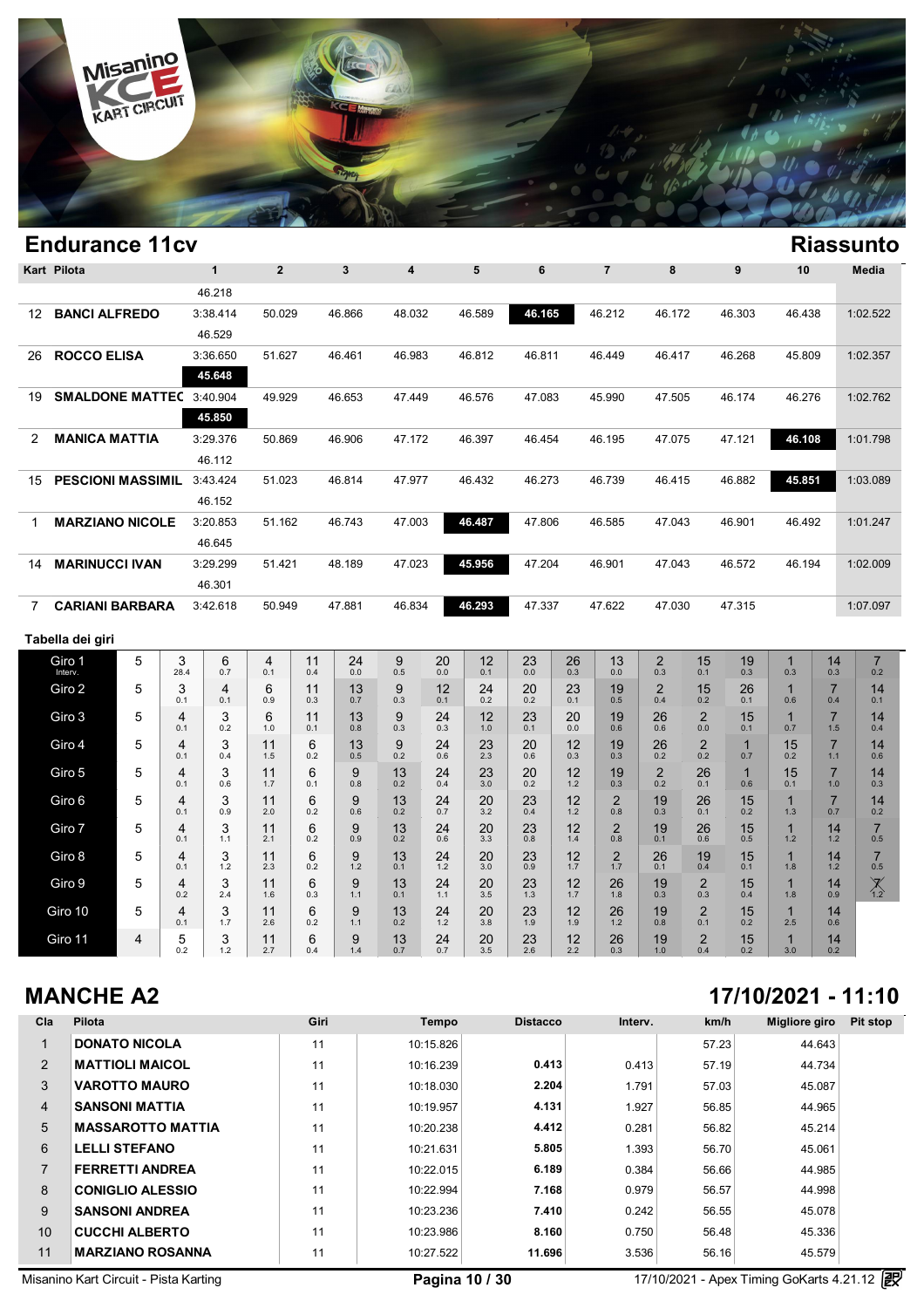

| Cla | Pilota                           |              |                | Giri   | Tempo     |        | <b>Distacco</b> | Interv.        |        | km/h   | <b>Migliore giro</b> | Pit stop |
|-----|----------------------------------|--------------|----------------|--------|-----------|--------|-----------------|----------------|--------|--------|----------------------|----------|
| 12  | <b>BONACCI LEONARDO</b>          |              |                | 11     | 10:28.151 |        | 12.325          | 0.629          |        | 56.11  | 45.616               |          |
| 13  | <b>PICCARI SIMONE</b>            |              |                | 11     | 10:33.328 |        | 17.502          | 5.177          |        | 55.65  | 46.236               |          |
| 14  | <b>LEORATI ALBINO</b>            |              |                | 11     | 10:34.537 |        | 18.711          | 1.209          |        | 55.54  | 45.810               |          |
| 15  | <b>ROSSETTI MICHELE</b>          |              |                | 11     | 10:35.651 |        | 19.825          | 1.114          |        | 55.45  | 45.478               |          |
| 16  | <b>GERMANO LIVIO</b>             |              |                | 11     | 10:37.152 |        | 21.326          | 1.501          |        | 55.31  | 46.027               |          |
| 17  | <b>FINIZIO VALERIA</b>           |              |                | 11     | 10:41.908 |        | 26.082          | 4.756          |        | 54.91  | 46.648               |          |
| 18  | <b>DI MATTIA LEONARDO</b>        |              |                | 11     | 10:42.186 |        | 26.360          | 0.278          |        | 54.88  | 46.896               |          |
| 19  | <b>GHERARDI FEDERICO</b>         |              |                | 11     | 10:43.380 |        | 27.554          | 1.194          |        | 54.78  | 47.029               |          |
|     |                                  |              |                |        |           |        |                 |                |        |        |                      |          |
|     | Storico dei tempi                |              |                |        |           |        |                 |                |        |        |                      |          |
|     | Kart Pilota                      | $\mathbf{1}$ | $\overline{2}$ | 3      | 4         | 5      | 6               | $\overline{7}$ | 8      | 9      | 10                   | Media    |
| 13  | <b>DONATO NICOLA</b>             | 2:40.771     | 48.698         | 45.673 | 45.111    | 45.217 | 45.182          | 44.986         | 44.874 | 44.643 | 44.686               | 55.873   |
|     |                                  | 44.771       |                |        |           |        |                 |                |        |        |                      |          |
| 20  | <b>MATTIOLI MAICOL</b>           | 2:33.615     | 49.710         | 45.620 | 44.962    | 45.186 | 45.105          | 45.095         | 44.786 | 44.778 | 44.874               | 55.315   |
|     |                                  | 44.734       |                |        |           |        |                 |                |        |        |                      |          |
| 26  | <b>VAROTTO MAURO</b>             | 2:29.348     | 49.763         | 45.544 | 45.241    | 45.223 | 45.701          | 45.087         | 45.154 | 45.231 | 45.099               | 55.143   |
|     |                                  | 45.185       |                |        |           |        |                 |                |        |        |                      |          |
| 1   | <b>SANSONI MATTIA</b>            | 2:25.937     | 49.896         | 45.398 | 45.509    | 45.088 | 45.166          | 45.087         | 45.139 | 45.731 | 45.646               | 54.869   |
|     |                                  | 44.965       |                |        |           |        |                 |                |        |        |                      |          |
| 24  | MASSAROTTO MAT1 2:34.744         |              | 49.335         | 46.073 | 45.367    | 45.653 | 45.214          | 45.551         | 45.267 | 45.375 | 45.260               | 55.758   |
|     |                                  | 45.503       |                |        |           |        |                 |                |        |        |                      |          |
| 9   | <b>LELLI STEFANO</b>             | 2:34.759     | 50.186         | 46.568 | 46.451    | 45.061 | 45.201          | 45.467         | 45.282 | 45.333 | 46.429               | 56.025   |
|     |                                  | 45.543       |                |        |           |        |                 |                |        |        |                      |          |
| 5   | <b>FERRETTI ANDREA</b>           | 2:42.217     | 50.624         | 45.260 | 45.494    | 45.152 | 45.039          | 44.985         | 45.211 | 45.178 | 46.447               | 56.471   |
|     |                                  | 45.577       |                |        |           |        |                 |                |        |        |                      |          |
| 7   | <b>CONIGLIO ALESSIO</b>          | 2:39.607     | 49.743         | 45.733 | 45.772    | 45.310 | 45.380          | 45.318         | 44.998 | 45.092 | 45.934               | 56.293   |
|     |                                  | 46.342       |                |        |           |        |                 |                |        |        |                      |          |
| 14  | <b>SANSONI ANDREA</b>            | 2:40.991     | 48.838         | 45.819 | 45.311    | 45.252 | 45.108          | 45.078         | 45.326 | 45.831 | 47.213               | 56.511   |
|     |                                  | 46.863       |                |        |           |        |                 |                |        |        |                      |          |
| 15  | <b>CUCCHI ALBERTO</b>            | 2:30.584     | 51.788         | 46.174 | 45.473    | 45.521 | 45.402          | 45.399         | 45.381 | 45.336 | 45.399               | 55.630   |
|     |                                  | 45.479       |                |        |           |        |                 |                |        |        |                      |          |
| 6   | <b>MARZIANO ROSANN</b>           | 2:40.256     | 51.409         | 46.720 | 45.717    | 45.794 | 46.053          | 45.579         | 45.710 | 45.965 | 45.838               | 56.810   |
|     |                                  | 45.872       |                |        |           |        |                 |                |        |        |                      |          |
| 2   | <b>BONACCI LEONARD(2:33.189)</b> |              | 51.383         | 46.863 | 45.944    | 45.896 | 45.858          | 45.827         | 45.616 | 45.896 | 45.667               | 56.165   |
|     |                                  | 45.681       |                |        |           |        |                 |                |        |        |                      |          |
|     | 11 PICCARI SIMONE                | 2:39.442     | 51.715         | 46.812 | 46.236    | 46.301 | 46.474          | 46.282         | 46.449 | 46.511 | 46.344               | 57.176   |
|     |                                  | 46.379       |                |        |           |        |                 |                |        |        |                      |          |
| 3   | <b>LEORATI ALBINO</b>            | 2:39.316     | 51.710         | 46.839 | 47.786    | 46.139 | 46.844          | 46.221         | 45.886 | 45.810 | 45.854               | 57.133   |
|     |                                  | 46.059       |                |        |           |        |                 |                |        |        |                      |          |
| 4   | ROSSETTI MICHELE 2:44.655        |              | 52.466         | 47.289 | 47.152    | 47.317 | 46.407          | 46.363         | 46.107 | 45.857 | 46.104               | 57.745   |
|     |                                  | 45.478       |                |        |           |        |                 |                |        |        |                      |          |
|     | 19 GERMANO LIVIO                 | 2:35.755     | 51.906         | 47.434 | 48.713    | 46.312 | 46.400          | 46.552         | 46.180 | 46.027 | 46.108               | 57.058   |
|     |                                  | 46.260       |                |        |           |        |                 |                |        |        |                      |          |
|     | 23 FINIZIO VALERIA               | 2:36.111     | 51.255         | 47.649 | 48.460    | 47.271 | 47.363          | 47.116         | 47.414 | 46.648 | 47.085               | 57.591   |
|     |                                  | 47.132       |                |        |           |        |                 |                |        |        |                      |          |
|     | 17 DI MATTIA LEONARE 2:43.860    |              | 52.294         | 47.506 | 47.755    | 47.300 | 46.896          | 47.651         | 46.923 | 47.117 | 47.117               | 58.380   |
|     |                                  | 47.767       |                |        |           |        |                 |                |        |        |                      |          |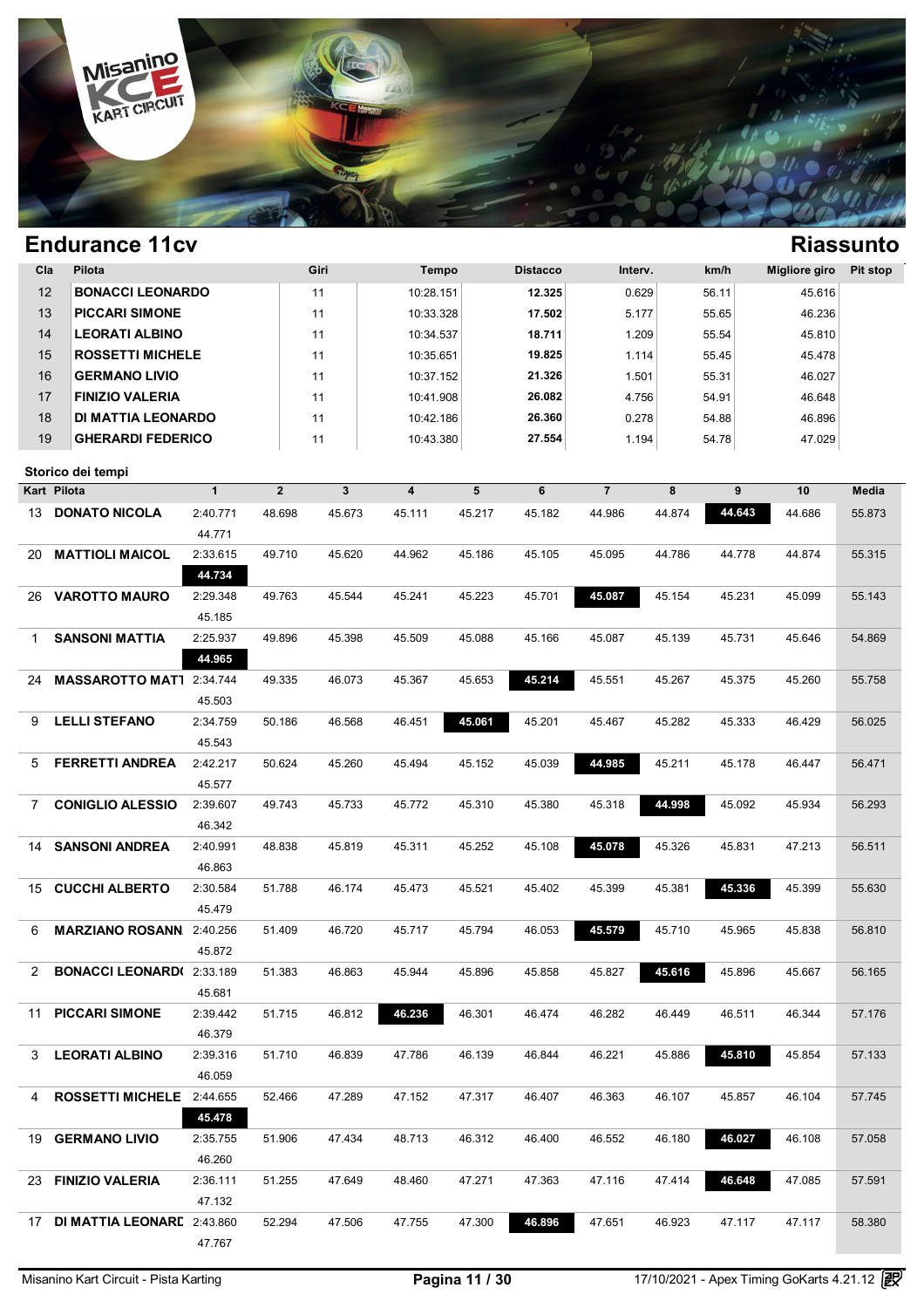

|    | Kart Pilota             |    |           | 1         | $\overline{2}$ |                     | 3         |           | 4                     | 5                     |           | 6                     | $\overline{7}$        |           | 8         |                       | 9         | 10                    |                       | <b>Media</b>          |
|----|-------------------------|----|-----------|-----------|----------------|---------------------|-----------|-----------|-----------------------|-----------------------|-----------|-----------------------|-----------------------|-----------|-----------|-----------------------|-----------|-----------------------|-----------------------|-----------------------|
| 12 | <b>GHERARDI FEDERIC</b> |    |           | 2:42.449  | 50.983         |                     | 47.284    |           | 47.029                | 47.425                |           | 47.335                | 48.670                |           | 48.529    | 47.171                |           | 47.507                |                       | 58.320                |
|    |                         |    |           | 47.142    |                |                     |           |           |                       |                       |           |                       |                       |           |           |                       |           |                       |                       |                       |
|    | Tabella dei giri        |    |           |           |                |                     |           |           |                       |                       |           |                       |                       |           |           |                       |           |                       |                       |                       |
|    | Giro 1<br>Interv.       | 9  | 26<br>0.6 | 20<br>0.5 | 24<br>0.2      | 13<br>0.3           | 1<br>0.3  | 14<br>0.2 | 15<br>0.0             | 6<br>0.2              | 5<br>0.1  | $\overline{7}$<br>0.3 | $\overline{2}$<br>0.1 | 11<br>0.3 | 17<br>0.0 | 12<br>0.4             | 23<br>0.2 | $\overline{4}$<br>0.5 | 19<br>0.1             | 3<br>0.1              |
|    | Giro 2                  | 9  | 26<br>0.2 | 13<br>0.1 | 24<br>0.2      | 20<br>0.1           | 14<br>0.3 | 1<br>0.7  | $\overline{7}$<br>0.8 | 5<br>0.5              | 6<br>0.6  | 15<br>0.1             | $\overline{c}$<br>0.4 | 12<br>0.3 | 11<br>0.2 | 23<br>0.2             | 17<br>0.3 | 3<br>0.9              | 19<br>0.0             | $\overline{4}$<br>0.4 |
|    | Giro 3                  | 26 | 13<br>0.2 | 20<br>0.3 | 9<br>0.1       | 24<br>0.1           | 14<br>0.2 | 1<br>0.3  | $\overline{7}$<br>1.2 | 5<br>0.0              | 15<br>1.6 | 6<br>0.3              | $\overline{2}$<br>0.7 | 11<br>0.5 | 12<br>0.2 | 23<br>0.8             | 17<br>0.2 | 3<br>0.2              | 19<br>0.6             | $\overline{4}$<br>0.2 |
|    | Giro 4                  | 26 | 13<br>0.1 | 20<br>0.2 | 24<br>0.7      | 14<br>0.1           | 1<br>0.5  | 9<br>0.1  | 5<br>1.1              | $\overline{7}$<br>0.1 | 15<br>1.4 | 6<br>0.6              | $\overline{2}$<br>0.9 | 11<br>0.8 | 12<br>1.0 | 17<br>1.8             | 3<br>0.3  | 23<br>0.1             | $\overline{4}$<br>0.1 | 19<br>1.2             |
|    | Giro 5                  | 26 | 13<br>0.1 | 20<br>0.1 | 14<br>0.9      | 24<br>0.2           | 0.1       | 9<br>0.1  | 5<br>1.2              | 7<br>0.3              | 15<br>1.6 | 6<br>0.9              | $\overline{2}$<br>1.1 | 11<br>1.2 | 12<br>2.1 | 3<br>0.8              | 17<br>0.8 | 23<br>0.4             | $\overline{4}$<br>0.1 | 19<br>0.2             |
|    | Giro 6                  | 13 | 20<br>0.1 | 26<br>0.3 | 14<br>0.6      | 24<br>0.3           | 0.1       | 9<br>0.1  | 5<br>1.0              | $\overline{7}$<br>0.6 | 15<br>1.6 | 6<br>1.5              | 2<br>0.9              | 11<br>1.8 | 12<br>2.9 | 3<br>0.3              | 17<br>0.9 | $\overline{4}$<br>0.1 | 19<br>0.2             | 23<br>0.4             |
|    | Giro 7                  | 13 | 20<br>0.2 | 26<br>0.2 | 14<br>0.6      | $\mathbf{1}$<br>0.4 | 24<br>0.3 | 9<br>0.2  | 5<br>0.5              | $\overline{7}$<br>1.0 | 15<br>1.7 | 6<br>1.7              | 2<br>1.1              | 11<br>2.3 | 3<br>3.2  | $\overline{4}$<br>1.1 | 19<br>0.4 | 12<br>0.4             | 17<br>0.2             | 23<br>0.3             |
|    | Giro 8                  | 13 | 20<br>0.1 | 26<br>0.6 | 14<br>0.8      | $\mathbf{1}$<br>0.2 | 24<br>0.4 | 9<br>0.2  | 5<br>0.4              | 7<br>0.8              | 15<br>2.1 | 6<br>2.0              | $\overline{2}$<br>1.0 | 11<br>3.1 | 3<br>2.7  | $\overline{4}$<br>1.3 | 19<br>0.5 | 17<br>1.4             | 23<br>0.8             | 12<br>0.5             |
|    | Giro 9                  | 13 | 20<br>0.2 | 26<br>1.1 | 14<br>1.4      | $\mathbf{1}$<br>0.1 | 24<br>0.1 | 9<br>0.1  | 5<br>0.3              | 7<br>0.7              | 15<br>2.3 | 6<br>2.7              | $\overline{2}$<br>0.9 | 11<br>3.8 | 3<br>2.0  | $\overline{4}$<br>1.4 | 19<br>0.7 | 17<br>2.5             | 23<br>0.3             | 12<br>1.0             |
|    | Giro 10                 | 13 | 20<br>0.4 | 26<br>1.3 | 24<br>1.8      | $\mathbf{1}$<br>0.2 | 9<br>1.0  | 14<br>0.2 | 5<br>0.0              | $\overline{7}$<br>0.2 | 15<br>1.8 | 6<br>3.1              | $\overline{2}$<br>0.8 | 11<br>4.4 | 3<br>1.5  | $\overline{4}$<br>1.6 | 19<br>0.7 | 17<br>3.5             | 23<br>0.3             | 12<br>1.4             |
|    | Giro 11                 | 13 | 20<br>0.4 | 26<br>1.7 | 1<br>1.9       | 24<br>0.2           | 9<br>1.3  | 5<br>0.3  | $\overline{7}$<br>0.9 | 14<br>0.2             | 15<br>0.7 | 6<br>3.5              | $\overline{2}$<br>0.6 | 11<br>5.1 | 3<br>1.2  | $\overline{4}$<br>1.1 | 19<br>1.5 | 23<br>4.7             | 17<br>0.2             | 12<br>1.1             |

# **MANCHE B2 17/10/2021 - 11:24**

| Pilota                     | Giri | Tempo     | <b>Distacco</b> | Interv. | km/h  | <b>Migliore giro</b> | Pit stop                                                                                                              |
|----------------------------|------|-----------|-----------------|---------|-------|----------------------|-----------------------------------------------------------------------------------------------------------------------|
| <b>SOFFIATI NICOLO</b>     | 11   | 10:37.264 |                 |         | 55.31 | 44.611               |                                                                                                                       |
| <b>ROCCO ANDREA</b>        | 11   | 10:40.282 | 3.018           | 3.018   | 55.04 | 44.877               |                                                                                                                       |
| <b>MANFREDOTTI LORENZO</b> | 11   | 10:40.549 | 3.285           | 0.267   | 55.02 | 45.025               |                                                                                                                       |
| <b>ZAZZERONI THOMAS</b>    | 11   | 10:41.401 | 4.137           | 0.852   | 54.95 | 44.892               |                                                                                                                       |
| <b>CONTESSI FEDERICO</b>   | 11   | 10:41.691 | 4.427           | 0.290   | 54.92 | 44.961               |                                                                                                                       |
| <b>VISONA' PETER</b>       | 11   | 10:48.208 | 10.944          | 6.517   | 54.37 | 45.381               |                                                                                                                       |
| <b>CICCIONI PIETRO</b>     | 11   | 10:48.602 | 11.338          | 0.394   | 54.34 | 45.548               |                                                                                                                       |
| <b>ZAGO ERICA</b>          | 11   | 10:51.166 | 13.902          | 2.564   | 54.12 | 45.769               |                                                                                                                       |
| <b>CESCHI STEFANO</b>      | 11   | 10:51.801 | 14.537          | 0.635   | 54.07 | 45.984               |                                                                                                                       |
| <b>CUCCHI ALEX</b>         | 11   | 10:51.875 | 14.611          | 0.074   | 54.07 | 45.290               |                                                                                                                       |
| <b>FANELLI MIRCO</b>       | 11   | 10:52.015 | 14.751          | 0.140   | 54.05 | 45.788               |                                                                                                                       |
| <b>CANINI CAMILLA</b>      | 11   | 10:52.251 | 14.987          | 0.236   | 54.03 | 45.727               |                                                                                                                       |
| <b>MAGNANI MAURO</b>       | 11   | 10:52.821 | 15.557          | 0.570   | 53.99 | 45.854               |                                                                                                                       |
| <b>CALZOLARI MATTEO</b>    | 11   | 10:53.207 | 15.943          | 0.386   | 53.96 | 45.637               |                                                                                                                       |
| <b>PALLADINO MICHAEL</b>   | 11   | 10:55.122 | 17.858          | 1.915   | 53.80 | 45.913               |                                                                                                                       |
| <b>PARI DAVIDE</b>         | 11   | 10:56.161 | 18.897          | 1.039   | 53.71 | 45.957               |                                                                                                                       |
| <b>TOSCANO ROBERTO</b>     | 11   | 10:57.585 | 20.321          | 1.424   | 53.60 | 46.440               |                                                                                                                       |
| <b>FELIGIONI GABRIELE</b>  | 11   | 11:04.801 | 27.537          | 7.216   | 53.01 | 47.096               |                                                                                                                       |
| <b>PIERGUIDI LUCA</b>      | 11   | 11:07.505 | 30.241          | 2.704   | 52.80 | 47.200               |                                                                                                                       |
| Storico dei tempi          |      |           |                 |         |       |                      |                                                                                                                       |
| Kart Pilota                |      |           |                 |         |       |                      | <b>Media</b>                                                                                                          |
|                            |      |           |                 |         |       |                      | $\overline{2}$<br>5<br>$\overline{7}$<br>$\mathbf{3}$<br>6<br>8<br>9<br>10<br>$\overline{\mathbf{4}}$<br>$\mathbf{1}$ |

### <sup>19</sup> **SOFFIATI NICOLO** 2:58.950 49.200 45.279 45.092 44.995 44.714 44.776 44.895 **44.611** 44.675 57.502 45.343 5 **ROCCO ANDREA** 3:00.577 49.421 45.715 45.130 45.208 45.008 45.091 **44.877** 45.106 45.354 57.890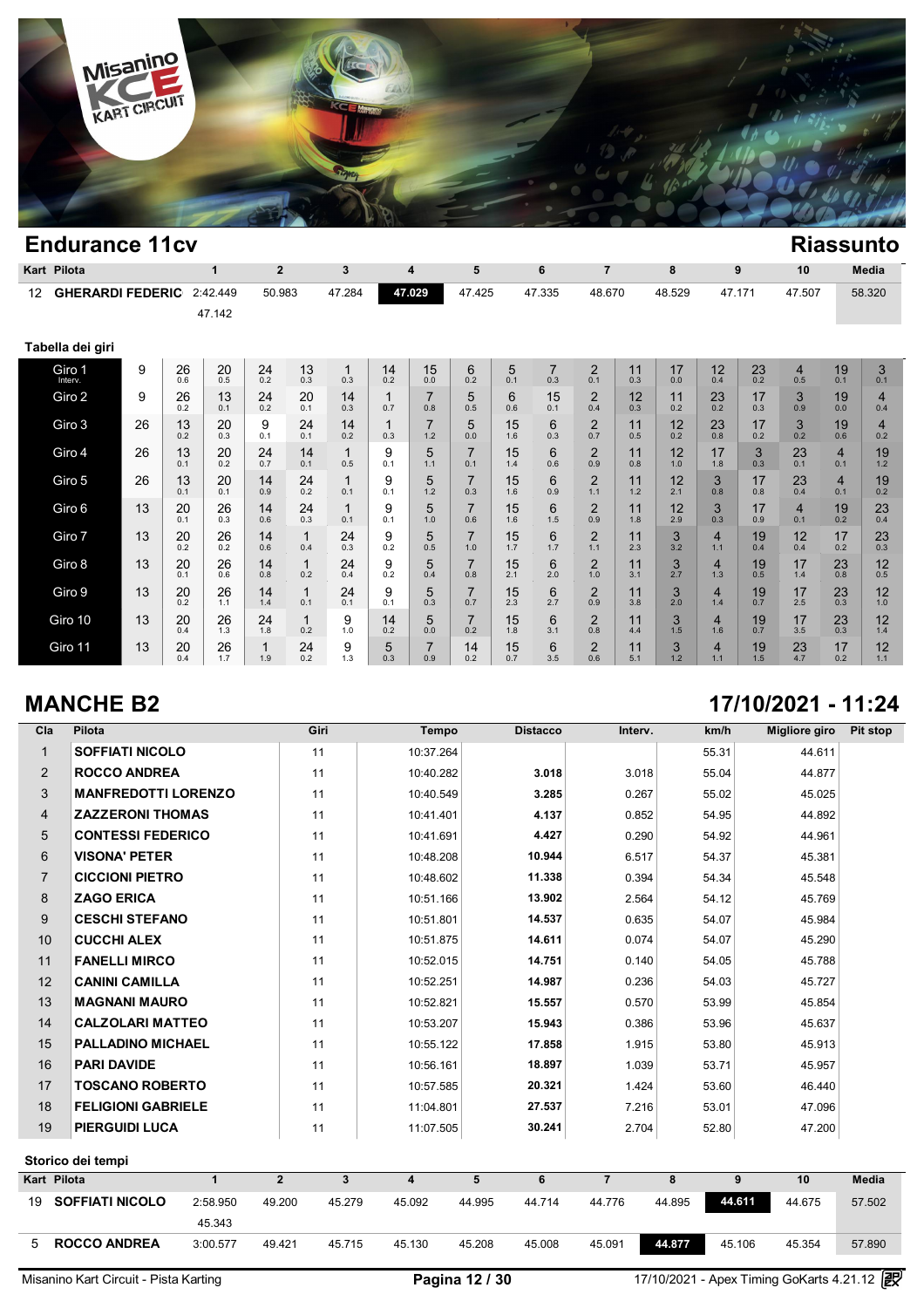

|                | <b>Endurance 11cv</b>            |    |           |                            |                     |                   |                  |                  |                         |                               |                       |                       |                              |                  |                       |                 |                  |                            |                  | <b>Riassunto</b> |
|----------------|----------------------------------|----|-----------|----------------------------|---------------------|-------------------|------------------|------------------|-------------------------|-------------------------------|-----------------------|-----------------------|------------------------------|------------------|-----------------------|-----------------|------------------|----------------------------|------------------|------------------|
| Kart Pilota    |                                  |    |           | $\mathbf{1}$               | $\overline{2}$      |                   | $\mathbf{3}$     |                  | $\overline{\mathbf{4}}$ | 5                             |                       | 6                     | $\overline{7}$               |                  | 8                     |                 | 9                | 10                         |                  | Media            |
|                |                                  |    |           | 45.306                     |                     |                   |                  |                  |                         |                               |                       |                       |                              |                  |                       |                 |                  |                            |                  |                  |
| 4              | <b>MANFREDOTTI LORI 2:59.025</b> |    |           |                            | 49.804              |                   | 45.517           |                  | 45.142                  | 45.116                        |                       | 45.142                | 45.152                       |                  | 45.061                |                 | 46.091           | 45.025                     |                  | 57.840           |
|                |                                  |    |           | 45.165                     |                     |                   |                  |                  |                         |                               |                       |                       |                              |                  |                       |                 |                  |                            |                  |                  |
| 13             | ZAZZERONI THOMA: 3:01.696        |    |           |                            | 50.456              |                   | 46.026           |                  | 45.275                  | 45.168                        |                       | 44.892                | 44.910                       |                  | 44.948                |                 | 45.365           | 46.057                     |                  | 58.177           |
|                |                                  |    |           | 45.159                     |                     |                   |                  |                  |                         |                               |                       |                       |                              |                  |                       |                 |                  |                            |                  |                  |
| $\mathbf 1$    | <b>CONTESSI FEDERIC(2:24.915</b> |    |           |                            | 50.143              |                   | 45.649           |                  | 45.222                  | 45.168                        |                       | 44.961                | 45.084                       |                  | 45.998                |                 | 45.143           | 45.495                     |                  | 54.858           |
|                |                                  |    |           | 45.668                     |                     |                   |                  |                  |                         |                               |                       |                       |                              |                  |                       |                 |                  |                            |                  |                  |
| 26             | <b>VISONA' PETER</b>             |    |           | 3:03.592                   | 49.934              |                   | 46.590           |                  | 46.056                  | 45.381                        |                       | 45.487                | 45.673                       |                  | 46.814                |                 | 46.418           | 45.919                     |                  | 58.896           |
|                |                                  |    |           | 45.998                     |                     |                   |                  |                  |                         |                               |                       |                       |                              |                  |                       |                 |                  |                            |                  |                  |
| 23             | <b>CICCIONI PIETRO</b>           |    |           | 2:40.775                   | 50.635              |                   | 47.521           |                  | 45.863                  | 45.948                        |                       | 45.550                | 45.548                       |                  | 46.459                |                 | 46.758           | 45.936                     |                  | 57.021           |
|                |                                  |    |           | 46.247                     |                     |                   |                  |                  |                         |                               |                       |                       |                              |                  |                       |                 |                  |                            |                  |                  |
| 6              | <b>ZAGO ERICA</b>                |    |           | 3:02.207                   | 49.657              |                   | 46.131           |                  | 46.164                  | 45.990                        |                       | 45.769                | 45.885                       |                  | 46.345                |                 | 46.649           | 45.820                     |                  | 58.828           |
|                |                                  |    |           | 46.499                     |                     |                   |                  |                  |                         |                               |                       |                       |                              |                  |                       |                 |                  |                            |                  |                  |
| 24             | <b>CESCHI STEFANO</b>            |    |           | 3:03.956                   | 49.414              |                   | 46.315           |                  | 46.276                  | 45.984                        |                       | 46.444                | 46.248                       |                  | 46.392                |                 | 46.390           | 46.472                     |                  | 59.168           |
|                |                                  |    |           | 46.965                     |                     |                   |                  |                  |                         |                               |                       |                       |                              |                  |                       |                 |                  |                            |                  |                  |
| 20             | <b>CUCCHI ALEX</b>               |    |           | 3:05.554                   | 50.148              |                   | 46.158           |                  | 47.390                  | 45.770                        |                       | 45.742                | 46.628                       |                  | 46.430                |                 | 46.177           | 45.290                     |                  | 59.261           |
|                |                                  |    |           | 46.588                     |                     |                   |                  |                  |                         |                               |                       |                       |                              |                  |                       |                 |                  |                            |                  |                  |
| 15             | <b>FANELLI MIRCO</b>             |    |           | 3:03.471                   | 49.684              |                   | 46.477           |                  | 46.757                  | 46.021                        |                       | 45.788                | 46.312                       |                  | 45.956                |                 | 47.317           | 45.912                     |                  | 59.093           |
|                |                                  |    |           | 46.334                     |                     |                   |                  |                  |                         |                               |                       |                       |                              |                  |                       |                 |                  |                            |                  |                  |
| $\overline{7}$ | <b>CANINI CAMILLA</b>            |    |           | 3:02.242                   | 50.038              |                   | 47.485           |                  | 46.057                  | 45.919                        |                       | 45.727                | 46.731                       |                  | 46.349                |                 | 46.807           | 45.752                     |                  | 59.016           |
|                |                                  |    |           | 46.078                     |                     |                   |                  |                  |                         |                               |                       |                       |                              |                  |                       |                 |                  |                            |                  |                  |
| 11             | <b>MAGNANI MAURO</b>             |    |           | 2:51.168                   | 50.555              |                   | 46.267           |                  | 46.395                  | 46.151                        |                       | 46.237                | 47.149                       |                  | 46.467                |                 | 47.313           | 46.185                     |                  | 58.158           |
|                |                                  |    |           | 45.854                     |                     |                   |                  |                  |                         |                               |                       |                       |                              |                  |                       |                 |                  |                            |                  |                  |
| 2              | <b>CALZOLARI MATTE(2:59.572</b>  |    |           |                            | 50.615              |                   | 46.908           |                  | 47.337                  | 46.747                        |                       | 45.929                | 45.637                       |                  | 46.032                |                 | 46.433           | 46.640                     |                  | 58.901           |
|                |                                  |    |           | 46.066                     |                     |                   |                  |                  |                         |                               |                       |                       |                              |                  |                       |                 |                  |                            |                  |                  |
| 9              | PALLADINO MICHAE 3:03.878        |    |           |                            | 49.975              |                   | 46.462           |                  | 46.712                  | 47.201                        |                       | 46.502                | 46.506                       |                  | 46.403                |                 | 46.369           | 46.286                     |                  | 59.291           |
|                |                                  |    |           | 45.913                     |                     |                   |                  |                  |                         |                               |                       |                       |                              |                  |                       |                 |                  |                            |                  |                  |
| 14             | <b>PARI DAVIDE</b>               |    |           | 2:57.943                   | 50.938              |                   | 47.347           |                  | 46.364                  | 46.120                        |                       | 47.879                | 46.619                       |                  | 46.219                |                 | 45.957           | 46.154                     |                  | 58.870           |
|                |                                  |    |           | 46.037                     |                     |                   |                  |                  |                         |                               |                       |                       |                              |                  |                       |                 |                  |                            |                  |                  |
| 12             | TOSCANO ROBERTC 2:50.132         |    |           |                            | 51.432              |                   | 46.849           |                  | 46.440                  | 47.250                        |                       | 47.212                | 46.473                       |                  | 46.493                |                 | 46.672           | 46.725                     |                  | 58.375           |
|                |                                  |    |           | 46.452                     |                     |                   |                  |                  |                         |                               |                       |                       |                              |                  |                       |                 |                  |                            |                  |                  |
| 17             | FELIGIONI GABRIELI 2:53.274      |    |           |                            | 50.173              |                   | 47.256           |                  | 47.908                  | 47.243                        |                       | 47.767                | 47.096                       |                  | 47.783                |                 | 47.794           | 47.216                     |                  | 59.171           |
|                |                                  |    |           | 47.376                     |                     |                   |                  |                  |                         |                               |                       |                       |                              |                  |                       |                 |                  |                            |                  |                  |
| 3              | <b>PIERGUIDI LUCA</b>            |    |           | 3:00.775                   | 50.304              |                   | 47.631           |                  | 47.220                  | 47.753                        |                       | 47.489                | 47.636                       |                  | 48.017                |                 | 47.382           | 47.200                     |                  | 1:00.028         |
|                |                                  |    |           | 48.908                     |                     |                   |                  |                  |                         |                               |                       |                       |                              |                  |                       |                 |                  |                            |                  |                  |
|                | Tabella dei giri                 |    |           |                            |                     |                   |                  |                  |                         |                               |                       |                       |                              |                  |                       |                 |                  |                            |                  |                  |
|                | Giro 1                           | 23 | 13        | $\mathbf{1}$               | 4                   | 19                | 26               | 5                | 11                      | $\overline{c}$                | 24                    | 7                     | 15                           | 20               | 12                    | 6               | 14               | 9                          | 17               | 3                |
|                | Giro 2                           | 23 | 1.0<br>19 | 0.0<br>4                   | 0.1<br>$\mathbf{1}$ | 0.3<br>5          | 0.2<br>13        | 0.1              | 0.1<br>24               | 0.6<br>11                     | 0.0<br>15             | 0.4<br>$\overline{7}$ | 0.1<br>$\overline{2}$        | 0.0<br>20        | 0.0<br>6              | 0.6<br>9        | 0.2<br>12        | 0.2<br>17                  | 0.3<br>14        | 0.7<br>3         |
|                |                                  |    | 0.1       | 0.2                        | 0.1                 | 0.1               | 0.1              | 26<br>0.2        | 0.4                     | 0.4                           | 0.3                   | 0.2                   | 0.1                          | 0.2              | 0.2                   | 0.8             | 0.2              | 0.3                        | 0.1              | 0.8              |
|                | Giro 3                           | 19 | 4<br>0.4  | $\mathbf{1}$<br>0.2        | 5<br>0.2            | 13<br>0.4         | 23<br>0.6        | 26<br>0.1        | 24<br>0.1               | 11<br>0.4                     | 15<br>0.5             | 20<br>0.2             | 6<br>0.1                     | 2<br>0.3         | 7<br>0.4              | 9<br>0.3        | 12<br>0.6        | 17<br>0.7                  | 14<br>0.1        | 3<br>1.0         |
|                | Giro 4                           | 19 | 4         | $\mathbf{1}$               | 5                   | 13                | $^{23}_{1.2}$    | 26               | 24                      | 11                            | 6                     | 15                    | $\overline{7}$               | 20               | 2                     | 9               | 12               | 14                         | 17               | 3                |
|                |                                  |    | 0.5       | 0.3                        | 0.1                 | 0.5               |                  | 0.3              | 0.3                     | 0.5                           | 0.7                   | 0.1                   | 0.5                          | 0.3              | 0.4                   | 0.2             | 0.3              | 0.8                        | 1.3              | 0.5              |
|                | Giro 5                           | 19 | 4<br>0.6  | $\mathbf{1}$<br>0.4        | 5<br>0.1            | 13<br>0.5         | 26<br>1.8        | 23<br>0.2        | 24<br>0.7               | 11<br>0.7                     | 6<br>0.5              | 15<br>0.1             | $\overline{7}$<br>0.4        | 20<br>0.2        | $\overline{2}$<br>1.4 | 9<br>0.6        | 14<br>0.1        | 12<br>0.2                  | 17<br>2.2        | 3<br>$1.1$       |
|                | Giro 6                           | 19 | 4         | $\mathbf{1}$               | 5                   | 13                | 26               | 23               | 24                      | 11                            | 6                     | 15                    | $\overline{7}$               | 20               | $\overline{2}$        | 9               | 12               | 14                         | 17               | 3<br>0.8         |
|                |                                  |    |           |                            |                     |                   |                  |                  |                         |                               |                       |                       |                              |                  |                       |                 |                  |                            |                  | 3                |
|                | Giro 7                           | 19 | 1.0<br>4  | 0.2<br>$\mathbf{1}$<br>0.1 | 0.2<br>5<br>0.2     | 0.4<br>$13_{0.2}$ | 2.4<br>26<br>3.1 | 0.2<br>23<br>0.1 | 1.6<br>$24 \atop 2.3$   | 0.5<br>$6\phantom{1}6$<br>0.2 | 0.1<br>$15 \atop 0.6$ | 0.2<br>11<br>0.5      | 0.3<br>$\overline{7}$<br>0.2 | 0.2<br>20<br>0.1 | 1.6<br>$^{2}_{0.6}$   | 1.2<br>9<br>2.1 | 1.1<br>12<br>1.0 | 0.4<br>$14$ <sub>0.5</sub> | 2.3<br>17<br>2.8 | 1.3              |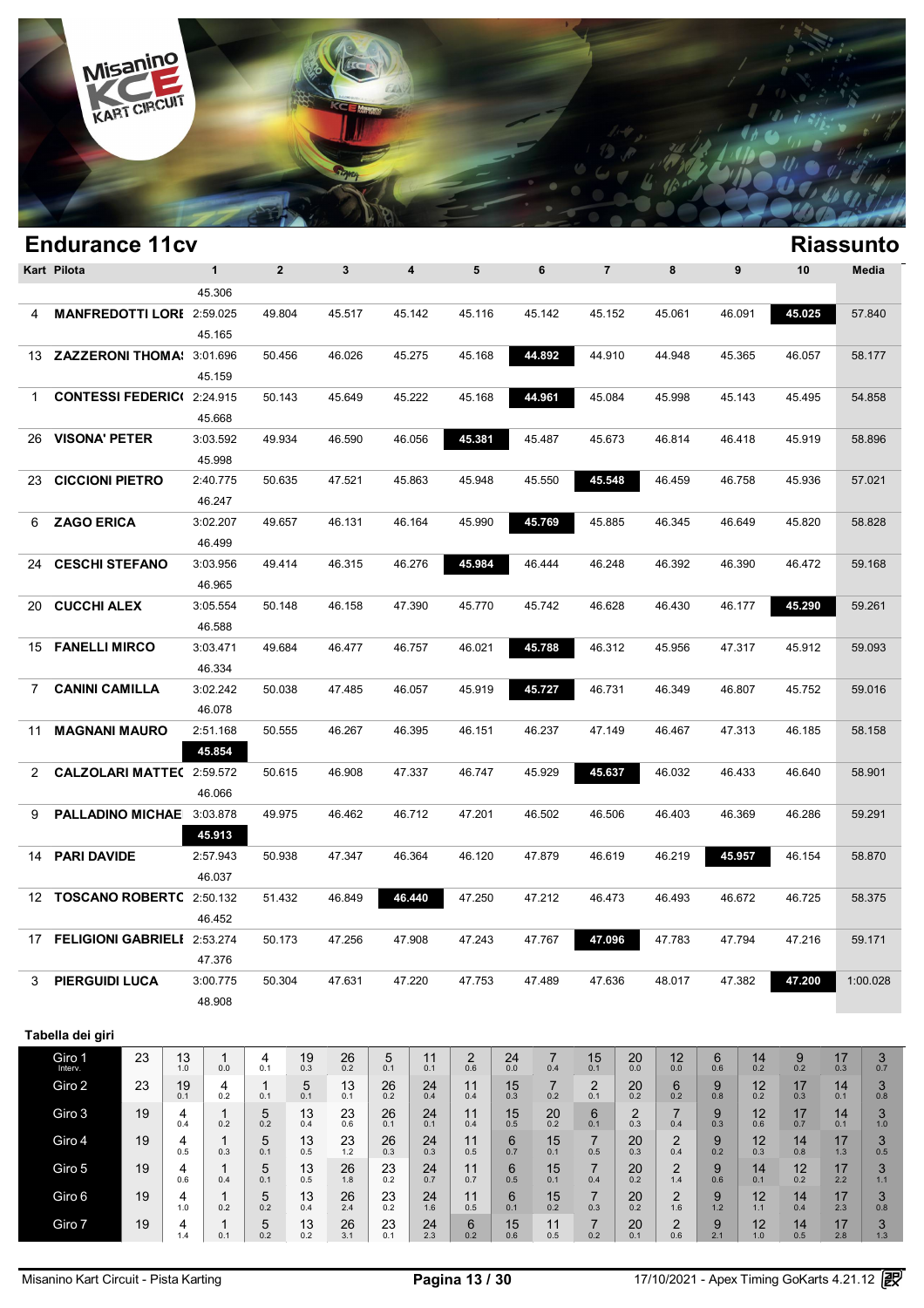

| Giro 8  | 19 | 1.6      | 0.2       | 13<br>0.3 | 0.5       | 23<br>4.2 | 26<br>0.2 | 24<br>2.1 | ี ค<br>ັ<br>0.2 | 15<br>0.2 | 1.0       | 0.1      | 20<br>0.2 | 0.2 | 2.4 | 12<br>1.1 | 14<br>0.2 | 4.4       | $\Omega$<br>1.6      |
|---------|----|----------|-----------|-----------|-----------|-----------|-----------|-----------|-----------------|-----------|-----------|----------|-----------|-----|-----|-----------|-----------|-----------|----------------------|
| Giro 9  | 19 | b<br>2.3 | 13<br>0.5 | 4<br>0.1  | 0.1       | 26<br>5.7 | 23<br>0.1 | 24<br>1.9 | 6<br>0.4        | 15<br>0.9 | 20<br>0.2 | -<br>0.4 | 0.0       | 0.2 | 2.1 | 14<br>1.0 | 12<br>0.4 | 17<br>5.8 | $\Omega$<br>1.1      |
| Giro 10 | 19 | u<br>3.0 | 0.4       | 0.6       | 13<br>0.2 | 26<br>5.9 | 23<br>0.1 | 6<br>2.3  | 24<br>0.1       | 20<br>0.4 | 15<br>0.3 | 0.4      | 0.7       | 0.1 | 2.0 | 14<br>0.9 | 12<br>1.0 | 17<br>6.2 | $\Omega$<br>1.1      |
| Giro 11 | 19 | J<br>3.0 | 0.2       | 13<br>0.8 | 0.2       | 26<br>6.5 | 23<br>0.3 | 6<br>2.5  | 24<br>0.6       | 20<br>0.0 | 15<br>0.1 | 0.2      | 0.5       | 0.3 | 1.9 | 14<br>1.0 | 12<br>1.4 | 17<br>7.2 | $\Omega$<br>ັ<br>2.7 |

### **MANCHE C2 17/10/2021 - 11:38**

| Cla            | Pilota                            |              | Giri           |        | Tempo     | <b>Distacco</b> |        | Interv.        | km/h   | <b>Migliore giro</b> | <b>Pit stop</b> | Pena   |
|----------------|-----------------------------------|--------------|----------------|--------|-----------|-----------------|--------|----------------|--------|----------------------|-----------------|--------|
| $\mathbf{1}$   | <b>FORTIN NICOLA</b>              |              | 11             |        | 10:05.201 |                 |        |                | 58.24  | 44.882               |                 |        |
| 2              | <b>MARCONI DANNY</b>              |              | 11             |        | 10:05.390 | 0.189           |        | 0.189          | 58.22  | 45.033               |                 |        |
| 3              | <b>POLAUSZACH DEMETRIO</b>        |              | 11             |        | 10:05.652 | 0.451           |        | 0.262          | 58.19  | 44.734               |                 |        |
| 4              | <b>CEVOLANI LUCA</b>              |              | 11             |        | 10:07.741 | 2.540           |        | 2.089          | 57.99  | 45.313               |                 |        |
| 5              | <b>CAVALIERI MASSIMO</b>          |              | 11             |        | 10:08.343 | 3.142           |        | 0.602          | 57.93  | 44.793               |                 |        |
| 6              | <b>PALUMBO LORENZO</b>            |              | 11             |        | 10:10.694 | 5.493           |        | 2.351          | 57.71  | 45.288               |                 |        |
| $\overline{7}$ | <b>GABELLINI FRANCESCO</b>        |              | 11             |        | 10:13.912 | 8.711           |        | 3.218          | 57.41  | 45.395               |                 |        |
| 8              | <b>BANCI ALFREDO</b>              |              | 11             |        | 10:12.466 | 12.265          |        | 3.554          | 57.08  | 45.273               |                 | 5.000  |
| 9              | <b>MANICA MATTIA</b>              |              | 11             |        | 10:18.275 | 13.074          |        | 0.809          | 57.00  | 45.628               |                 |        |
| 10             | <b>FERRARO GIANFRANCO</b>         |              | 11             |        | 10:18.392 | 13.191          |        | 0.117          | 56.99  | 45.264               |                 |        |
| 11             | <b>ROCCO ELISA</b>                |              | 11             |        | 10:18.542 | 13.341          |        | 0.150          | 56.98  | 45.284               |                 |        |
| 12             | <b>MORENO NICHOLAS</b>            |              | 11             |        | 10:18.816 | 13.615          |        | 0.274          | 56.95  | 45.765               |                 |        |
| 13             | <b>SALIMBERI CHIARA</b>           |              | 11             |        | 10:21.447 | 16.246          |        | 2.631          | 56.71  | 46.119               |                 |        |
| 14             | <b>SMALDONE MATTEO</b>            |              | 11             |        | 10:22.471 | 17.270          |        | 1.024          | 56.62  | 46.040               |                 |        |
| 15             | <b>MARINUCCI IVAN</b>             |              | 11             |        | 10:22.608 | 17.407          |        | 0.137          | 56.61  | 46.136               |                 |        |
| 16             | <b>MARZIANO NICOLE</b>            |              | 11             |        | 10:24.978 | 19.777          |        | 2.370          | 56.39  | 46.342               |                 |        |
| 17             | <b>PESCIONI MASSIMILIANO</b>      |              | 11             |        | 10:26.936 | 21.735          |        | 1.958          | 56.22  | 46.604               |                 |        |
|                | Storico dei tempi                 |              |                |        |           |                 |        |                |        |                      |                 |        |
|                | Kart Pilota                       | $\mathbf{1}$ | $\overline{2}$ | 3      | 4         | 5               | 6      | $\overline{7}$ | 8      | 9                    | 10              | Media  |
|                | <b>14 FORTIN NICOLA</b>           | 2:10.890     | 49.952         | 45.497 | 45.219    | 44.928          | 45.166 | 45.092         | 44.882 | 44.902               | 45.067          | 53.355 |
|                |                                   | 45.320       |                |        |           |                 |        |                |        |                      |                 |        |
| 13             | <b>MARCONI DANNY</b>              | 2:26.805     | 50.072         | 45.524 | 45.411    | 45.270          | 45.175 | 45.163         | 45.033 | 45.207               | 45.565          | 54.948 |
|                |                                   | 45.209       |                |        |           |                 |        |                |        |                      |                 |        |
| 20             | POLAUSZACH DEME 2:22.730          |              | 51.019         | 46.260 | 45.060    | 45.000          | 44.897 | 44.804         | 44.817 | 44.911               | 44.734          | 54.452 |
|                |                                   | 44.748       |                |        |           |                 |        |                |        |                      |                 |        |
| 6              | <b>CEVOLANI LUCA</b>              |              |                |        |           |                 |        |                |        |                      |                 |        |
|                |                                   | 2:16.436     | 49.708         | 45.704 | 45.569    | 45.830          | 45.355 | 45.453         | 45.551 | 45.334               | 45.313          | 54.144 |
|                |                                   | 45.336       |                |        |           |                 |        |                |        |                      |                 |        |
| 19             | <b>CAVALIERI MASSIM(2:27.258)</b> |              | 50.770         | 47.515 | 45.264    | 44.989          | 44.869 | 45.326         | 45.132 | 44.965               | 44.867          | 55.068 |
|                |                                   | 44.793       |                |        |           |                 |        |                |        |                      |                 |        |
| 23             | PALUMBO LORENZC 2:24.193          |              | 51.600         | 47.035 | 45.564    | 45.527          | 45.289 | 45.288         | 45.426 | 45.449               | 45.374          | 55.094 |
|                |                                   | 45.291       |                |        |           |                 |        |                |        |                      |                 |        |
| 9              | <b>GABELLINI FRANCE: 2:11.923</b> |              | 53.078         | 48.009 | 45.688    | 45.753          | 45.395 | 45.918         | 45.844 | 45.548               | 45.542          | 54.389 |
|                |                                   | 45.585       |                |        |           |                 |        |                |        |                      |                 |        |
| 4              | <b>BANCI ALFREDO</b>              | 2:30.046     | 50.319         | 48.006 | 45.408    | 45.998          | 45.430 | 45.553         | 45.312 | 45.273               | 45.571          | 55.678 |
|                |                                   | 45.550       |                |        |           |                 |        |                |        |                      |                 |        |
| 1              | <b>MANICA MATTIA</b>              | 2:13.295     | 50.306         | 48.118 | 45.778    | 46.146          | 45.847 | 45.926         | 45.628 | 46.048               | 47.236          | 54.613 |
|                |                                   | 46.422       |                |        |           |                 |        |                |        |                      |                 |        |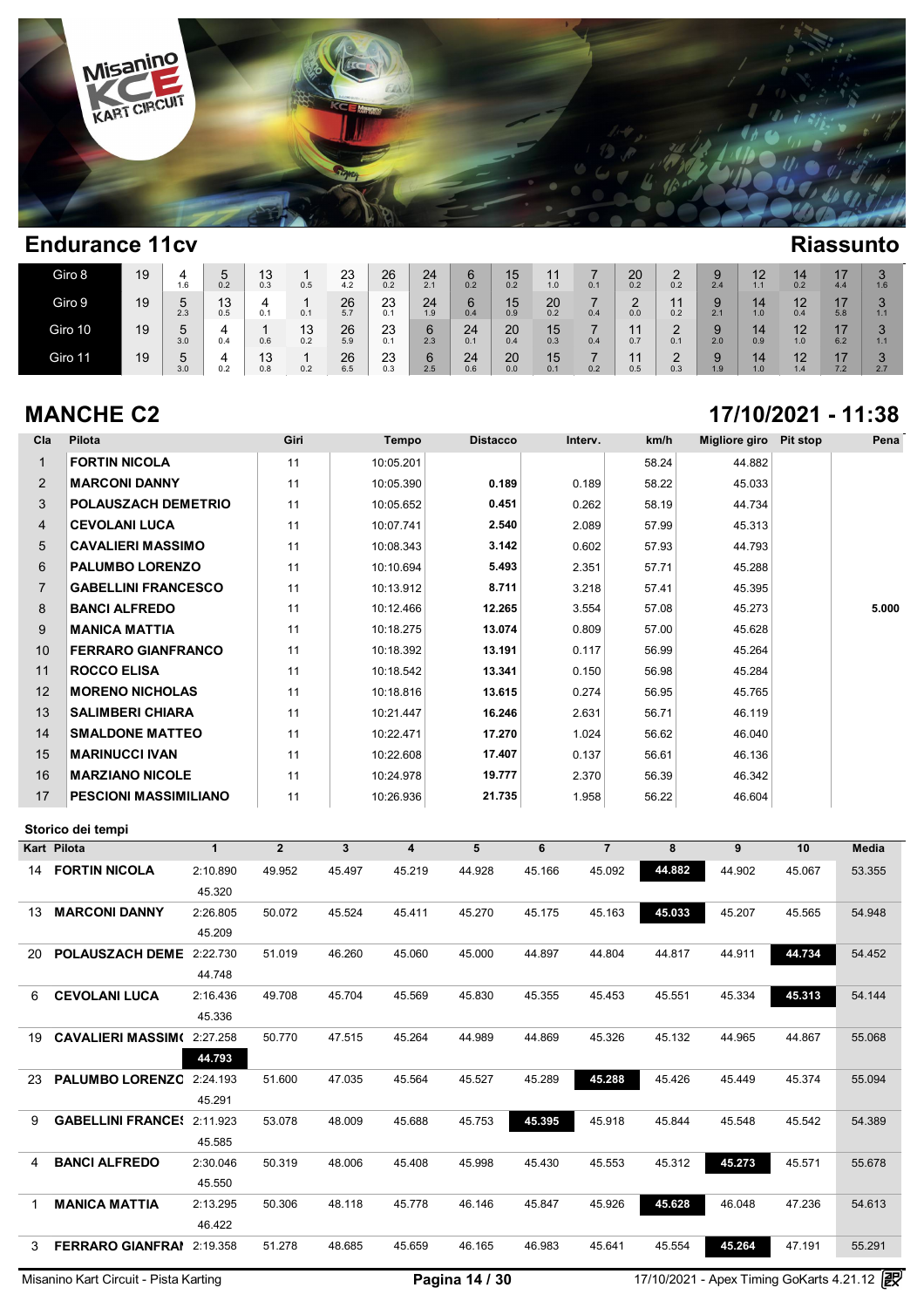

|                  | <b>Endurance 11cv</b>           |    |                  |                    |                 |                  |           |                       |                 |                       |                     |                       |                  |                                |                       |           |                  |                  | <b>Riassunto</b> |
|------------------|---------------------------------|----|------------------|--------------------|-----------------|------------------|-----------|-----------------------|-----------------|-----------------------|---------------------|-----------------------|------------------|--------------------------------|-----------------------|-----------|------------------|------------------|------------------|
|                  | Kart Pilota                     |    |                  | $\mathbf{1}$       | $\overline{2}$  |                  | 3         | 4                     |                 | 5                     | 6                   |                       | $\overline{7}$   | 8                              |                       | 9         | 10               |                  | Media            |
|                  |                                 |    |                  | 46.428             |                 |                  |           |                       |                 |                       |                     |                       |                  |                                |                       |           |                  |                  |                  |
| 5                | <b>ROCCO ELISA</b>              |    |                  | 2:28.675           | 51.707          |                  | 47.829    | 46.250                |                 | 45.959                | 46.301              |                       | 45.967           | 45.347                         |                       | 45.284    | 47.055           |                  | 56.074           |
|                  |                                 |    |                  | 46.448             |                 |                  |           |                       |                 |                       |                     |                       |                  |                                |                       |           |                  |                  |                  |
| 24               | <b>MORENO NICHOLAS</b> 2:22.952 |    |                  | 45.765             | 50.526          |                  | 49.152    | 46.187                |                 | 46.055                | 46.131              |                       | 46.704           | 45.852                         |                       | 46.408    | 45.947           |                  | 55.607           |
| $\overline{2}$   | <b>SALIMBERI CHIARA</b>         |    |                  | 2:16.833<br>46.119 | 51.601          |                  | 48.224    | 46.449                |                 | 46.244                | 46.137              |                       | 47.220           | 46.719                         |                       | 46.255    | 46.131           |                  | 55.266           |
| 11               | <b>SMALDONE MATTEC 2:11.011</b> |    |                  |                    | 51.071          |                  | 47.254    | 46.040                |                 | 46.152                | 47.778              |                       | 47.621           | 46.845                         |                       | 46.482    | 46.152           |                  | 54.813           |
|                  |                                 |    |                  | 46.538             |                 |                  |           |                       |                 |                       |                     |                       |                  |                                |                       |           |                  |                  |                  |
| 26               | <b>MARINUCCI IVAN</b>           |    |                  | 2:25.233           | 51.228          |                  | 47.491    | 46.395                |                 | 46.136                | 46.351              |                       | 46.990           | 46.985                         |                       | 46.541    | 46.323           |                  | 55.990           |
|                  |                                 |    |                  | 46.223             |                 |                  |           |                       |                 |                       |                     |                       |                  |                                |                       |           |                  |                  |                  |
| 15               | <b>MARZIANO NICOLE</b>          |    |                  | 2:21.871           | 50.952          |                  | 48.998    | 47.188                |                 | 46.992                | 46.522              |                       | 46.361           | 46.342                         |                       | 47.405    | 46.378           |                  | 55.941           |
|                  |                                 |    |                  | 46.349             |                 |                  |           |                       |                 |                       |                     |                       |                  |                                |                       |           |                  |                  |                  |
| 12 <sup>12</sup> | PESCIONI MASSIMIL 2:13.972      |    |                  |                    | 51.526          |                  | 48.173    | 46.852                |                 | 46.773                | 46.726              |                       | 46.604           | 46.706                         |                       | 47.208    | 47.828           |                  | 55.416           |
|                  |                                 |    |                  | 47.212             |                 |                  |           |                       |                 |                       |                     |                       |                  |                                |                       |           |                  |                  |                  |
|                  | Tabella dei giri                |    |                  |                    |                 |                  |           |                       |                 |                       |                     |                       |                  |                                |                       |           |                  |                  |                  |
|                  | Giro 1<br>Interv.               | 9  | 13<br>0.2        | 6<br>0.8           | 23<br>0.2       | 14<br>0.3        | 20<br>0.2 | 3<br>0.1              | 19<br>0.3       | $\overline{4}$<br>0.1 | 24<br>0.0           | $\overline{2}$<br>0.2 | 5<br>0.0         | 11<br>0.1                      | $\mathbf 1$<br>0.2    | 12<br>0.5 | 15<br>0.1        | 26<br>0.4        |                  |
|                  | Giro 2                          | 13 | 6                | 14                 | 4               | 20               | 23        | 24                    | 19              | 9                     | 3                   | 1                     | 11               | 2                              | 5                     | 15        | 12               | 26               |                  |
|                  | Giro 3                          | 13 | 0.4<br>6         | 0.8<br>14          | 1.2<br>20       | 0.0<br>23        | 0.0<br>19 | 0.1<br>$\overline{4}$ | 0.0<br>9        | 0.0<br>11             | 0.1<br>$\mathbf{1}$ | 0.3<br>3              | 0.4<br>24        | 0.3<br>5                       | 0.1<br>$\overline{2}$ | 0.3<br>26 | 0.4<br>12        | 0.3<br>15        |                  |
|                  |                                 |    | 0.6              | 0.6                | 2.0             | 0.8              | 0.6       | 0.2                   | 0.2             | 0.2                   | 0.3                 | 0.2                   | 0.2              | 0.1                            | 0.2                   | 0.4       | 0.3              | 0.4              |                  |
|                  | Giro 4                          | 13 | 6<br>0.8         | 14<br>0.2          | 20<br>1.8       | 23<br>1.3        | 19<br>0.3 | $\overline{4}$<br>0.3 | 9<br>0.5        | 11<br>0.5             | $\mathbf{1}$<br>0.1 | 3<br>0.1              | 24<br>0.7        | 5<br>0.2                       | $\overline{2}$<br>0.4 | 26<br>0.4 | 12<br>0.8        | 15<br>0.7        |                  |
|                  | Giro 5                          | 13 | 14<br>0.7        | 6<br>0.6           | 20<br>1.3       | 19<br>1.6        | 23<br>0.1 | $\overline{4}$<br>1.2 | 9<br>0.3        | 11<br>0.9             | $\mathbf{1}$<br>0.1 | 3<br>0.1              | 24<br>0.6        | 5<br>0.1                       | $\overline{2}$<br>0.7 | 26<br>0.3 | 12<br>1.4        | 15<br>0.9        |                  |
|                  | Giro 6                          | 13 | 14<br>0.7        | 6<br>0.8           | 20<br>0.8       | 19<br>1.6        | 23<br>0.6 | $\overline{4}$<br>1.3 | 9<br>0.2        | $\mathbf{1}$<br>1.5   | 24<br>1.1           | 3<br>0.1              | 5<br>0.1         | 11<br>0.3                      | $\overline{2}$<br>0.1 | 26<br>0.5 | 12<br>1.8        | 15<br>0.7        |                  |
|                  | Giro 7                          | 13 | 14<br>0.6        | 6<br>1.1           | 20<br>0.2       | 19<br>2.1        | 23<br>0.5 | $\overline{4}$<br>1.6 | 9<br>0.6        | $\mathbf{1}$<br>1.5   | 3<br>1.0            | 5<br>0.4              | 24<br>0.4        | 2<br>1.3                       | 11<br>0.2             | 26<br>0.0 | 12<br>1.4        | 15<br>0.5        |                  |
|                  | Giro 8                          | 13 | 14<br>0.5        | 20<br>1.3          | 6<br>0.4        | 19<br>1.9        | 23<br>0.8 | $\overline{4}$<br>1.4 | 9<br>1.1        | $\mathbf{1}$<br>1.3   | 3<br>0.9            | 5<br>0.2              | 24<br>0.9        | $\overline{\mathbf{c}}$<br>2.2 | 11<br>0.3             | 26<br>0.2 | 12<br>$1.1$      | 15<br>0.1        |                  |
|                  | Giro 9                          | 13 | 14<br>0.1        | 20<br>1.3          | 6<br>0.9        | 19<br>1.5        | 23<br>1.3 | $\overline{4}$<br>1.3 | 9<br>1.4        | $\mathbf{1}$<br>1.8   | 3<br>0.1            | 5<br>0.2              | 24<br>2.0        | 2<br>2.0                       | 11<br>0.5             | 26<br>0.2 | 12<br>1.8        | 15<br>0.3        |                  |
|                  | Giro 10                         | 14 | 13               | 20<br>0.7          | 6               | 19               | 23<br>1.8 | $\overline{4}$<br>1.5 | 9               | $\mathbf{1}$<br>3.5   | 3                   | 5<br>0.1              | 24               | 2<br>2.2                       | 11                    | 26<br>0.4 | 15               | 12               |                  |
|                  | Giro 11                         | 14 | 0.3<br>13<br>0.1 | 20<br>0.2          | 1.5<br>6<br>2.0 | 1.1<br>19<br>0.6 | 23<br>2.3 | $\overline{4}$<br>1.7 | 1.4<br>9<br>1.4 | $\mathbf{1}$<br>4.3   | 0.1<br>3<br>0.1     | 5<br>0.1              | 0.9<br>24<br>0.2 | $\overline{2}$<br>2.6          | 0.6<br>11<br>1.0      | 26<br>0.1 | 2.2<br>15<br>2.3 | 1.0<br>12<br>1.9 |                  |

### **FINALE C 17/10/2021 - 12:02**

| Cla            | <b>Pilota</b>                | Giri | Tempo     | <b>Distacco</b> | Interv. | km/h  | Migliore giro | Pit stop |
|----------------|------------------------------|------|-----------|-----------------|---------|-------|---------------|----------|
|                | <b>FANELLI MIRCO</b>         | 11   | 22:19.050 |                 |         | 26.32 | 45.640        |          |
| $\overline{2}$ | <b>SMALDONE MATTEO</b>       | 11   | 22:19.947 | 0.897           | 0.897   | 26.30 | 45.834        |          |
| 3              | <b>PICCARI SIMONE</b>        | 11   | 22:25.078 | 6.028           | 5.131   | 26.20 | 46.155        |          |
| 4              | <b>PESCIONI MASSIMILIANO</b> | 11   | 22:28.136 | 9.086           | 3.058   | 26.14 | 45.293        |          |
| 5              | <b>MARINUCCI IVAN</b>        | 11   | 22:29.733 | 10.683          | 1.597   | 26.11 | 46.505        |          |
| 6              | <b>ROSSETTI MICHELE</b>      | 11   | 22:30.609 | 11.559          | 0.876   | 26.09 | 46.050        |          |
| $\overline{7}$ | <b>PALLADINO MICHAEL</b>     | 11   | 22:31.172 | 12.122          | 0.563   | 26.08 | 46.359        |          |
| 8              | <b>GHERARDI FEDERICO</b>     | 11   | 22:32.858 | 13.808          | 1.686   | 26.05 | 46.406        |          |
| 9              | <b>GERMANO LIVIO</b>         | 11   | 22:33.753 | 14.703          | 0.895   | 26.03 | 46.441        |          |
| 10             | <b>FINIZIO VALERIA</b>       | 11   | 22:33.951 | 14.901          | 0.198   | 26.03 | 46.321        |          |
| 11             | <b>TOSCANO ROBERTO</b>       | 11   | 22:34.140 | 15.090          | 0.189   | 26.03 | 45.867        |          |
| 12             | <b>DI MATTIA LEONARDO</b>    | 11   | 22:36.910 | 17.860          | 2.770   | 25.97 | 47.100        |          |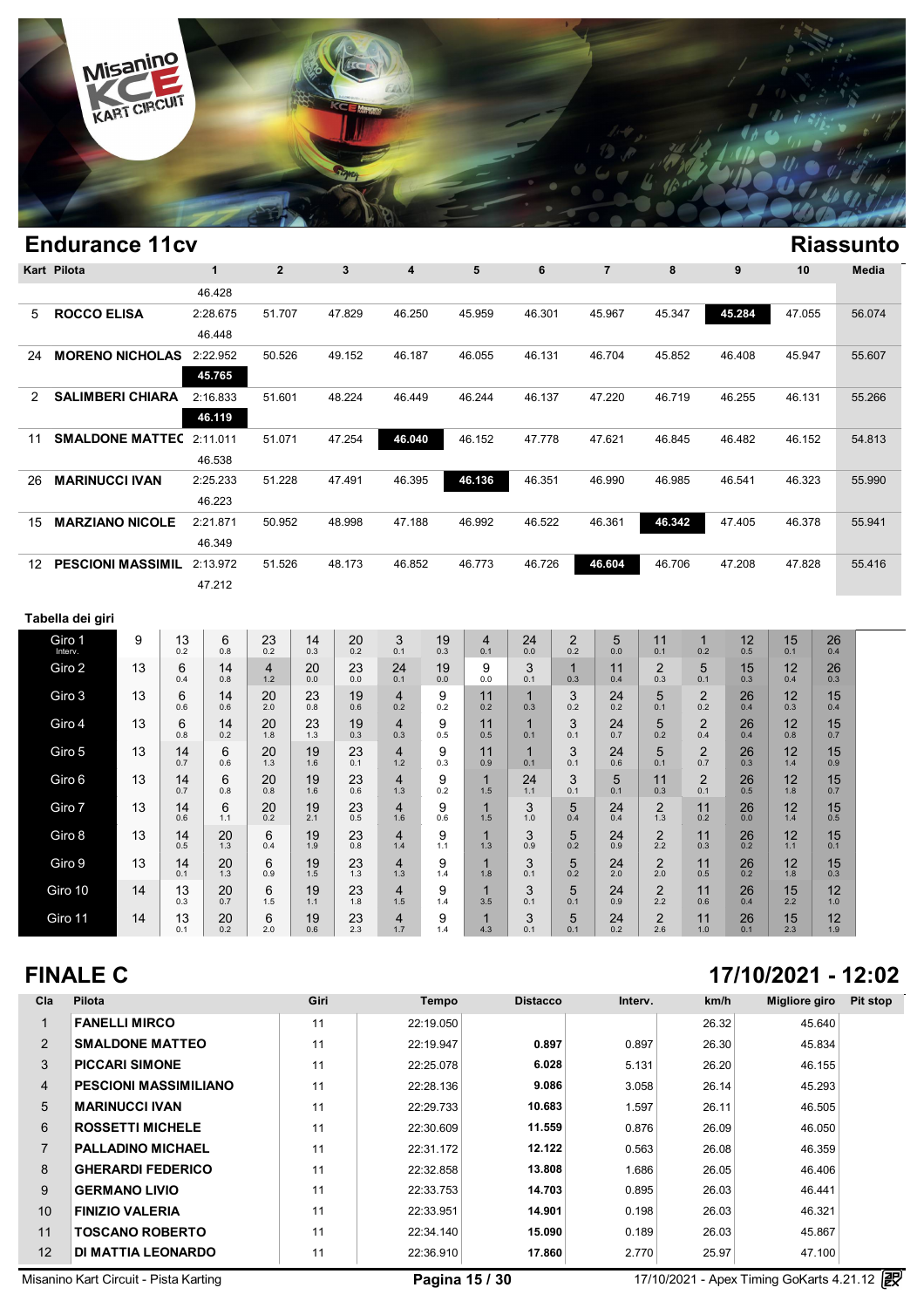

|             | <b>Endurance 11cv</b>             |                           |            |              |                         |               |              |           |              |                |                 |                     |                |                |                       |                |                      | <b>Riassunto</b> |
|-------------|-----------------------------------|---------------------------|------------|--------------|-------------------------|---------------|--------------|-----------|--------------|----------------|-----------------|---------------------|----------------|----------------|-----------------------|----------------|----------------------|------------------|
| Cla         | Pilota                            |                           |            |              |                         | Giri          |              |           | Tempo        |                | <b>Distacco</b> |                     | Interv.        |                | km/h                  |                | <b>Migliore giro</b> | <b>Pit stop</b>  |
| 13          |                                   | <b>MARZIANO NICOLE</b>    |            |              |                         | 11            |              |           | 22:37.978    |                | 18.928          |                     |                | 1.068          | 25.95                 |                | 46.896               |                  |
| 14          |                                   | <b>FELIGIONI GABRIELE</b> |            |              |                         | 11            |              |           | 22:42.216    |                | 23.166          |                     |                | 4.238          | 25.87                 |                | 47.295               |                  |
| 15          |                                   | <b>PIERGUIDI LUCA</b>     |            |              |                         | 11            |              |           | 22:42.764    |                | 23.714          |                     |                | 0.548          | 25.86                 |                | 47.280               |                  |
|             | Storico dei tempi                 |                           |            |              |                         |               |              |           |              |                |                 |                     |                |                |                       |                |                      |                  |
| Kart Pilota |                                   |                           |            | $\mathbf{1}$ | $\overline{\mathbf{2}}$ |               | $\mathbf{3}$ | 4         |              | 5              | 6               |                     | $\overline{7}$ | 8              |                       | 9              | 10                   | Media            |
| 4           | <b>FANELLI MIRCO</b>              |                           |            | 1:24.589     | 2:04.031                |               | 46.619       | 46.221    |              | 46.112         | 45.985          |                     | 46.076         | 45.640         |                       | 46.181         | 46.104               | 56.674           |
|             |                                   |                           |            | 45.865       |                         |               |              |           |              |                |                 |                     |                |                |                       |                |                      |                  |
| 13          | <b>SMALDONE MATTEC 2:37.142</b>   |                           |            |              | 50.652                  |               | 46.588       | 46.232    |              | 46.170         | 46.009          |                     | 46.099         | 46.266         |                       | 45.834         | 45.962               | 56.658           |
|             |                                   |                           |            | 46.288       |                         |               |              |           |              |                |                 |                     |                |                |                       |                |                      |                  |
| 20          | <b>PICCARI SIMONE</b>             |                           |            | 2:37.329     | 52.440                  |               | 46.443       | 47.111    |              | 47.437         | 46.540          |                     | 46.796         | 46.155         |                       | 46.284         | 46.244               | 57.182           |
|             |                                   |                           |            | 46.230       |                         |               |              |           |              |                |                 |                     |                |                |                       |                |                      |                  |
| 14          | PESCIONI MASSIMIL 2:37.340        |                           |            |              | 52.827                  |               | 46.986       | 47.490    |              | 47.804         | 45.293          |                     | 47.354         | 46.337         |                       | 46.581         | 46.209               | 57.337           |
|             |                                   |                           |            | 46.489       |                         |               |              |           |              |                |                 |                     |                |                |                       |                |                      |                  |
| 23          | <b>MARINUCCI IVAN</b>             |                           |            | 2:33.927     | 51.640                  |               | 47.449       | 47.474    |              | 47.321         | 46.779          |                     | 47.256         | 46.778         |                       | 46.545         | 46.505               | 57.125           |
|             |                                   |                           |            | 46.711       |                         |               |              |           |              |                |                 |                     |                |                |                       |                |                      |                  |
| 17          | ROSSETTI MICHELE 2:34.755         |                           |            |              | 53.871                  |               | 47.837       | 48.070    |              | 46.189         | 46.826          |                     | 46.957         | 46.749         |                       | 46.050         | 46.889               | 57.323           |
|             |                                   |                           |            | 46.366       |                         |               |              |           |              |                |                 |                     |                |                |                       |                |                      |                  |
| 15          | PALLADINO MICHAE 2:35.788         |                           |            |              | 52.440                  |               | 48.505       | 47.300    |              | 46.984         | 46.764          |                     | 46.931         | 46.440         |                       | 46.359         | 47.016               | 57.415           |
| 6           | <b>GHERARDI FEDERIC</b> 2:33.465  |                           |            | 47.040       | 51.631                  |               | 47.410       | 47.157    |              | 47.903         | 48.191          |                     | 47.204         | 46.406         |                       | 46.926         | 47.238               | 57.283           |
|             |                                   |                           |            | 46.586       |                         |               |              |           |              |                |                 |                     |                |                |                       |                |                      |                  |
| 24          | <b>GERMANO LIVIO</b>              |                           |            | 2:36.400     | 52.182                  |               | 47.960       | 48.111    |              | 47.033         | 47.695          |                     | 47.751         | 46.651         |                       | 46.441         | 47.182               | 57.650           |
|             |                                   |                           |            | 46.747       |                         |               |              |           |              |                |                 |                     |                |                |                       |                |                      |                  |
| 5           | <b>FINIZIO VALERIA</b>            |                           |            | 2:37.165     | 53.742                  |               | 47.185       | 48.381    |              | 46.321         | 47.649          |                     | 47.992         | 46.473         |                       | 46.387         | 47.284               | 57.747           |
|             |                                   |                           |            | 46.638       |                         |               |              |           |              |                |                 |                     |                |                |                       |                |                      |                  |
| 19          | TOSCANO ROBERTC 2:35.990          |                           |            |              | 51.945                  |               | 46.366       | 46.664    |              | 47.444         | 47.357          |                     | 54.087         | 46.388         |                       | 45.867         | 47.213               | 57.815           |
|             |                                   |                           |            | 46.647       |                         |               |              |           |              |                |                 |                     |                |                |                       |                |                      |                  |
| 9           | <b>DI MATTIA LEONARE 1:49.777</b> |                           |            |              | 52.778                  |               | 47.523       | 47.351    |              | 47.301         | 48.342          |                     | 48.968         | 47.497         |                       | 47.252         | 47.100               | 53.738           |
|             |                                   |                           |            | 47.232       |                         |               |              |           |              |                |                 |                     |                |                |                       |                |                      |                  |
| 11          | <b>MARZIANO NICOLE</b>            |                           |            | 2:29.935     | 53.740                  |               | 48.108       | 48.310    |              | 47.546         | 48.732          |                     | 47.172         | 47.370         |                       | 46.935         | 46.896               | 57.482           |
|             |                                   |                           |            | 47.558       |                         |               |              |           |              |                |                 |                     |                |                |                       |                |                      |                  |
|             | 2 FELIGIONI GABRIELI 2:04.538     |                           |            |              | 53.536                  |               | 47.580       | 48.434    |              | 47.518         | 48.120          |                     | 48.205         | 48.183         |                       | 47.295         | 47.817               | 55.477           |
|             |                                   |                           |            | 49.021       |                         |               |              |           |              |                |                 |                     |                |                |                       |                |                      |                  |
|             | <b>12 PIERGUIDI LUCA</b>          |                           |            | 2:28.318     | 53.607                  |               | 47.918       | 48.065    |              | 47.746         | 48.489          |                     | 48.480         | 47.829         |                       | 47.737         | 47.280               | 57.611           |
|             |                                   |                           |            | 48.256       |                         |               |              |           |              |                |                 |                     |                |                |                       |                |                      |                  |
|             |                                   |                           |            |              |                         |               |              |           |              |                |                 |                     |                |                |                       |                |                      |                  |
|             | Tabella dei giri                  |                           |            |              |                         |               |              |           |              |                |                 |                     |                |                |                       |                |                      |                  |
|             | Giro 1<br>Interv.                 | 4                         | 20<br>1:13 | 13<br>0.4    | 19<br>0.3               | 14<br>0.6     | 17<br>0.0    | 23<br>0.4 | 15<br>0.1    | 9<br>0.1       | 11<br>0.0       | 5<br>0.2            | 24<br>0.1      | 6<br>0.2       | $\overline{c}$<br>0.3 | 12<br>0.8      |                      |                  |
|             | Giro 2                            | 4                         | 13<br>0.2  | 20<br>1.3    | 19<br>0.2               | 23<br>0.8     | 14<br>0.6    | 15<br>0.2 | 6<br>0.0     | 24<br>0.3      | 9<br>0.1        | 17<br>0.3           | 11<br>0.6      | 5<br>0.2       | $\overline{c}$<br>0.4 | 12<br>0.9      |                      |                  |
|             | Giro 3                            | 4                         | 13         | 20           | 19                      | 23            | 14           | 6         | 9            | 24             | 15              | 17                  | 5              | 11             | $\overline{c}$        | 12             |                      |                  |
|             |                                   |                           | 0.2        | 1.1          | 0.1                     | $1.8$         | 0.2          | 0.6       | 0.6<br>9     | 0.2            | 0.1             | 0.1                 | 0.3<br>5       | 0.6            | 0.1                   | 1.2            |                      |                  |
|             | Giro 4                            | 4                         | 13<br>0.2  | 19<br>1.8    | 20<br>0.2               | 23<br>2.4     | 14<br>0.2    | 6<br>0.3  | 0.8          | 15<br>0.4      | 24<br>0.6       | 17<br>0.3           | 0.6            | 11<br>0.5      | $\overline{2}$<br>0.2 | 12<br>0.8      |                      |                  |
|             | Giro 5                            | 4                         | 13<br>0.2  | 19<br>3.0    | 20<br>0.2               | 23<br>2.3     | 14<br>0.7    | 6<br>0.4  | 9<br>0.2     | 15<br>0.1      | 17<br>0.1       | 24<br>0.5           | 5<br>0.2       | 11<br>$1.7$    | $\overline{2}$<br>0.2 | 12<br>1.1      |                      |                  |
|             | Giro 6                            | 4                         | 13         | 20           | 19                      | 14            | 23           | 15        | 17           | 6              | 9               | 24                  | 5              | $\overline{2}$ | 11                    | 12             |                      |                  |
|             | Giro 7                            | 4                         | 0.3<br>13  | 3.8<br>20    | 0.5<br>14               | $1.2\,$       | 0.7<br>15    | 1.4<br>17 | 0.2<br>$\,6$ | 0.9            | 0.3<br>5        | 0.1                 | 0.1<br>19      | 2.5<br>11      | $0.3\,$               | 1.1            |                      |                  |
|             |                                   |                           | 0.3        | 4.5          | 2.3                     | $^{23}_{0.6}$ | 1.1          | 0.2       | 1.1          | $24 \atop 1.0$ | 0.4             | $\underset{0.6}{9}$ | 0.1            | 1.1            | $_{0.6}^{2}$          | $12 \atop 1.7$ |                      |                  |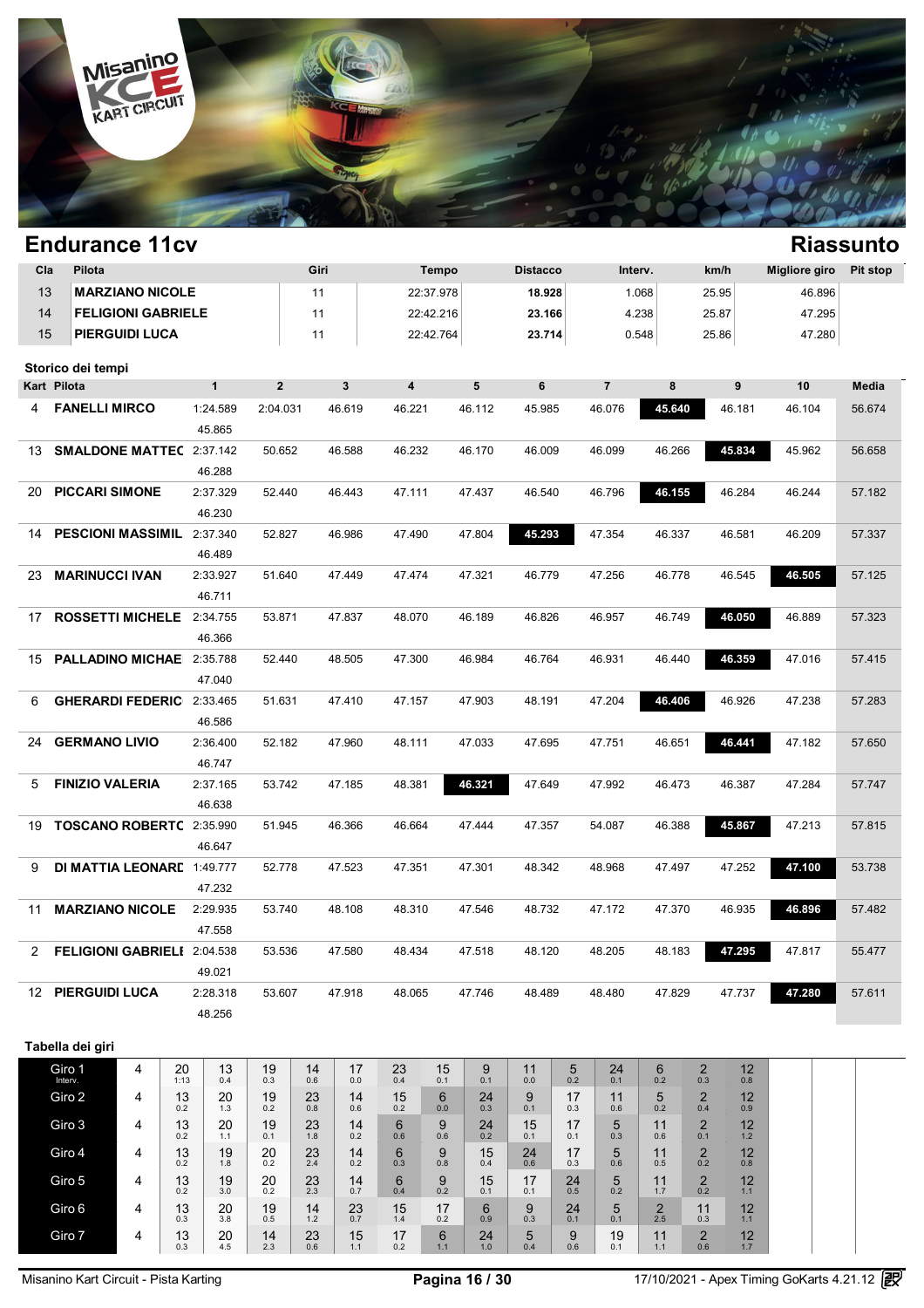

| Giro 8  | ▵ | 12<br>د ا<br>0.9 | 20<br>4.4 | 14<br>2.5 | 23<br>11<br>. . | 15<br>0.7                   | 17<br>0.5 | 6<br>0.8 | 24<br>1.2 | 5<br>0.2 | 19<br>0.7 | 9<br>0.9 | $\ddot{\phantom{0}}$<br>1.2 | $\Omega$<br>1.4 | 12<br>▪<br>1.4 |  |
|---------|---|------------------|-----------|-----------|-----------------|-----------------------------|-----------|----------|-----------|----------|-----------|----------|-----------------------------|-----------------|----------------|--|
| Giro 9  | д | 13<br>0.6        | 20<br>4.9 | 14<br>2.8 | 23<br>1.0       | 15<br>0.5                   | 17<br>0.2 | 6<br>1.6 | 24<br>0.7 | 5<br>0.2 | 19<br>0.2 | 9<br>2.2 | $\ddot{\phantom{0}}$<br>0.9 | $\Omega$<br>1.8 | 12<br>╺<br>1.8 |  |
| Giro 10 | 4 | 13<br>0.4        | 20<br>5.1 | 14<br>2.7 | 23<br>1.3       | 15<br>1.1                   | 17<br>0.1 | 6<br>2.0 | 24<br>0.7 | 5<br>0.3 | 19<br>0.1 | 9<br>2.1 | $\ddot{\phantom{0}}$<br>0.7 | $\Omega$<br>2.7 | 12<br>1.3      |  |
| Giro 11 | 4 | 12<br>د ا<br>0.8 | 20<br>5.1 | 14<br>3.0 | 23<br>1.5       | 17<br>$\blacksquare$<br>0.8 | 15<br>0.5 | 6<br>1.6 | 24<br>0.8 | 5<br>0.1 | 19<br>0.1 | 9<br>2.7 | $\ddot{\phantom{0}}$<br>1.0 | 4.2             | 12<br>0.5      |  |

### **FINALE B 17/10/2021 - 12:29**

| Cla            | Pilota                     | Giri | Tempo     | <b>Distacco</b> | Interv. | km/h  | Migliore giro Pit stop | Pena  |
|----------------|----------------------------|------|-----------|-----------------|---------|-------|------------------------|-------|
| 1              | <b>SANSONI ANDREA</b>      | 11   | 10:31.750 |                 |         | 55.79 | 45.219                 |       |
| $\overline{2}$ | <b>CUCCHI ALBERTO</b>      | 11   | 10:33.409 | 1.659           | 1.659   | 55.64 | 45.394                 |       |
| 3              | <b>GABELLINI FRANCESCO</b> | 11   | 10:34.007 | 2.257           | 0.598   | 55.59 | 45.382                 |       |
| 4              | <b>CONIGLIO ALESSIO</b>    | 11   | 10:36.712 | 4.962           | 2.705   | 55.35 | 45.785                 |       |
| 5              | <b>CUCCHI ALEX</b>         | 11   | 10:39.603 | 7.853           | 2.891   | 55.10 | 45.249                 |       |
| 6              | <b>CESCHI STEFANO</b>      | 11   | 10:40.126 | 8.376           | 0.523   | 55.06 | 45.892                 |       |
| $\overline{7}$ | <b>FERRARO GIANFRANCO</b>  | 11   | 10:40.403 | 8.653           | 0.277   | 55.03 | 45.241                 |       |
| 8              | <b>BONACCI LEONARDO</b>    | 11   | 10:40.544 | 8.794           | 0.141   | 55.02 | 45.073                 |       |
| 9              | <b>FERRETTI ANDREA</b>     | 11   | 10:41.446 | 9.696           | 0.902   | 54.94 | 45.453                 |       |
| 10             | <b>MARZIANO ROSANNA</b>    | 11   | 10:41.637 | 9.887           | 0.191   | 54.93 | 45.481                 |       |
| 11             | <b>MAGNANI MAURO</b>       | 11   | 10:41.822 | 10.072          | 0.185   | 54.91 | 45.398                 |       |
| 12             | <b>ROCCO ELISA</b>         | 11   | 10:43.272 | 11.522          | 1.450   | 54.79 | 45.543                 |       |
| 13             | <b>CALZOLARI MATTEO</b>    | 11   | 10:41.151 | 14.401          | 2.879   | 54.54 | 45.291                 | 5.000 |
| 14             | <b>MORENO NICHOLAS</b>     | 11   | 10:47.485 | 15.735          | 1.334   | 54.43 | 45.813                 |       |
| 15             | <b>SALIMBERI CHIARA</b>    | 11   | 10:47.713 | 15.963          | 0.228   | 54.41 | 45.604                 |       |
| 16             | <b>ZAGO ERICA</b>          | 11   | 10:48.798 | 17.048          | 1.085   | 54.32 | 46.007                 |       |
| 17             | <b>MANICA MATTIA</b>       | 11   | 10:45.167 | 18.417          | 1.369   | 54.21 | 45.724                 | 5.000 |
| 18             | <b>CANINI CAMILLA</b>      | 11   | 10:50.631 | 18.881          | 0.464   | 54.17 | 46.369                 |       |
| 19             | <b>BANCI ALFREDO</b>       | 5    | 6:03.415  | 6 Giri          | 6 Giri  | 44.08 | 46.150                 |       |

| Kart | Pilota                   | 1        | $\overline{2}$ | 3      | 4      | 5      | 6      | 7      | 8      | 9      | 10     | <b>Media</b> |
|------|--------------------------|----------|----------------|--------|--------|--------|--------|--------|--------|--------|--------|--------------|
| 4    | <b>SANSONI ANDREA</b>    | 2:48.447 | 50.608         | 45.901 | 45.575 | 45.393 | 45.608 | 45.549 | 45.496 | 45.435 | 45.219 | 57.154       |
|      |                          | 45.472   |                |        |        |        |        |        |        |        |        |              |
| 11   | <b>CUCCHI ALBERTO</b>    | 2:39.807 | 50.408         | 45.759 | 45.698 | 45.581 | 45.761 | 45.494 | 45.394 | 45.558 | 45.395 | 56.414       |
|      |                          | 45.707   |                |        |        |        |        |        |        |        |        |              |
| 17   | <b>GABELLINI FRANCE!</b> | 2:35.755 | 52.119         | 46.123 | 45.759 | 45.774 | 45.493 | 45.541 | 45.382 | 45.675 | 45.432 | 56.238       |
|      |                          | 45.566   |                |        |        |        |        |        |        |        |        |              |
| 3    | <b>CONIGLIO ALESSIO</b>  | 2:50.394 | 50.726         | 46.099 | 45.943 | 45.856 | 45.827 | 45.785 | 45.816 | 45.813 | 45.816 | 57.647       |
|      |                          | 46.043   |                |        |        |        |        |        |        |        |        |              |
| 14   | <b>CUCCHI ALEX</b>       | 2:41.218 | 52.255         | 46.103 | 46.029 | 46.268 | 46.784 | 45.512 | 45.249 | 45.802 | 46.109 | 57.002       |
|      |                          | 45.698   |                |        |        |        |        |        |        |        |        |              |
| 6.   | <b>CESCHI STEFANO</b>    | 2:43.242 | 50.569         | 46.236 | 45.998 | 46.222 | 46.682 | 45.892 | 46.034 | 46.078 | 46.403 | 57.255       |
|      |                          | 46.451   |                |        |        |        |        |        |        |        |        |              |
|      | <b>FERRARO GIANFRAI</b>  | 2:52.510 | 52.152         | 46.198 | 45.678 | 46.296 | 48.587 | 45.502 | 45.241 | 45.842 | 46.126 | 58.218       |
|      |                          | 46.271   |                |        |        |        |        |        |        |        |        |              |
| 13   | <b>BONACCI LEONARD(</b>  | 2:52.551 | 51.290         | 46.809 | 45.463 | 46.319 | 46.782 | 45.553 | 45.073 | 45.311 | 46.091 | 57.955       |
|      |                          | 46.266   |                |        |        |        |        |        |        |        |        |              |
| 23   | <b>FERRETTI ANDREA</b>   | 2:44.643 | 52.857         | 46.137 | 45.628 | 47.138 | 48.025 | 46.203 | 45.685 | 45.585 | 45.453 | 57.613       |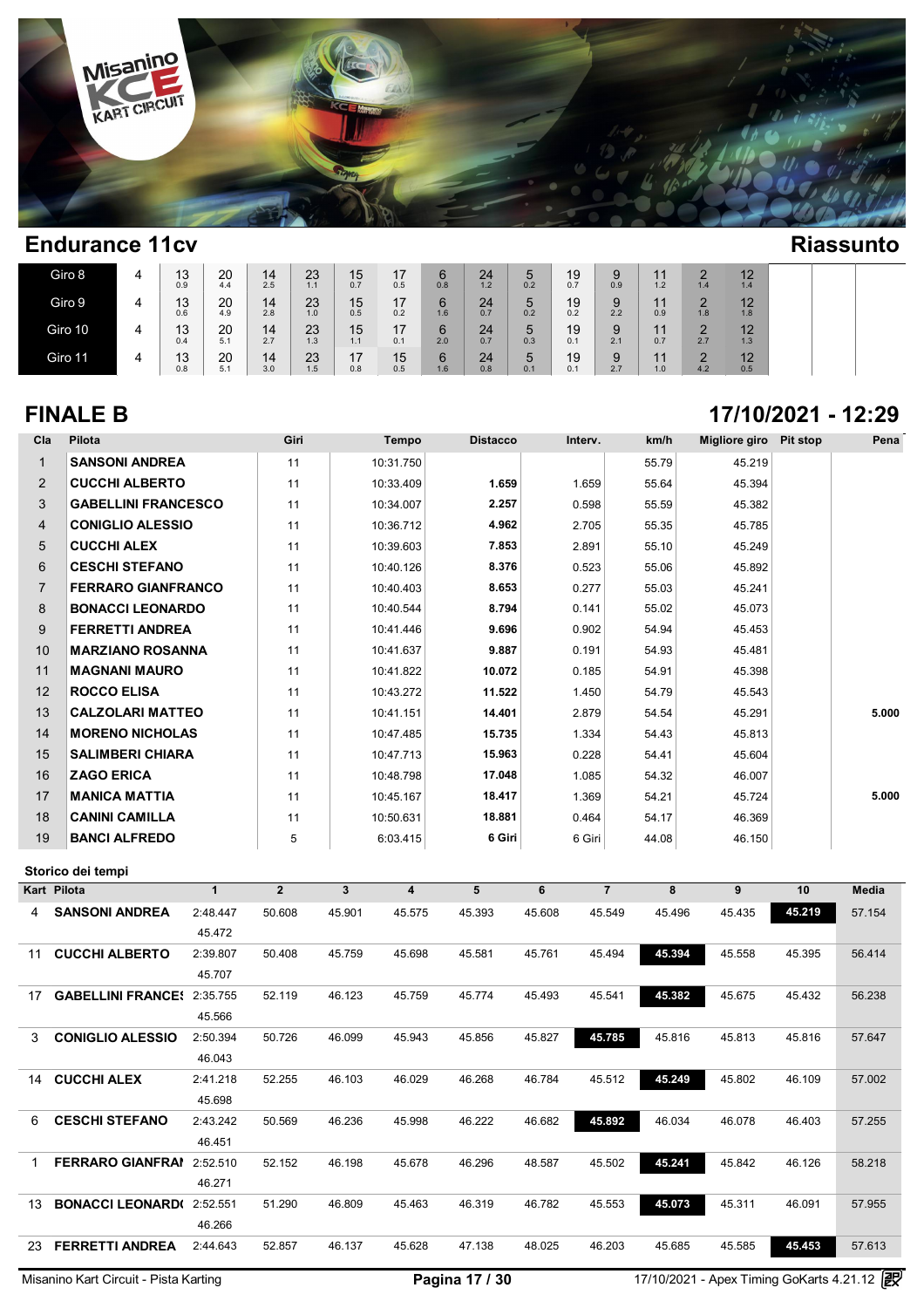

|                      | <b>Endurance 11cv</b>           |    |           |                    |                         |           |                     |                     |           |           |           |                     |                |               |           |                       |           |                       |              | <b>Riassunto</b>           |
|----------------------|---------------------------------|----|-----------|--------------------|-------------------------|-----------|---------------------|---------------------|-----------|-----------|-----------|---------------------|----------------|---------------|-----------|-----------------------|-----------|-----------------------|--------------|----------------------------|
|                      | Kart Pilota                     |    |           | $\mathbf{1}$       | $\overline{\mathbf{2}}$ |           | 3                   |                     | 4         | 5         |           | 6                   | $\overline{7}$ |               | 8         |                       | 9         | 10                    |              | Media                      |
|                      |                                 |    |           | 46.398             |                         |           |                     |                     |           |           |           |                     |                |               |           |                       |           |                       |              |                            |
| 35                   | <b>MARZIANO ROSANN</b>          |    |           | 2:28.918           | 51.251                  |           | 46.926              |                     | 46.397    | 47.075    |           | 47.007              | 46.048         |               | 46.037    |                       | 45.735    | 45.481                |              | 56.065                     |
|                      |                                 |    |           | 45.842             |                         |           |                     |                     |           |           |           |                     |                |               |           |                       |           |                       |              |                            |
| 5                    | <b>MAGNANI MAURO</b>            |    |           | 2:46.954           | 51.698                  |           | 46.818              |                     | 45.992    | 46.051    |           | 47.698              | 46.591         |               | 46.333    |                       | 45.399    | 45.398                |              | 57.698                     |
|                      |                                 |    |           | 45.754             |                         |           |                     |                     |           |           |           |                     |                |               |           |                       |           |                       |              |                            |
| 19                   | <b>ROCCO ELISA</b>              |    |           | 2:38.340           | 51.631                  |           | 46.536              |                     | 45.931    | 47.204    |           | 47.189              | 46.062         |               | 46.669    |                       | 45.543    | 45.825                |              | 57.000                     |
| 20                   | <b>CALZOLARI MATTE(2:50.192</b> |    |           | 46.073             | 51.908                  |           | 46.490              |                     | 45.479    | 45.968    |           | 47.026              | 46.141         |               | 45.291    |                       | 45.597    | 45.901                |              | 57.842                     |
|                      |                                 |    |           | 46.276             |                         |           |                     |                     |           |           |           |                     |                |               |           |                       |           |                       |              |                            |
| 9                    | <b>MORENO NICHOLAS</b> 2:37.416 |    |           |                    | 52.766                  |           | 48.746              |                     | 46.810    | 46.229    |           | 47.507              | 46.761         |               | 45.816    |                       | 46.144    | 46.505                |              | 57.319                     |
|                      |                                 |    |           | 45.813             |                         |           |                     |                     |           |           |           |                     |                |               |           |                       |           |                       |              |                            |
| 26                   | <b>SALIMBERI CHIARA</b>         |    |           | 2:39.352           | 53.707                  |           | 46.511              |                     | 45.901    | 46.069    |           | 49.926              | 47.368         |               | 45.604    |                       | 46.309    | 46.425                |              | 57.539                     |
|                      |                                 |    |           | 45.758             |                         |           |                     |                     |           |           |           |                     |                |               |           |                       |           |                       |              |                            |
| $\mathbf{2}^{\circ}$ | <b>ZAGO ERICA</b>               |    |           | 2:37.462           | 52.639                  |           | 47.001              |                     | 46.636    | 46.644    |           | 47.330              | 46.496         |               | 46.420    |                       | 47.452    | 46.354                |              | 57.312                     |
|                      |                                 |    |           | 46.007             |                         |           |                     |                     |           |           |           |                     |                |               |           |                       |           |                       |              |                            |
| 15                   | <b>MANICA MATTIA</b>            |    |           | 2:45.277           | 52.417                  |           | 46.808              |                     | 45.778    | 46.265    |           | 49.528              | 46.028         |               | 45.919    |                       | 45.724    | 45.730                |              | 57.775                     |
|                      |                                 |    |           | 46.057             |                         |           |                     |                     |           |           |           |                     |                |               |           |                       |           |                       |              |                            |
| 12                   | <b>CANINI CAMILLA</b>           |    |           | 2:40.138<br>46.796 | 51.454                  |           | 47.030              |                     | 47.815    | 47.021    |           | 46.686              | 47.298         |               | 46.831    |                       | 46.473    | 46.369                |              | 57.628                     |
| 24                   | <b>BANCI ALFREDO</b>            |    |           | 2:43.887           | 50.624                  |           | 46.688              |                     | 46.150    | 46.622    |           |                     |                |               |           |                       |           |                       |              | 1:10.794                   |
|                      |                                 |    |           |                    |                         |           |                     |                     |           |           |           |                     |                |               |           |                       |           |                       |              |                            |
|                      | Tabella dei giri                |    |           |                    |                         |           |                     |                     |           |           |           |                     |                |               |           |                       |           |                       |              |                            |
|                      | Giro 1<br>Interv.               | 17 | 4<br>0.3  | 23<br>0.8          | 1<br>0.1                | 11<br>0.1 | 3<br>0.3            | 24<br>0.3           | 6<br>0.2  | 14<br>0.2 | 35<br>0.0 | 5<br>0.2            | 26<br>0.0      | 9<br>0.2      | 19<br>0.2 | 15<br>0.3             | 20<br>0.1 | 13<br>0.5             | $_{0.2}^{2}$ | $12 \overline{ }$<br>$1.0$ |
|                      | Giro 2                          | 4  | 11<br>0.9 | 17<br>0.2          | 3<br>0.4                | 24<br>0.2 | 6<br>0.1            | $\mathbf{1}$<br>0.5 | 35<br>0.4 | 23<br>0.1 | 5<br>0.5  | 14<br>0.2           | 19<br>0.1      | 13<br>0.6     | 20<br>0.1 | 9<br>0.1              | 15<br>0.1 | 26<br>0.5             | 12<br>0.4    | $\overline{2}$<br>0.1      |
|                      | Giro 3                          | 4  | 11        | 17                 | 3                       | 6         | 24                  | $\mathbf{1}$        | 23        | 35        | 14        | 5                   | 19             | 20            | 13        | 15                    | 26        | 12                    | $\mathbf 2$  | 9                          |
|                      | Giro 4                          | 4  | 0.8<br>11 | 0.5<br>17          | 0.4<br>3                | 0.5<br>6  | 0.2<br>$\mathbf{1}$ | 0.2<br>24           | 0.4<br>23 | 0.6<br>14 | 0.1<br>35 | 0.4<br>5            | 0.1<br>19      | 0.6<br>20     | 0.2<br>13 | 0.4<br>15             | 0.2<br>26 | 0.9<br>$\overline{2}$ | 0.1<br>9     | 0.4<br>12                  |
|                      |                                 |    | 0.9       | 0.6                | 0.6                     | 0.6       | 0.1                 | 0.2                 | 0.1       | 1.2       | 0.2       | 0.1                 | 0.1            | 0.2           | 0.1       | 0.7                   | 0.3       | 1.8                   | 0.6          | 0.4                        |
|                      | Giro 5                          | 4  | 11<br>1.1 | 17<br>0.8          | 3<br>0.6                | 6<br>0.9  | $\mathbf{1}$<br>0.2 | $24$ <sub>0.5</sub> | 23<br>0.6 | 14<br>0.3 | 5<br>0.2  | 20<br>0.2           | 13<br>0.5      | 35<br>$0.0\,$ | 19<br>0.4 | 15<br>0.2             | 26<br>0.1 | $\overline{2}$<br>2.4 | 9<br>0.2     | 12<br>1.2                  |
|                      | Giro 6                          | 4  | 11<br>1.2 | 17<br>0.5          | 3<br>$1.0$              | 6<br>1.8  | 14<br>1.9           | $\mathbf{1}$<br>0.1 | 20<br>0.5 | 23<br>0.1 | 13<br>0.1 | 5<br>$0.0\,$        | 35<br>0.1      | 19<br>0.6     | 15<br>2.6 | $^{2}_{0.3}$          | 26<br>0.1 | 9<br>0.1              | 12<br>0.4    |                            |
|                      | Giro 7                          | 4  | 11<br>1.2 | 17<br>0.5          | 3<br>1.2                | 6<br>1.9  | 14<br>1.5           | $\mathbf{1}$<br>0.1 | 13<br>0.8 | 20<br>0.2 | 23<br>0.2 | $35$ <sub>0.2</sub> | 5<br>0.3       | 19<br>0.2     | 15<br>2.5 | $\overline{2}$<br>0.8 | 9<br>0.6  | 26<br>0.4             | 12<br>0.5    |                            |
|                      | Giro 8                          | 4  | 11        | 17                 | 3                       | 6         | 14                  | $\mathbf{1}$        | 13        | 20        | 23        | 35                  | 5              | 19            | 15        | $\overline{2}$        | 9         | 26                    | 12           |                            |
|                      | Giro 9                          | 4  | 1.1<br>11 | 0.5<br>17          | $1.7$<br>3              | 2.1<br>6  | 0.8<br>14           | 0.1<br>$\mathbf{1}$ | 0.7<br>13 | 0.5<br>20 | 0.6<br>23 | 0.5<br>35           | 0.6<br>5       | 0.5<br>19     | 1.8<br>15 | $1.3$<br>9            | 0.0<br>26 | 0.1<br>$\overline{2}$ | 1.7<br>12    |                            |
|                      |                                 |    | $1.2$     | 0.7                | $1.8$                   | 2.4       | 0.5                 | 0.2                 | 0.1       | 0.7       | 0.6       | 0.7                 | 0.3            | $0.7\,$       | 2.0       | $1.7$                 | 0.3       | 0.9                   | $1.0\,$      |                            |
|                      | Giro 10                         | 4  | 11<br>1.4 | 17<br>0.7          | 3<br>2.2                | 6<br>3.0  | 14<br>0.2           | $\mathbf{1}$<br>0.2 | 13<br>0.1 | 20<br>0.5 | 23<br>0.1 | 35<br>0.7           | 5<br>0.2       | 19<br>1.1     | 15<br>1.9 | 9<br>2.5              | 26<br>0.2 | $\overline{2}$<br>0.8 | 12<br>1.0    |                            |
|                      | Giro 11                         | 4  | 11<br>1.6 | 17<br>0.5          | 3<br>2.7                | 14<br>2.8 | 6<br>0.5            | $\mathbf{1}$<br>0.2 | 13<br>0.1 | 20<br>0.6 | 23<br>0.2 | 35<br>0.1           | 5<br>0.1       | 19<br>1.4     | 15<br>1.8 | 9<br>2.3              | 26<br>0.2 | $\overline{2}$<br>1.0 | 12<br>1.8    |                            |

### **FINALE A 17/10/2021 - 12:44**

| Cla | Pilota                   | Giri | Tempo     | <b>Distacco</b> | Interv. | km/h  | Migliore giro | Pit stop | Pena |
|-----|--------------------------|------|-----------|-----------------|---------|-------|---------------|----------|------|
|     | POLAUSZACH DEMETRIO      | 11   | 10:04.977 |                 |         | 58.26 | 44.809        |          |      |
| 2   | <b>SOFFIATI NICOLO</b>   | 11   | 10:07.207 | 2.230           | 2.230   | 58.04 | 44.917        |          |      |
| 3   | <b>SANSONI MATTIA</b>    | 11   | 10:07.592 | 2.615           | 0.385   | 58.01 | 44.983        |          |      |
| 4   | <b>CEVOLANI LUCA</b>     | 11   | 10:08.736 | 3.759           | 1.144   | 57.90 | 44.778        |          |      |
| 5   | <b>MASSAROTTO MATTIA</b> | 11   | 10:08.862 | 3.885           | 0.126   | 57.89 | 45.123        |          |      |
| 6   | <b>FORTIN NICOLA</b>     | 11   | 10:09.061 | 4.084           | 0.199   | 57.87 | 44.888        |          |      |
|     | <b>VAROTTO MAURO</b>     | 11   | 10:09.536 | 4.559           | 0.475   | 57.82 | 44.863        |          |      |

Misanino Kart Circuit - Pista Karting **Carry Community Community Community** Pagina 18 / 30 17/10/2021 - Apex Timing GoKarts 4.21.12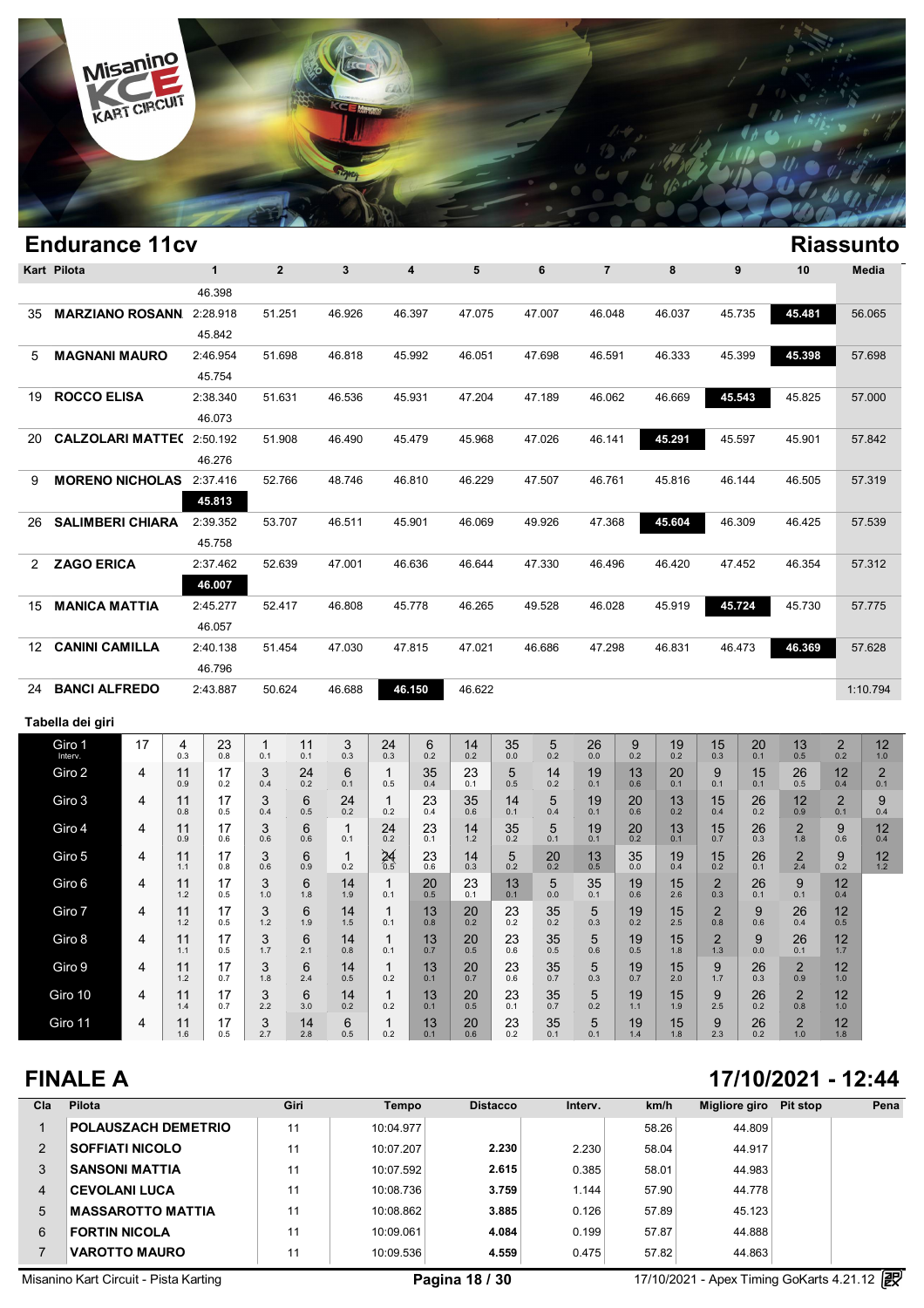

| Cla | <b>Pilota</b>              | Giri | Tempo     | <b>Distacco</b> | Interv. | km/h  | Migliore giro | Pit stop | Pena  |
|-----|----------------------------|------|-----------|-----------------|---------|-------|---------------|----------|-------|
| 8   | <b>ROCCO ANDREA</b>        | 11   | 10:10.433 | 5.456           | 0.897   | 57.74 | 44.996        |          |       |
| 9   | <b>DONATO NICOLA</b>       | 11   | 10:10.884 | 5.907           | 0.451   | 57.69 | 45.139        |          |       |
| 10  | <b>PALUMBO LORENZO</b>     | 11   | 10:11.278 | 6.301           | 0.394   | 57.66 | 45.150        |          |       |
| 11  | <b>MATTIOLI MAICOL</b>     | 11   | 10:12.790 | 7.813           | 1.512   | 57.51 | 45.255        |          |       |
| 12  | <b>VISONA' PETER</b>       | 11   | 10:14.398 | 9.421           | 1.608   | 57.36 | 45.358        |          |       |
| 13  | <b>MARCONI DANNY</b>       | 11   | 10:14.673 | 9.696           | 0.275   | 57.34 | 45.218        |          |       |
| 14  | <b>MANFREDOTTI LORENZO</b> | 11   | 10:16.597 | 11.620          | 1.924   | 57.16 | 45.559        |          |       |
| 15  | <b>CICCIONI PIETRO</b>     | 11   | 10:18.114 | 13.137          | 1.517   | 57.02 | 45.443        |          |       |
| 16  | <b>CONTESSI FEDERICO</b>   | 11   | 10:18.481 | 13.504          | 0.367   | 56.98 | 45.635        |          |       |
| 17  | <b>ZAZZERONI THOMAS</b>    | 11   | 10:18.861 | 13.884          | 0.380   | 56.95 | 45.842        |          |       |
| 18  | <b>LELLI STEFANO</b>       | 11   | 10:17.978 | 18.001          | 4.117   | 56.57 | 45.261        |          | 5.000 |
| 19  | <b>CAVALIERI MASSIMO</b>   | 11   | 10:26.392 | 21.415          | 3.414   | 56.27 | 45.967        |          |       |

|     | Kart Pilota                      | $\mathbf{1}$ | $\overline{2}$ | $\mathbf{3}$ | 4      | 5      | 6      | $\overline{7}$ | 8      | 9      | 10     | Media  |
|-----|----------------------------------|--------------|----------------|--------------|--------|--------|--------|----------------|--------|--------|--------|--------|
| 19  | POLAUSZACH DEME 2:24.152         |              | 49.336         | 45.200       | 45.087 | 44.949 | 45.236 | 44.988         | 44.809 | 44.848 | 44.880 | 54.390 |
|     |                                  | 44.815       |                |              |        |        |        |                |        |        |        |        |
| 17  | <b>SOFFIATI NICOLO</b>           | 2:28.733     | 51.063         | 45.365       | 45.682 | 45.033 | 45.452 | 44.979         | 45.160 | 44.988 | 45.123 | 55.135 |
|     |                                  | 44.917       |                |              |        |        |        |                |        |        |        |        |
| 15  | <b>SANSONI MATTIA</b>            | 2:23.588     | 49.368         | 45.357       | 45.111 | 45.088 | 46.139 | 45.073         | 45.077 | 44.983 | 45.030 | 54.534 |
|     |                                  | 45.062       |                |              |        |        |        |                |        |        |        |        |
| 13. | <b>CEVOLANI LUCA</b>             | 2:30.129     | 48.564         | 46.322       | 45.376 | 45.356 | 45.142 | 45.432         | 45.015 | 44.778 | 44.809 | 55.100 |
|     |                                  | 45.183       |                |              |        |        |        |                |        |        |        |        |
| 35  | <b>MASSAROTTO MAT1</b>           | 2:29.816     | 48.949         | 45.417       | 45.302 | 45.202 | 45.865 | 45.225         | 45.123 | 45.125 | 45.123 | 55.143 |
|     |                                  | 45.430       |                |              |        |        |        |                |        |        |        |        |
| 1   | <b>FORTIN NICOLA</b>             | 2:29.821     | 50.245         | 45.445       | 45.022 | 45.158 | 46.524 | 45.632         | 45.075 | 44.888 | 45.277 | 55.300 |
|     |                                  | 45.215       |                |              |        |        |        |                |        |        |        |        |
| 5.  | <b>VAROTTO MAURO</b>             | 2:28.356     | 48.998         | 46.285       | 46.477 | 45.202 | 45.081 | 44.953         | 44.863 | 44.917 | 44.940 | 55.032 |
|     |                                  | 45.284       |                |              |        |        |        |                |        |        |        |        |
| 20  | <b>ROCCO ANDREA</b>              | 2:27.088     | 49.042         | 45.518       | 46.868 | 45.373 | 45.035 | 45.003         | 45.035 | 45.082 | 44.996 | 54.935 |
|     |                                  | 45.253       |                |              |        |        |        |                |        |        |        |        |
| 26  | <b>DONATO NICOLA</b>             | 2:20.735     | 50.612         | 46.888       | 45.399 | 45.600 | 45.602 | 45.267         | 45.139 | 45.556 | 45.275 | 54.715 |
|     |                                  | 45.802       |                |              |        |        |        |                |        |        |        |        |
| 14  | <b>PALUMBO LORENZC</b>           | 2:30.692     | 49.730         | 45.300       | 46.185 | 46.048 | 45.150 | 45.185         | 45.167 | 45.194 | 45.219 | 55.365 |
|     |                                  | 45.154       |                |              |        |        |        |                |        |        |        |        |
| 23  | <b>MATTIOLI MAICOL</b>           | 2:29.917     | 51.559         | 45.322       | 46.692 | 45.664 | 45.386 | 45.640         | 45.322 | 45.378 | 45.279 | 55.583 |
|     |                                  | 45.255       |                |              |        |        |        |                |        |        |        |        |
| 6   | <b>VISONA' PETER</b>             | 2:28.556     | 49.568         | 46.302       | 46.510 | 46.391 | 45.366 | 46.358         | 45.358 | 46.048 | 45.367 | 55.574 |
|     |                                  | 45.490       |                |              |        |        |        |                |        |        |        |        |
| 4   | <b>MARCONI DANNY</b>             | 2:31.585     | 51.463         | 45.625       | 46.191 | 45.540 | 45.472 | 45.589         | 45.512 | 46.400 | 45.733 | 55.848 |
|     |                                  | 45.218       |                |              |        |        |        |                |        |        |        |        |
| 24  | <b>MANFREDOTTI LORI</b> 2:33.312 |              | 50.324         | 46.280       | 45.886 | 45.559 | 45.759 | 46.617         | 45.711 | 45.593 | 45.613 | 56.054 |
|     |                                  | 45.943       |                |              |        |        |        |                |        |        |        |        |
| 9   | <b>CICCIONI PIETRO</b>           | 2:30.118     | 49.874         | 46.444       | 45.925 | 45.443 | 46.573 | 45.809         | 46.904 | 45.487 | 45.504 | 55.851 |
|     |                                  | 46.280       |                |              |        |        |        |                |        |        |        |        |
| 11  | <b>CONTESSI FEDERICI</b>         | 2:26.732     | 50.750         | 45.675       | 46.545 | 45.738 | 45.814 | 46.614         | 45.754 | 46.058 | 45.635 | 55.710 |
|     |                                  | 47.505       |                |              |        |        |        |                |        |        |        |        |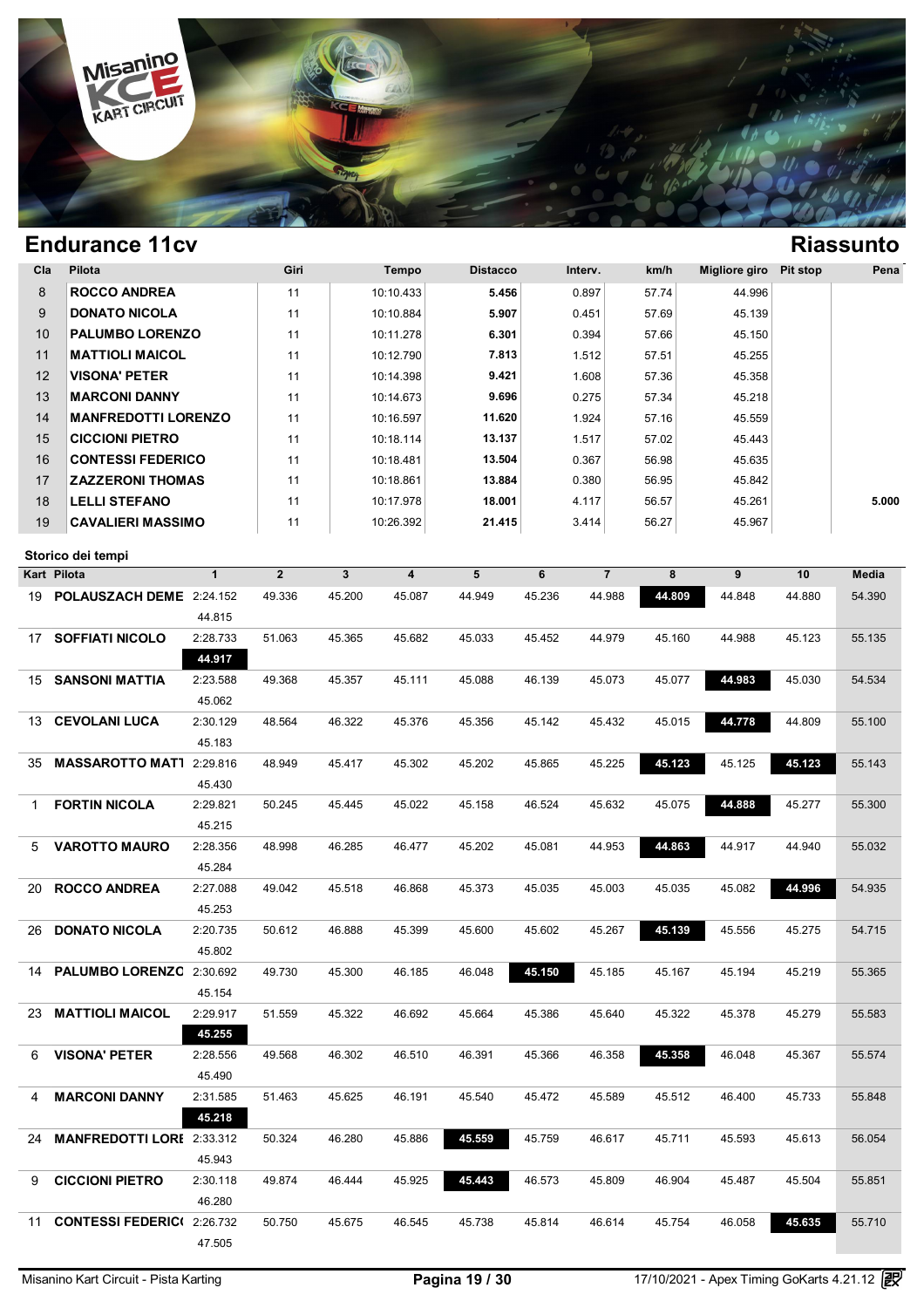

|                 | <b>Endurance 11cv</b><br><b>Riassunto</b> |    |           |                     |                |                    |           |           |                         |           |                       |           |                       |           |           |           |           |           |                       |           |
|-----------------|-------------------------------------------|----|-----------|---------------------|----------------|--------------------|-----------|-----------|-------------------------|-----------|-----------------------|-----------|-----------------------|-----------|-----------|-----------|-----------|-----------|-----------------------|-----------|
|                 | Kart Pilota                               |    |           | $\mathbf{1}$        | $\overline{2}$ |                    | 3         |           | $\overline{\mathbf{4}}$ | 5         |                       | 6         | $\overline{7}$        |           | 8         |           | 9         | 10        |                       | Media     |
| 2               | <b>ZAZZERONI THOMA:</b>                   |    |           | 2:27.174<br>45.842  | 51.930         |                    | 46.400    |           | 46.161                  | 46.140    |                       | 45.899    | 46.093                |           | 46.070    |           | 45.955    | 46.037    |                       | 55.791    |
| 3               | <b>LELLI STEFANO</b>                      |    |           | 2:18.422<br>46.785  | 50.146         |                    | 46.404    |           | 46.007                  | 45.344    |                       | 46.572    | 45.744                |           | 46.503    |           | 45.433    | 45.261    |                       | 54.783    |
| 12 <sup>°</sup> | <b>CAVALIERI MASSIM(</b>                  |    |           | 2:28.217<br>45.967  | 55.954         |                    | 46.148    |           | 46.289                  | 46.573    |                       | 46.270    | 45.983                |           | 46.283    |           | 46.172    | 46.106    |                       | 56.360    |
|                 | Tabella dei giri                          |    |           |                     |                |                    |           |           |                         |           |                       |           |                       |           |           |           |           |           |                       |           |
|                 | Giro 1<br>Interv.                         | 17 | 26<br>0.2 | $\mathbf{1}$<br>0.8 | 19<br>0.2      | 23<br>0.4          | 15<br>0.0 | 6<br>0.3  | 4<br>0.2                | 35<br>0.1 | $\overline{2}$<br>0.2 | 11<br>0.0 | $\sqrt{5}$<br>0.1     | 13<br>0.2 | 14<br>0.1 | 20<br>0.2 | 24<br>0.0 | 3<br>0.4  | 9<br>0.0              | 12<br>0.7 |
|                 | Giro 2                                    | 19 | 26<br>0.1 | 17<br>0.1           | 15<br>0.1      | 1<br>0.1           | 35<br>0.2 | 6<br>0.1  | 13<br>0.1               | 5<br>0.2  | 20<br>0.7             | 14<br>0.4 | 23<br>0.1             | 11<br>0.2 | 4<br>0.2  | 24<br>0.2 | 9<br>0.1  | 3<br>0.1  | $\overline{2}$<br>0.3 | 12<br>6.3 |
|                 | Giro 3                                    | 19 | 17<br>0.5 | 15<br>0.1           | 0.2            | 35<br>0.1          | 26<br>0.7 | 6<br>0.2  | 13<br>0.1               | 20<br>0.1 | 5<br>0.0              | 14<br>0.1 | 23<br>0.1             | 11<br>0.6 | 4<br>0.2  | 24<br>0.8 | 9<br>0.2  | 3<br>0.1  | $\overline{2}$<br>0.3 | 12<br>6.0 |
|                 | Giro 4                                    | 19 | 15<br>0.6 | $\mathbf{1}$<br>0.1 | 17<br>0.2      | 35<br>0.2          | 26<br>0.8 | 13<br>0.3 | 6<br>0.9                | 14<br>0.1 | 5<br>0.1              | 20<br>0.3 | 23<br>0.2             | 4<br>0.3  | 11<br>0.1 | 24<br>0.4 | 9<br>0.3  | 3<br>0.2  | $\overline{2}$<br>0.4 | 12<br>6.2 |
|                 | Giro 5                                    | 19 | 15<br>0.8 | $\mathbf{1}$<br>0.2 | 17<br>0.1      | 35<br>0.3          | 26<br>1.2 | 13<br>0.1 | 5<br>1.1                | 20<br>0.5 | 14<br>0.1             | 6<br>0.2  | 23<br>0.1             | 4<br>0.2  | 11<br>0.3 | 24<br>0.2 | 9<br>0.1  | 3<br>0.1  | $\overline{2}$<br>1.2 | 12<br>6.6 |
|                 | Giro 6                                    | 19 | 17<br>1.4 | 15<br>0.3           | 35<br>0.4      | $\mathbf 1$<br>0.1 | 13<br>0.5 | 26<br>0.3 | 5<br>0.7                | 20<br>0.4 | 14<br>0.2             | 6<br>0.4  | 23<br>0.1             | 4<br>0.3  | 11<br>0.6 | 24<br>0.2 | 9<br>1.0  | 3<br>0.1  | $\overline{2}$<br>0.6 | 12<br>7.0 |
|                 | Giro 7                                    | 19 | 17<br>1.3 | 15<br>0.4           | 35<br>0.6      | $\mathbf 1$<br>0.5 | 13<br>0.3 | 26<br>0.1 | 5<br>0.4                | 20<br>0.5 | 14<br>0.4             | 23<br>1.0 | $\overline{4}$<br>0.2 | 6<br>0.3  | 11<br>1.3 | 24<br>0.2 | 9<br>0.2  | 3<br>0.0  | $\overline{2}$<br>0.9 | 12<br>6.9 |
|                 | Giro 8                                    | 19 | 17<br>1.7 | 15<br>0.3           | 35<br>0.6      | 1<br>0.4           | 13<br>0.2 | 26<br>0.2 | 5<br>0.1                | 20<br>0.7 | 14<br>0.6             | 23<br>1.1 | $\overline{4}$<br>0.4 | 6<br>0.1  | 11<br>1.7 | 24<br>0.1 | 3<br>1.0  | 9<br>0.3  | $\overline{2}$<br>0.1 | 12<br>7.1 |
|                 | Giro 9                                    | 19 | 17<br>1.8 | 15<br>0.3           | 35<br>0.8      | $\mathbf 1$<br>0.2 | 13<br>0.1 | 5<br>0.5  | 26<br>0.4               | 20<br>0.3 | 14<br>0.7             | 23<br>1.3 | 6<br>1.2              | 4<br>0.1  | 24<br>1.3 | 11<br>0.3 | 3<br>0.5  | 9<br>0.3  | $\overline{2}$<br>0.6 | 12<br>7.3 |
|                 | Giro 10                                   | 19 | 17<br>2.1 | 15<br>0.2           | 35<br>0.9      | 13<br>0.1          | 1<br>0.2  | 5<br>0.4  | 26<br>0.8               | 20<br>0.0 | 14<br>0.9             | 23<br>1.4 | 6<br>1.3              | 4<br>0.5  | 24<br>1.1 | 11<br>0.3 | 3<br>0.2  | 9<br>0.6  | $\overline{2}$<br>1.1 | 12<br>7.4 |
|                 | Giro 11                                   | 19 | 17<br>2.2 | 15<br>0.3           | 13<br>1.1      | 35<br>0.1          | 1<br>0.1  | 5<br>0.4  | 20<br>0.8               | 26<br>0.4 | 14<br>0.3             | 23<br>1.5 | 6<br>1.6              | 4<br>0.2  | 24<br>1.9 | 3<br>1.3  | 9<br>0.1  | 11<br>0.3 | $\overline{2}$<br>0.3 | 12<br>7.5 |

## **INVERSE A6**

| Cla            | Kart | Pilota                   | <b>MANCHE A1</b> | Punti          | Punti          |
|----------------|------|--------------------------|------------------|----------------|----------------|
|                |      | <b>SANSONI MATTIA</b>    | 25               | 25             | 20             |
| $\overline{2}$ |      | <b>DONATO NICOLA</b>     | 24               | 24             | 21             |
| 3              |      | <b>MASSAROTTO MATTIA</b> | 23               | 23             | 22             |
| $\overline{4}$ | 13   | <b>MATTIOLI MAICOL</b>   | 22               | 22             | 23             |
| 5              |      | <b>VAROTTO MAURO</b>     | 21               | 21             | 24             |
| 6              | 32   | <b>LELLI STEFANO</b>     | 20               | 20             | 25             |
| $\overline{7}$ |      | <b>SANSONI ANDREA</b>    | 19               | 19             | 19             |
| 8              | 10   | <b>CUCCHI ALBERTO</b>    | 18               | 18             | 18             |
| 9              | 19   | <b>MARZIANO ROSANNA</b>  | 17               | 17             | 17             |
| 10             |      | <b>FERRETTI ANDREA</b>   | 16               | 16             | 16             |
| 11             |      | <b>CONIGLIO ALESSIO</b>  | 15               | 15             | 15             |
| 12             |      | <b>BONACCI LEONARDO</b>  | 14               | 14             | 14             |
| 13             | 15   | <b>PICCARI SIMONE</b>    | 13               | 13             | 13             |
| 14             | 26   | DI MATTIA LEONARDO       | 12               | 12             | 12             |
| 15             |      | <b>GHERARDI FEDERICO</b> | 11               | 11             | 11             |
| 16             | 11   | <b>FINIZIO VALERIA</b>   | 10               | 10             | 10             |
| 17             |      | <b>ROSSETTI MICHELE</b>  | 9                | 9              | 9              |
| 18             | 17   | <b>GERMANO LIVIO</b>     | 8                | 8              | 8              |
| 19             |      | <b>LEORATI ALBINO</b>    | $\overline{7}$   | $\overline{7}$ | $\overline{7}$ |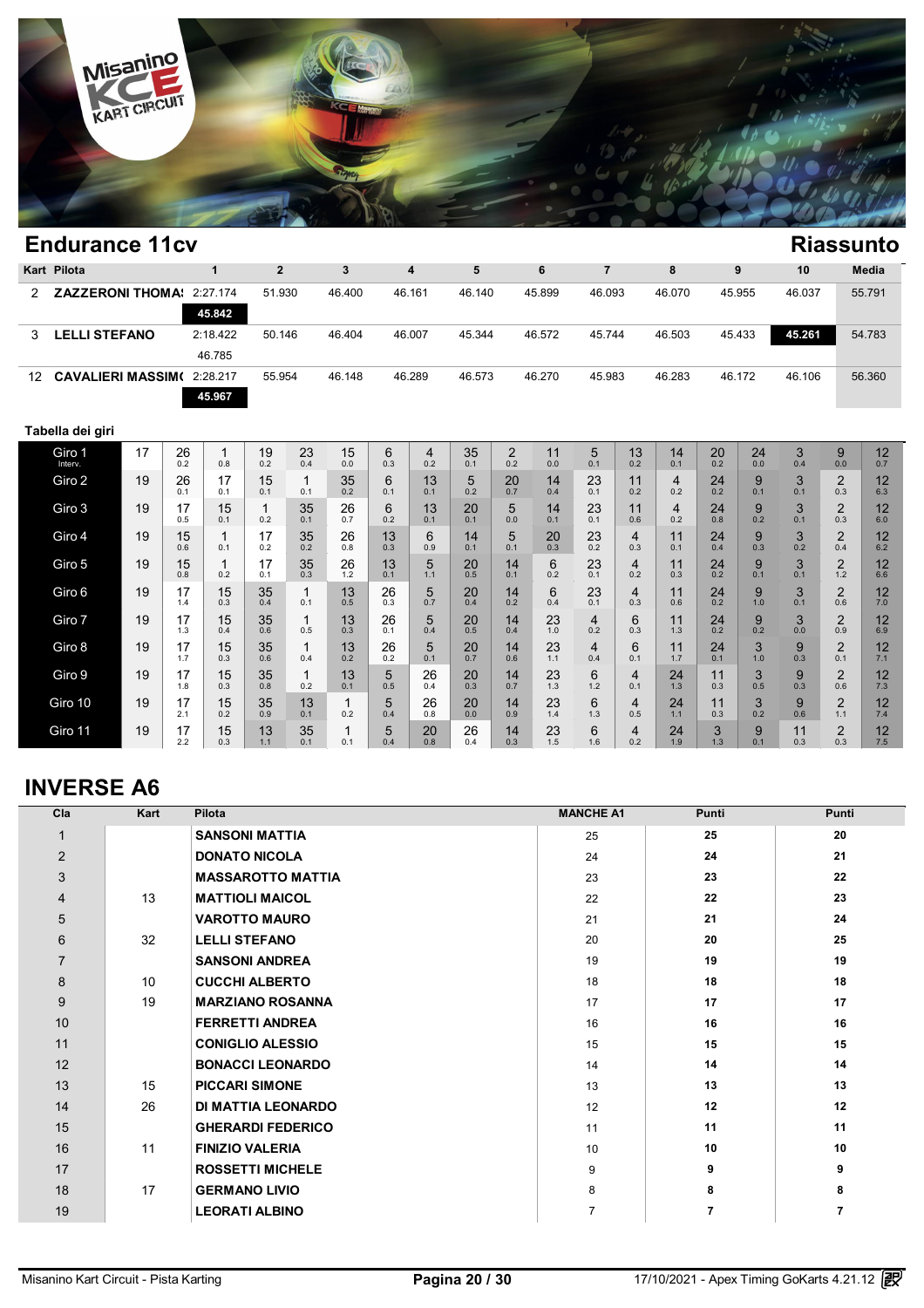

### **INVERSE/2 A6**

#### **Cla Kart Pilota INVERSE A6 Punti** 32 **LELLI STEFANO** 25 **25 VAROTTO MAURO** 24 **24** 13 **MATTIOLI MAICOL** 23 **23 MASSAROTTO MATTIA** 22 **22 DONATO NICOLA** 21 **21 SANSONI MATTIA** 20 **20 SANSONI ANDREA** 19 **19** 10 **CUCCHI ALBERTO** 18 **18** 19 **MARZIANO ROSANNA** 17 **17 FERRETTI ANDREA** 16 **16 CONIGLIO ALESSIO** 15 **15 15 11 11 BONACCI LEONARDO** 14 **14** 15 **PICCARI SIMONE** 13 **13** 26 **DI MATTIA LEONARDO** 12 **12 GHERARDI FEDERICO 11 11 11 11**  11 **FINIZIO VALERIA** 10 **10 ROSSETTI MICHELE** 9 **9** 17 **GERMANO LIVIO** 8 **8 LEORATI ALBINO** 7 **7**

#### **INVERSE B6**

| Cla            | Kart           | Pilota                     | <b>MANCHE B1</b> | Punti          | Punti |
|----------------|----------------|----------------------------|------------------|----------------|-------|
| 1              |                | <b>VISONA' PETER</b>       | 25               | 25             | 20    |
| 2              |                | <b>SOFFIATI NICOLO</b>     | 24               | 24             | 21    |
| 3              | $\overline{7}$ | <b>CONTESSI FEDERICO</b>   | 23               | 23             | 22    |
| $\overline{4}$ |                | <b>ZAZZERONI THOMAS</b>    | 22               | 22             | 23    |
| 5              | 5              | <b>CICCIONI PIETRO</b>     | 21               | 21             | 24    |
| 6              |                | <b>MANFREDOTTI LORENZO</b> | 20               | 20             | 25    |
| $\overline{7}$ |                | <b>ROCCO ANDREA</b>        | 19               | 19             | 19    |
| 8              | 4              | <b>MAGNANI MAURO</b>       | 18               | 18             | 18    |
| 9              | 6              | <b>CALZOLARI MATTEO</b>    | 17               | 17             | 17    |
| 10             | 20             | <b>CESCHI STEFANO</b>      | 16               | 16             | 16    |
| 11             |                | <b>CUCCHI ALEX</b>         | 15               | 15             | 15    |
| 12             |                | <b>CANINI CAMILLA</b>      | 14               | 14             | 14    |
| 13             | 34             | <b>FANELLI MIRCO</b>       | 13               | 13             | 13    |
| 14             |                | <b>TOSCANO ROBERTO</b>     | 12               | 12             | 12    |
| 15             |                | <b>ZAGO ERICA</b>          | 11               | 11             | 11    |
| 16             | -1             | <b>PARI DAVIDE</b>         | 10               | 10             | 10    |
| 17             | 12             | <b>PALLADINO MICHAEL</b>   | 9                | 9              | 9     |
| 18             |                | <b>FELIGIONI GABRIELE</b>  | 8                | 8              | 8     |
| 19             |                | <b>PIERGUIDI LUCA</b>      | $\overline{7}$   | $\overline{7}$ | 7     |

### **INVERSE/2 B6**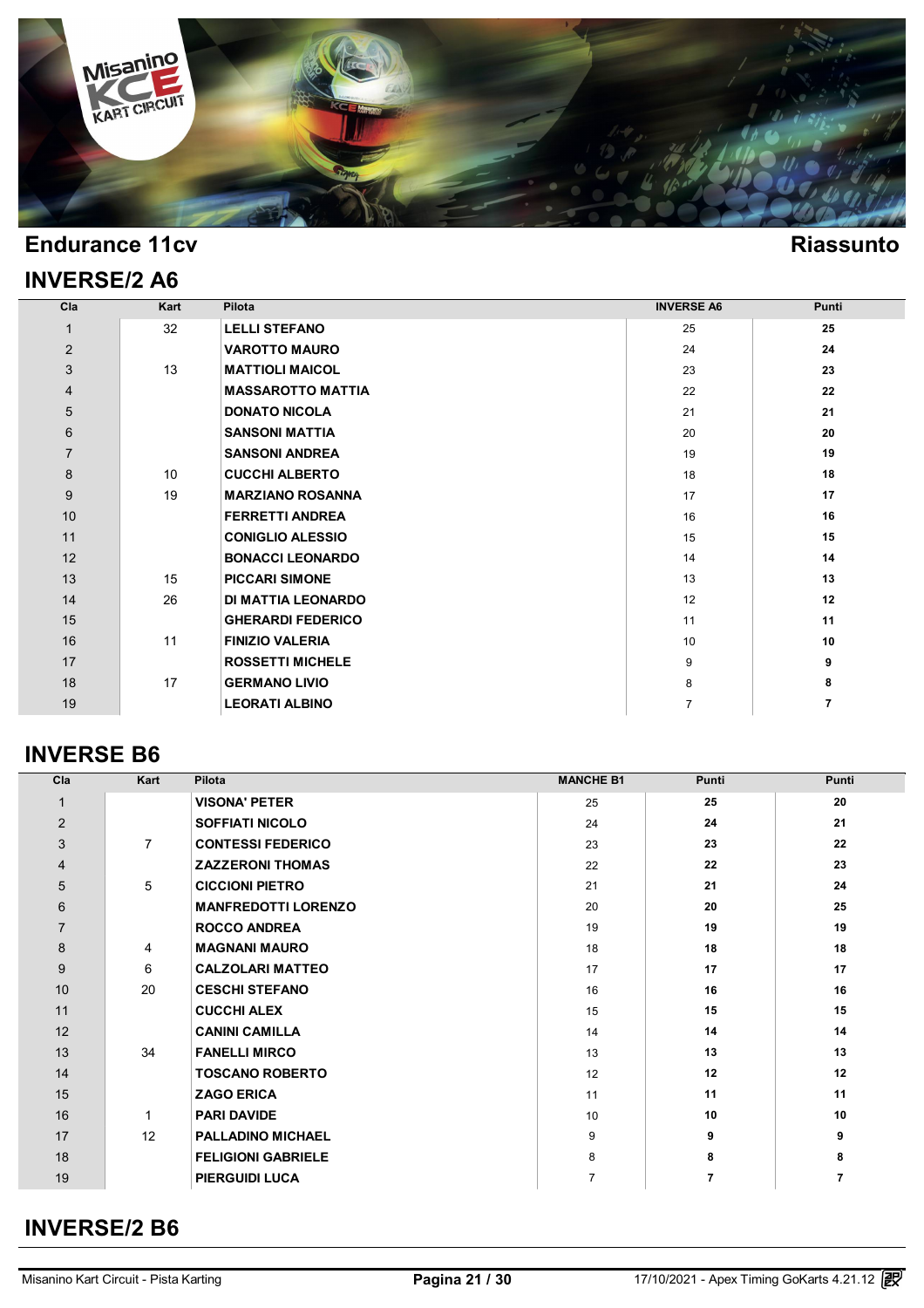

| Cla            | Kart           | Pilota                     | <b>INVERSE B6</b> | <b>Punti</b> |
|----------------|----------------|----------------------------|-------------------|--------------|
| $\mathbf{1}$   |                | <b>MANFREDOTTI LORENZO</b> | 25                | 25           |
| $\overline{2}$ | 5              | <b>CICCIONI PIETRO</b>     | 24                | 24           |
| 3              |                | <b>ZAZZERONI THOMAS</b>    | 23                | 23           |
| 4              | $\overline{7}$ | <b>CONTESSI FEDERICO</b>   | 22                | 22           |
| $\sqrt{5}$     |                | <b>SOFFIATI NICOLO</b>     | 21                | 21           |
| $\,6$          |                | <b>VISONA' PETER</b>       | 20                | 20           |
| $\overline{7}$ |                | <b>ROCCO ANDREA</b>        | 19                | 19           |
| $\bf 8$        | 4              | <b>MAGNANI MAURO</b>       | 18                | 18           |
| 9              | 6              | <b>CALZOLARI MATTEO</b>    | 17                | 17           |
| 10             | 20             | <b>CESCHI STEFANO</b>      | 16                | 16           |
| 11             |                | <b>CUCCHI ALEX</b>         | 15                | 15           |
| 12             |                | <b>CANINI CAMILLA</b>      | 14                | 14           |
| 13             | 34             | <b>FANELLI MIRCO</b>       | 13                | 13           |
| 14             |                | <b>TOSCANO ROBERTO</b>     | 12                | 12           |
| 15             |                | <b>ZAGO ERICA</b>          | 11                | 11           |
| 16             | 1              | <b>PARI DAVIDE</b>         | 10                | 10           |
| 17             | 12             | <b>PALLADINO MICHAEL</b>   | 9                 | 9            |
| 18             |                | <b>FELIGIONI GABRIELE</b>  | 8                 | 8            |
| 19             |                | <b>PIERGUIDI LUCA</b>      | $\overline{7}$    | 7            |

### **INVERSE C6**

| Cla            | Kart | Pilota                       | <b>MANCHE C1</b> | Punti | <b>Punti</b> |
|----------------|------|------------------------------|------------------|-------|--------------|
| $\mathbf 1$    | 35   | POLAUSZACH DEMETRIO          | 25               | 25    | 20           |
| $\overline{2}$ |      | <b>FORTIN NICOLA</b>         | 24               | 24    | 21           |
| 3              |      | <b>PALUMBO LORENZO</b>       | 23               | 23    | 22           |
| 4              |      | <b>CEVOLANI LUCA</b>         | 22               | 22    | 23           |
| 5              |      | <b>MARCONI DANNY</b>         | 21               | 21    | 24           |
| 6              |      | <b>GABELLINI FRANCESCO</b>   | 20               | 20    | 25           |
| $\overline{7}$ | 14   | <b>FERRARO GIANFRANCO</b>    | 19               | 19    | 19           |
| 8              |      | <b>CAVALIERI MASSIMO</b>     | 18               | 18    | 18           |
| 9              |      | <b>SALIMBERI CHIARA</b>      | 17               | 17    | 17           |
| 10             |      | <b>MORENO NICHOLAS</b>       | 16               | 16    | 16           |
| 11             |      | <b>BANCI ALFREDO</b>         | 15               | 15    | 15           |
| 12             |      | <b>ROCCO ELISA</b>           | 14               | 14    | 14           |
| 13             | 2    | <b>SMALDONE MATTEO</b>       | 13               | 13    | 13           |
| 14             | 9    | <b>MANICA MATTIA</b>         | 12               | 12    | 12           |
| 15             |      | <b>PESCIONI MASSIMILIANO</b> | 11               | 11    | 11           |
| 16             |      | <b>MARZIANO NICOLE</b>       | 10               | 10    | 10           |
| 17             | 3    | <b>MARINUCCI IVAN</b>        | 9                | 9     | 9            |
| 18             | 23   | <b>CARIANI BARBARA</b>       | 8                | 8     | 8            |

### **INVERSE/2 C6**

| Cla | Kart | <b>Pilota</b>              | <b>INVERSE C6</b> | <b>Punti</b> |
|-----|------|----------------------------|-------------------|--------------|
|     |      | <b>GABELLINI FRANCESCO</b> | 25                | 25           |
|     |      | <b>MARCONI DANNY</b>       | 24                | 24           |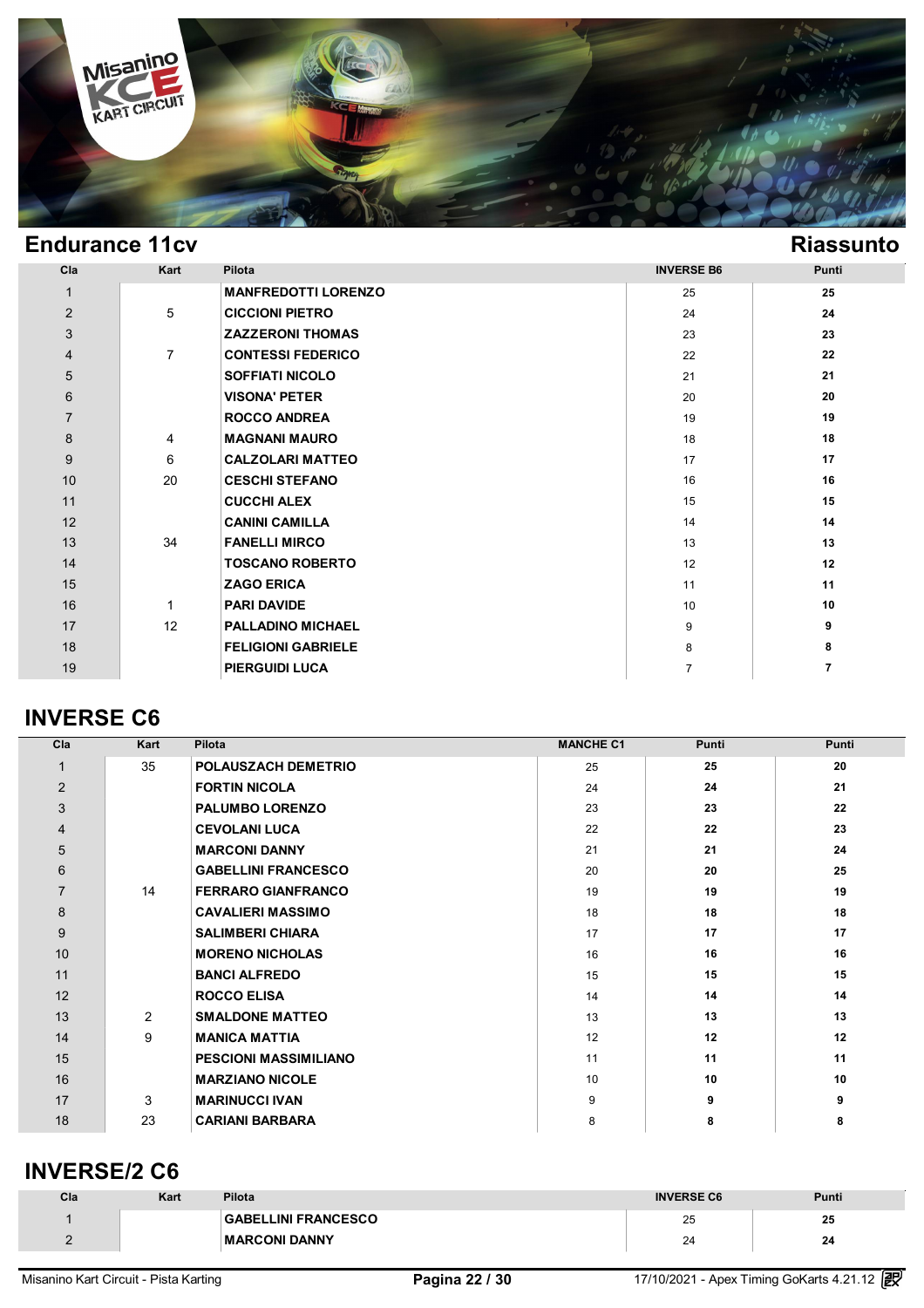

Γ

| Cla            | Kart | Pilota                       | <b>INVERSE C6</b> | Punti   |
|----------------|------|------------------------------|-------------------|---------|
| 3              |      | <b>CEVOLANI LUCA</b>         | 23                | 23      |
| $\overline{4}$ |      | <b>PALUMBO LORENZO</b>       | 22                | 22      |
| 5              |      | <b>FORTIN NICOLA</b>         | 21                | 21      |
| $6\phantom{1}$ | 35   | <b>POLAUSZACH DEMETRIO</b>   | 20                | 20      |
| $\overline{7}$ | 14   | <b>FERRARO GIANFRANCO</b>    | 19                | 19      |
| 8              |      | <b>CAVALIERI MASSIMO</b>     | 18                | 18      |
| 9              |      | <b>SALIMBERI CHIARA</b>      | 17                | 17      |
| 10             |      | <b>MORENO NICHOLAS</b>       | 16                | 16      |
| 11             |      | <b>BANCI ALFREDO</b>         | 15                | 15      |
| 12             |      | <b>ROCCO ELISA</b>           | 14                | 14      |
| 13             | 2    | <b>SMALDONE MATTEO</b>       | 13                | 13      |
| 14             | 9    | <b>MANICA MATTIA</b>         | 12                | $12 \,$ |
| 15             |      | <b>PESCIONI MASSIMILIANO</b> | 11                | 11      |
| 16             |      | <b>MARZIANO NICOLE</b>       | 10                | 10      |
| 17             | 3    | <b>MARINUCCI IVAN</b>        | 9                 | 9       |
| 18             | 23   | <b>CARIANI BARBARA</b>       | 8                 | 8       |

### **MIGLIORI TEMPI**

| Cla            | Kart           | Pilota                    | <b>MANCHE A1</b> | <b>MANCHE B1</b> | <b>MANCHE C1</b> |        | <b>MANCHE A2 MANCHE B2</b> | <b>MANCHE C2</b> | <b>Distacco</b> | Giri | km/h  |
|----------------|----------------|---------------------------|------------------|------------------|------------------|--------|----------------------------|------------------|-----------------|------|-------|
| $\mathbf{1}$   |                | <b>PALUMBO LORENZO</b>    |                  |                  | 44.280           |        |                            | 45.288           |                 | 22   | 72.36 |
| $\overline{2}$ |                | <b>SOFFIATI NICOLO</b>    |                  | 44.960           |                  |        | 44.611                     |                  | 0.331           | 22   | 71.82 |
| 3              |                | <b>DONATO NICOLA</b>      | 45.092           |                  |                  | 44.643 |                            |                  | 0.363           | 22   | 71.77 |
| $\overline{4}$ | 35             | <b>POLAUSZACH DEMETRI</b> |                  |                  | 44.927           |        |                            | 44.734           | 0.454           | 22   | 71.62 |
| 5              | 13             | <b>MATTIOLI MAICOL</b>    | 45.294           |                  |                  | 44.734 |                            |                  | 0.454           | 22   | 71.62 |
| 6              |                | <b>CAVALIERI MASSIMO</b>  |                  |                  | 45.266           |        |                            | 44.793           | 0.513           | 22   | 71.53 |
| $\overline{7}$ |                | <b>VISONA' PETER</b>      |                  | 44.871           |                  |        | 45.381                     |                  | 0.591           | 22   | 71.40 |
| 8              |                | <b>ROCCO ANDREA</b>       |                  | 45.957           |                  |        | 44.877                     |                  | 0.597           | 22   | 71.40 |
| 9              |                | <b>FORTIN NICOLA</b>      |                  |                  | 44.916           |        |                            | 44.882           | 0.602           | 22   | 71.39 |
| 10             |                | <b>ZAZZERONI THOMAS</b>   |                  | 45.079           |                  |        | 44.892                     |                  | 0.612           | 22   | 71.37 |
| 11             |                | <b>MASSAROTTO MATTIA</b>  | 44.945           |                  |                  | 45.214 |                            |                  | 0.665           | 22   | 71.29 |
| 12             | $\overline{7}$ | <b>CONTESSI FEDERICO</b>  |                  | 45.097           |                  |        | 44.961                     |                  | 0.681           | 22   | 71.26 |
| 13             |                | <b>SANSONI MATTIA</b>     | 45.222           |                  |                  | 44.965 |                            |                  | 0.685           | 22   | 71.26 |
| 14             | 32             | <b>LELLI STEFANO</b>      | 44.969           |                  |                  | 45.061 |                            |                  | 0.689           | 22   | 71.25 |
| 15             |                | <b>FERRETTI ANDREA</b>    | 45.284           |                  |                  | 44.985 |                            |                  | 0.705           | 22   | 71.22 |
| 16             |                | <b>CONIGLIO ALESSIO</b>   | 45.364           |                  |                  | 44.998 |                            |                  | 0.718           | 22   | 71.20 |
| 17             |                | <b>MANFREDOTTI LORENZ</b> |                  | 45.404           |                  |        | 45.025                     |                  | 0.745           | 22   | 71.16 |
| 18             |                | <b>MARCONI DANNY</b>      |                  |                  | 45.258           |        |                            | 45.033           | 0.753           | 22   | 71.15 |
| 19             |                | <b>VAROTTO MAURO</b>      | 45.044           |                  |                  | 45.087 |                            |                  | 0.764           | 22   | 71.13 |
| 20             |                | <b>SANSONI ANDREA</b>     | 45.172           |                  |                  | 45.078 |                            |                  | 0.798           | 22   | 71.08 |
| 21             |                | <b>CEVOLANI LUCA</b>      |                  |                  | 45.233           |        |                            | 45.313           | 0.953           | 22   | 70.83 |
| 22             | 14             | <b>FERRARO GIANFRANCO</b> |                  |                  | 45.349           |        |                            | 45.264           | 0.984           | 22   | 70.78 |
| 23             | 19             | <b>MARZIANO ROSANNA</b>   | 45.265           |                  |                  | 45.579 |                            |                  | 0.985           | 22   | 70.78 |
| 24             |                | <b>BANCI ALFREDO</b>      |                  |                  | 46.165           |        |                            | 45.273           | 0.993           | 22   | 70.77 |
| 25             |                | <b>ROCCO ELISA</b>        |                  |                  | 45.648           |        |                            | 45.284           | 1.004           | 22   | 70.75 |
| 26             |                | <b>CUCCHI ALEX</b>        |                  | 45.765           |                  |        | 45.290                     |                  | 1.010           | 22   | 70.74 |
| 27             | 5              | <b>CICCIONI PIETRO</b>    |                  | 45.332           |                  |        | 45.548                     |                  | 1.052           | 22   | 70.68 |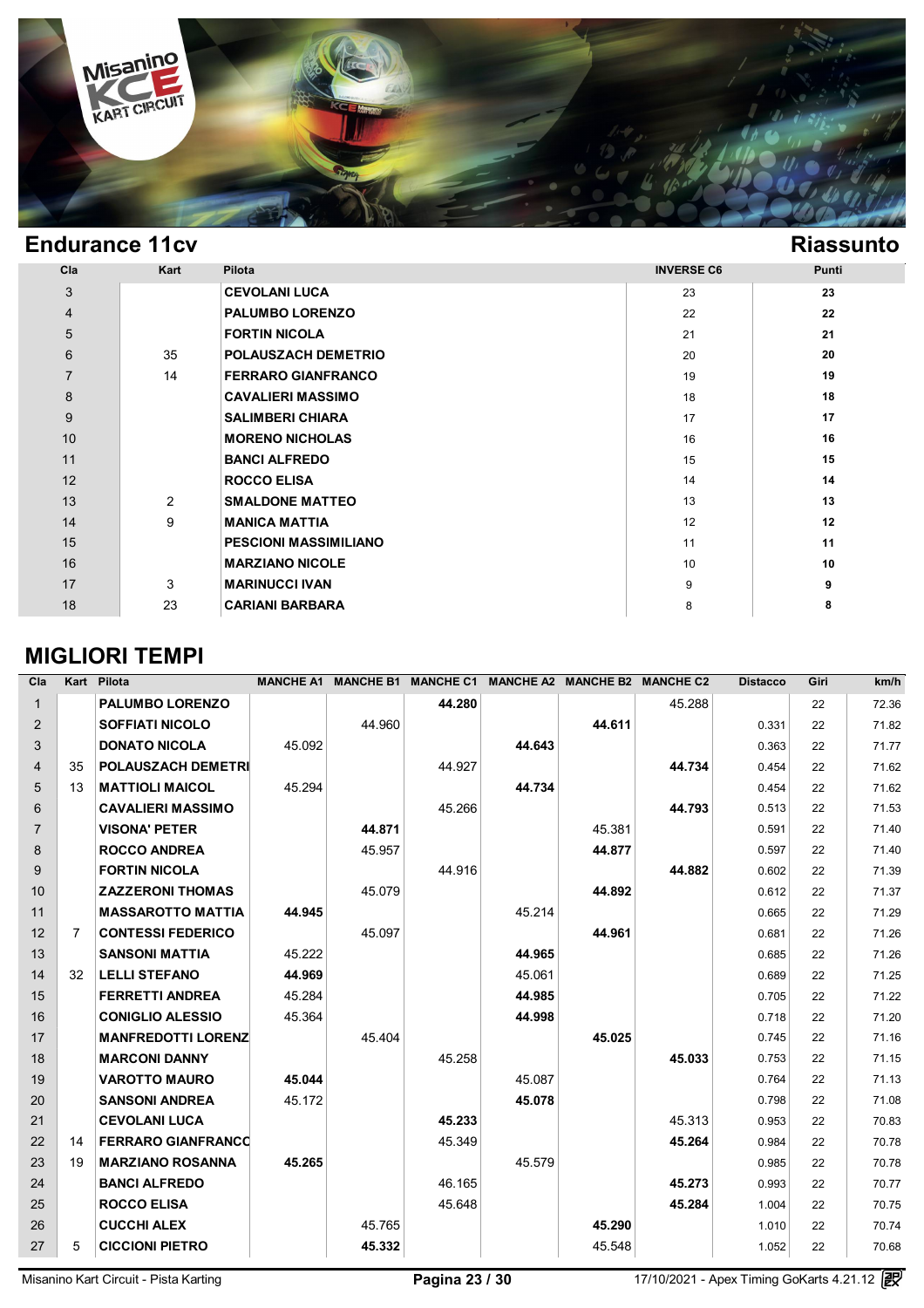

| Cla |                | Kart Pilota                 | <b>MANCHE A1</b> |        | <b>MANCHE B1 MANCHE C1</b> |        | MANCHE A2 MANCHE B2 MANCHE C2 |        | <b>Distacco</b> | Giri | km/h  |
|-----|----------------|-----------------------------|------------------|--------|----------------------------|--------|-------------------------------|--------|-----------------|------|-------|
| 28  | 10             | <b>CUCCHI ALBERTO</b>       | 45.394           |        |                            | 45.336 |                               |        | 1.056           | 22   | 70.67 |
| 29  |                | <b>GABELLINI FRANCESCO</b>  |                  |        | 45.346                     |        |                               | 45.395 | 1.066           | 22   | 70.66 |
| 30  |                | <b>SALIMBERI CHIARA</b>     |                  |        | 45.468                     |        |                               | 46.119 | 1.188           | 22   | 70.47 |
| 31  |                | <b>ROSSETTI MICHELE</b>     | 46.630           |        |                            | 45.478 |                               |        | 1.198           | 22   | 70.45 |
| 32  |                | <b>BONACCI LEONARDO</b>     | 45.910           |        |                            | 45.616 |                               |        | 1.336           | 22   | 70.24 |
| 33  | 9              | <b>MANICA MATTIA</b>        |                  |        | 46.108                     |        |                               | 45.628 | 1.348           | 22   | 70.22 |
| 34  | 6              | <b>CALZOLARI MATTEO</b>     |                  | 45.978 |                            |        | 45.637                        |        | 1.357           | 22   | 70.21 |
| 35  |                | <b>CANINI CAMILLA</b>       |                  | 46.186 |                            |        | 45.727                        |        | 1.447           | 22   | 70.07 |
| 36  |                | <b>MORENO NICHOLAS</b>      |                  |        | 45.877                     |        |                               | 45.765 | 1.485           | 22   | 70.01 |
| 37  |                | <b>ZAGO ERICA</b>           |                  | 46.409 |                            |        | 45.769                        |        | 1.489           | 22   | 70.00 |
| 38  | 34             | <b>FANELLI MIRCO</b>        |                  | 45.893 |                            |        | 45.788                        |        | 1.508           | 22   | 69.97 |
| 39  |                | <b>LEORATI ALBINO</b>       | 45.806           |        |                            | 45.810 |                               |        | 1.526           | 16   | 69.95 |
| 40  | $\overline{2}$ | <b>SMALDONE MATTEO</b>      |                  |        | 45.850                     |        |                               | 46.040 | 1.570           | 22   | 69.88 |
| 41  |                | <b>PESCIONI MASSIMILIAN</b> |                  |        | 45.851                     |        |                               | 46.604 | 1.571           | 22   | 69.88 |
| 42  | 4              | <b>MAGNANI MAURO</b>        |                  | 45.899 |                            |        | 45.854                        |        | 1.574           | 22   | 69.87 |
| 43  | 12             | <b>PALLADINO MICHAEL</b>    |                  | 46.322 |                            |        | 45.913                        |        | 1.633           | 22   | 69.78 |
| 44  | 3              | <b>MARINUCCI IVAN</b>       |                  |        | 45.956                     |        |                               | 46.136 | 1.676           | 22   | 69.72 |
| 45  | 1              | <b>PARI DAVIDE</b>          |                  | 46.440 |                            |        | 45.957                        |        | 1.677           | 22   | 69.72 |
| 46  |                | <b>TOSCANO ROBERTO</b>      |                  | 45.977 |                            |        | 46.440                        |        | 1.697           | 22   | 69.69 |
| 47  | 20             | <b>CESCHI STEFANO</b>       |                  | 46.010 |                            |        | 45.984                        |        | 1.704           | 22   | 69.68 |
| 48  | 17             | <b>GERMANO LIVIO</b>        | 46.789           |        |                            | 46.027 |                               |        | 1.747           | 22   | 69.61 |
| 49  | 15             | <b>PICCARI SIMONE</b>       | 46.727           |        |                            | 46.236 |                               |        | 1.956           | 22   | 69.30 |
| 50  | 23             | <b>CARIANI BARBARA</b>      |                  |        | 46.293                     |        |                               |        | 2.013           | 9    | 69.21 |
| 51  |                | <b>MARZIANO NICOLE</b>      |                  |        | 46.487                     |        |                               | 46.342 | 2.062           | 22   | 69.14 |
| 52  | 26             | <b>DI MATTIA LEONARDO</b>   | 46.545           |        |                            | 46.896 |                               |        | 2.265           | 22   | 68.84 |
| 53  | 11             | <b>FINIZIO VALERIA</b>      | 46.573           |        |                            | 46.648 |                               |        | 2.293           | 22   | 68.80 |
| 54  |                | <b>FELIGIONI GABRIELE</b>   |                  | 46.590 |                            |        | 47.096                        |        | 2.310           | 22   | 68.77 |
| 55  |                | <b>GHERARDI FEDERICO</b>    | 46.595           |        |                            | 47.029 |                               |        | 2.315           | 22   | 68.76 |
| 56  |                | <b>PIERGUIDI LUCA</b>       |                  | 48.446 |                            |        | 47.200                        |        | 2.920           | 22   | 67.88 |

# **Somma dei punti**

| Cla            | Kart           | Pilota                   |                          | MANCHE A1 MANCHE B1 MANCHE C1 MANCHE A2 MANCHE B2 MANCHE C2 |    |                          |                          |    | <b>Punti</b> |
|----------------|----------------|--------------------------|--------------------------|-------------------------------------------------------------|----|--------------------------|--------------------------|----|--------------|
|                |                | <b>SOFFIATI NICOLO</b>   | $\overline{\phantom{a}}$ | 24                                                          | ۰  | $\overline{\phantom{a}}$ | 25                       |    | 49           |
| 2              |                | <b>DONATO NICOLA</b>     | 24                       | -                                                           | ۰  | 25                       | ۰                        |    | 49           |
| 3              |                | <b>FORTIN NICOLA</b>     | $\blacksquare$           |                                                             | 24 | ۰                        | ۰                        | 25 | 49           |
| $\overline{4}$ | 35             | POLAUSZACH DEMETRIO      | $\overline{\phantom{a}}$ |                                                             | 25 | ۰                        | ۰                        | 23 | 48           |
| 5              |                | <b>SANSONI MATTIA</b>    | 25                       |                                                             |    | 22                       | $\overline{\phantom{a}}$ |    | 47           |
| 6              | 13             | <b>MATTIOLI MAICOL</b>   | 22                       |                                                             |    | 24                       | $\overline{\phantom{0}}$ |    | 46           |
| $\overline{7}$ |                | <b>VISONA' PETER</b>     | $\overline{\phantom{a}}$ | 25                                                          |    |                          | 20                       |    | 45           |
| 8              |                | <b>MARCONI DANNY</b>     |                          |                                                             | 21 |                          | $\overline{\phantom{a}}$ | 24 | 45           |
| 9              |                | <b>ZAZZERONI THOMAS</b>  | -                        | 22                                                          |    |                          | 22                       |    | 44           |
| 10             |                | <b>MASSAROTTO MATTIA</b> | 23                       | $\overline{\phantom{a}}$                                    |    | 21                       | $\overline{\phantom{0}}$ |    | 44           |
| 11             | $\overline{7}$ | <b>CONTESSI FEDERICO</b> | $\overline{\phantom{a}}$ | 23                                                          |    |                          | 21                       |    | 44           |
| 12             |                | <b>VAROTTO MAURO</b>     | 21                       | -                                                           |    | 23                       | ۰                        |    | 44           |
| 13             |                | <b>CEVOLANI LUCA</b>     | ۰                        |                                                             | 22 |                          | ۰                        | 22 | 44           |
| 14             |                | <b>PALUMBO LORENZO</b>   | $\overline{\phantom{a}}$ |                                                             | 23 |                          | ۰                        | 20 | 43           |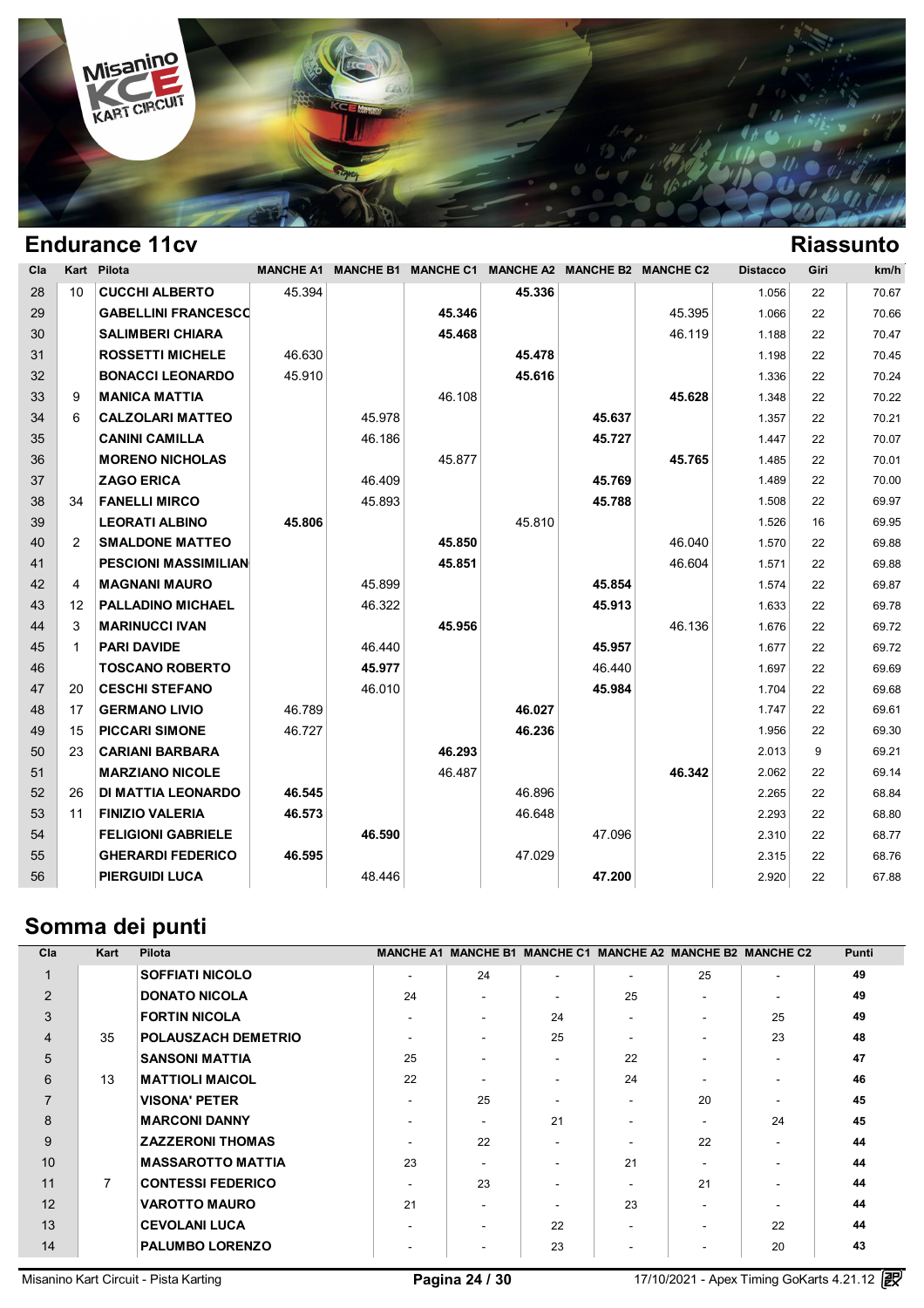

| Cla | Kart           | Pilota                       |                          |                          |                          | MANCHE A1 MANCHE B1 MANCHE C1 MANCHE A2 MANCHE B2 MANCHE C2 |                          |                          | Punti  |
|-----|----------------|------------------------------|--------------------------|--------------------------|--------------------------|-------------------------------------------------------------|--------------------------|--------------------------|--------|
| 15  |                | <b>ROCCO ANDREA</b>          |                          | 19                       |                          |                                                             | 24                       |                          | 43     |
| 16  |                | <b>MANFREDOTTI LORENZO</b>   | $\overline{\phantom{a}}$ | 20                       | $\overline{\phantom{a}}$ | $\overline{\phantom{a}}$                                    | 23                       | $\overline{\phantom{0}}$ | 43     |
| 17  | 32             | <b>LELLI STEFANO</b>         | 20                       | $\blacksquare$           | $\overline{\phantom{a}}$ | 20                                                          | $\blacksquare$           |                          | 40     |
| 18  | 5              | <b>CICCIONI PIETRO</b>       | $\blacksquare$           | 21                       | $\blacksquare$           | $\sim$                                                      | 19                       | $\blacksquare$           | 40     |
| 19  |                | <b>CAVALIERI MASSIMO</b>     | $\blacksquare$           | $\overline{\phantom{a}}$ | 18                       | $\sim$                                                      | $\overline{\phantom{a}}$ | 21                       | 39     |
| 20  |                | <b>GABELLINI FRANCESCO</b>   | $\blacksquare$           | $\blacksquare$           | 20                       | $\blacksquare$                                              | $\overline{\phantom{a}}$ | 19                       | 39     |
| 21  |                | <b>SANSONI ANDREA</b>        | 19                       | $\blacksquare$           | $\overline{\phantom{a}}$ | 17                                                          | $\blacksquare$           |                          | 36     |
| 22  |                | <b>FERRETTI ANDREA</b>       | 16                       | $\blacksquare$           | $\blacksquare$           | 19                                                          | $\blacksquare$           | $\overline{\phantom{a}}$ | 35     |
| 23  | 14             | <b>FERRARO GIANFRANCO</b>    | $\overline{\phantom{a}}$ | $\overline{\phantom{a}}$ | 19                       | $\blacksquare$                                              |                          | 16                       | 35     |
| 24  | 10             | <b>CUCCHI ALBERTO</b>        | 18                       | $\overline{\phantom{a}}$ | $\blacksquare$           | 16                                                          | $\overline{\phantom{a}}$ | $\overline{\phantom{a}}$ | 34     |
| 25  |                | <b>CONIGLIO ALESSIO</b>      | 15                       | $\blacksquare$           | $\blacksquare$           | 18                                                          | $\blacksquare$           | $\sim$                   | 33     |
| 26  |                | <b>BANCI ALFREDO</b>         | $\overline{\phantom{a}}$ | $\blacksquare$           | 15                       | $\blacksquare$                                              | $\blacksquare$           | 18                       | 33     |
| 27  | 20             | <b>CESCHI STEFANO</b>        | $\blacksquare$           | 16                       | $\sim$                   | $\blacksquare$                                              | 17                       |                          | 33     |
| 28  | 19             | <b>MARZIANO ROSANNA</b>      | 17                       | $\sim$                   | $\sim$                   | 15                                                          | $\sim$                   | $\overline{\phantom{a}}$ | 32     |
| 29  |                | <b>CUCCHI ALEX</b>           | $\blacksquare$           | 15                       | $\blacksquare$           | $\blacksquare$                                              | 16                       | $\blacksquare$           | 31     |
| 30  | 4              | <b>MAGNANI MAURO</b>         | $\blacksquare$           | 18                       | $\blacksquare$           | $\overline{\phantom{a}}$                                    | 13                       | $\blacksquare$           | 31     |
| 31  |                | <b>SALIMBERI CHIARA</b>      | $\blacksquare$           |                          | 17                       | $\overline{\phantom{a}}$                                    | $\sim$                   | 13                       | 30     |
| 32  |                | <b>MORENO NICHOLAS</b>       | $\blacksquare$           | $\blacksquare$           | 16                       | $\overline{\phantom{a}}$                                    | $\blacksquare$           | 14                       | 30     |
| 33  |                | <b>ROCCO ELISA</b>           | $\blacksquare$           | $\blacksquare$           | 14                       | $\blacksquare$                                              | $\blacksquare$           | 15                       | 29     |
| 34  | 9              | <b>MANICA MATTIA</b>         | $\blacksquare$           | $\overline{\phantom{a}}$ | 12                       | $\blacksquare$                                              | $\blacksquare$           | 17                       | 29     |
| 35  | 6              | <b>CALZOLARI MATTEO</b>      | $\blacksquare$           | 17                       | $\blacksquare$           | $\overline{\phantom{a}}$                                    | 12                       | $\overline{\phantom{0}}$ | 29     |
| 36  |                | <b>ZAGO ERICA</b>            | $\overline{\phantom{a}}$ | 11                       | $\blacksquare$           | $\blacksquare$                                              | 18                       |                          | 29     |
| 37  |                | <b>BONACCI LEONARDO</b>      | 14                       | $\blacksquare$           | $\blacksquare$           | 14                                                          | $\sim$                   | $\overline{\phantom{0}}$ | 28     |
| 38  |                | <b>CANINI CAMILLA</b>        | $\blacksquare$           | 14                       | $\overline{\phantom{a}}$ | $\overline{\phantom{a}}$                                    | 14                       |                          | 28     |
| 39  | 34             | <b>FANELLI MIRCO</b>         | $\blacksquare$           | 13                       | $\overline{\phantom{a}}$ | $\overline{\phantom{a}}$                                    | 15                       |                          | 28     |
| 40  | 15             | <b>PICCARI SIMONE</b>        | 13                       |                          | $\overline{\phantom{a}}$ | 13                                                          | $\blacksquare$           | $\overline{\phantom{a}}$ | 26     |
| 41  | $\overline{2}$ | <b>SMALDONE MATTEO</b>       | $\blacksquare$           | $\blacksquare$           | 13                       | $\blacksquare$                                              | $\blacksquare$           | 12                       | 25     |
| 42  |                | <b>TOSCANO ROBERTO</b>       | $\overline{\phantom{a}}$ | 12                       | $\blacksquare$           | $\blacksquare$                                              | 9                        | $\blacksquare$           | 21     |
| 43  |                | <b>ROSSETTI MICHELE</b>      | 9                        | $\blacksquare$           | $\blacksquare$           | 11                                                          | $\blacksquare$           | $\overline{\phantom{a}}$ | 20     |
| 44  |                | <b>PESCIONI MASSIMILIANO</b> |                          | $\blacksquare$           | 11                       | $\sim$                                                      | $\sim$                   | 9                        | 20     |
| 45  | 12             | <b>PALLADINO MICHAEL</b>     |                          | 9                        | $\blacksquare$           | $\overline{\phantom{a}}$                                    | 11                       |                          | 20     |
| 46  | 3              | <b>MARINUCCI IVAN</b>        | $\overline{\phantom{a}}$ |                          | 9                        | $\blacksquare$                                              | $\overline{\phantom{a}}$ | 11                       | 20     |
| 47  | $\mathbf{1}$   | <b>PARI DAVIDE</b>           |                          | 10                       |                          |                                                             | $10\,$                   |                          | $20\,$ |
| 48  |                | <b>MARZIANO NICOLE</b>       | $\blacksquare$           |                          | 10                       |                                                             |                          | 10                       | 20     |
| 49  | 26             | DI MATTIA LEONARDO           | 12                       |                          | $\blacksquare$           | 8                                                           |                          |                          | 20     |
| 50  |                | <b>LEORATI ALBINO</b>        | $\overline{7}$           |                          |                          | 12                                                          |                          |                          | 19     |
| 51  | 11             | <b>FINIZIO VALERIA</b>       | 10                       |                          |                          | 9                                                           |                          | $\blacksquare$           | 19     |
| 52  | 17             | <b>GERMANO LIVIO</b>         | 8                        |                          |                          | 10                                                          |                          |                          | 18     |
| 53  |                | <b>GHERARDI FEDERICO</b>     | 11                       |                          |                          | $\overline{7}$                                              | $\overline{\phantom{a}}$ |                          | 18     |
| 54  |                | <b>FELIGIONI GABRIELE</b>    |                          | 8                        |                          |                                                             | 8                        | $\blacksquare$           | 16     |
| 55  |                | <b>PIERGUIDI LUCA</b>        |                          | $\overline{7}$           |                          |                                                             | $\overline{7}$           |                          | 14     |
| 56  | 23             | <b>CARIANI BARBARA</b>       |                          |                          | 8                        |                                                             |                          |                          | 8      |

### **PUNTI GARA 1**

| Cla                                   | Kart | Pilota               |                | <b>MANCHE A1</b> | <b>MANCHE B1</b> | <b>MANCHE C1</b>         | Punti                                      |
|---------------------------------------|------|----------------------|----------------|------------------|------------------|--------------------------|--------------------------------------------|
|                                       |      | <b>VISONA' PETER</b> |                |                  | 25               | $\overline{\phantom{0}}$ | 25                                         |
| Misanino Kart Circuit - Pista Karting |      |                      | Pagina 25 / 30 |                  |                  |                          | 17/10/2021 - Apex Timing GoKarts 4.21.12 2 |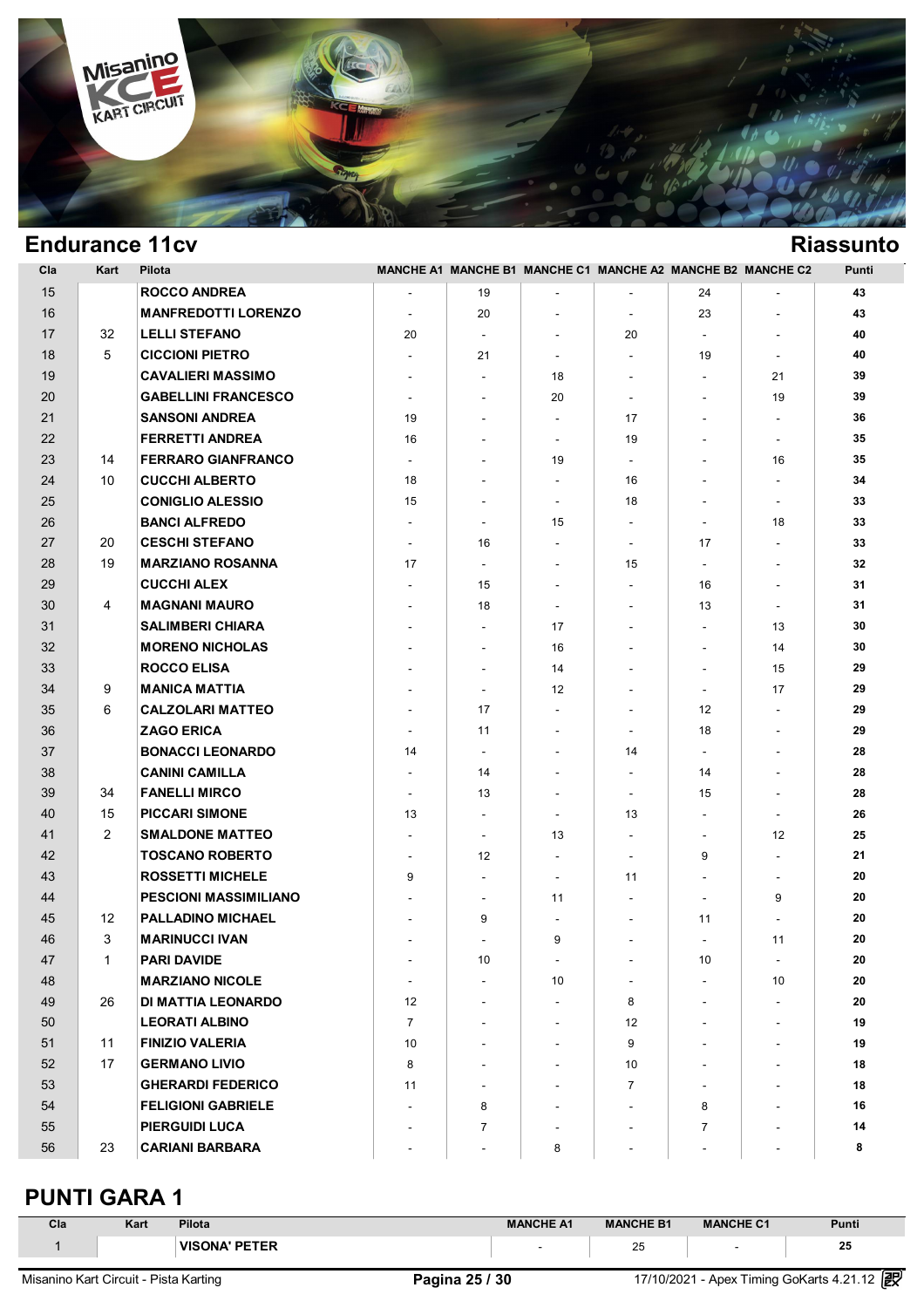

| Cla            | Kart           | Pilota                       | <b>MANCHE A1</b>         | <b>MANCHE B1</b>             | <b>MANCHE C1</b>         | Punti |
|----------------|----------------|------------------------------|--------------------------|------------------------------|--------------------------|-------|
| $\overline{2}$ | 35             | POLAUSZACH DEMETRIO          |                          | ٠                            | 25                       | 25    |
| 3              |                | <b>SANSONI MATTIA</b>        | 25                       | ٠                            |                          | 25    |
| $\overline{4}$ |                | <b>FORTIN NICOLA</b>         | $\overline{\phantom{a}}$ | $\overline{\phantom{a}}$     | 24                       | 24    |
| 5              |                | <b>SOFFIATI NICOLO</b>       | $\overline{\phantom{a}}$ | 24                           | $\blacksquare$           | 24    |
| 6              |                | <b>DONATO NICOLA</b>         | 24                       | $\overline{\phantom{0}}$     | $\blacksquare$           | 24    |
| $\overline{7}$ |                | <b>PALUMBO LORENZO</b>       | $\overline{\phantom{a}}$ | $\overline{\phantom{0}}$     | 23                       | 23    |
| 8              |                | <b>MASSAROTTO MATTIA</b>     | 23                       | $\overline{\phantom{a}}$     | $\blacksquare$           | 23    |
| 9              | $\overline{7}$ | <b>CONTESSI FEDERICO</b>     | $\blacksquare$           | 23                           | $\blacksquare$           | 23    |
| 10             |                | <b>ZAZZERONI THOMAS</b>      | $\blacksquare$           | 22                           | $\blacksquare$           | 22    |
| 11             |                | <b>CEVOLANI LUCA</b>         | $\blacksquare$           | $\blacksquare$               | 22                       | 22    |
| 12             | 13             | <b>MATTIOLI MAICOL</b>       | 22                       | $\overline{\phantom{0}}$     | $\overline{\phantom{a}}$ | 22    |
| 13             |                | <b>VAROTTO MAURO</b>         | 21                       | $\overline{\phantom{0}}$     | $\blacksquare$           | 21    |
| 14             |                | <b>MARCONI DANNY</b>         | $\overline{\phantom{a}}$ | $\blacksquare$               | 21                       | 21    |
| 15             | 5              | <b>CICCIONI PIETRO</b>       | $\blacksquare$           | 21                           | $\sim$                   | 21    |
| 16             | 32             | <b>LELLI STEFANO</b>         | 20                       |                              |                          | 20    |
| 17             |                | <b>GABELLINI FRANCESCO</b>   | $\blacksquare$           | $\overline{\phantom{a}}$     | 20                       | 20    |
| 18             |                | <b>MANFREDOTTI LORENZO</b>   | $\overline{\phantom{a}}$ | 20                           | $\blacksquare$           | 20    |
| 19             |                | <b>SANSONI ANDREA</b>        | 19                       | $\overline{\phantom{a}}$     | $\sim$                   | 19    |
| 20             | 14             | <b>FERRARO GIANFRANCO</b>    | $\blacksquare$           | $\overline{\phantom{a}}$     | 19                       | 19    |
| 21             |                | <b>ROCCO ANDREA</b>          | $\blacksquare$           | 19                           | $\blacksquare$           | 19    |
| 22             |                | <b>CAVALIERI MASSIMO</b>     | $\overline{\phantom{a}}$ | $\overline{\phantom{a}}$     | 18                       | 18    |
| 23             | 10             | <b>CUCCHI ALBERTO</b>        | 18                       | $\overline{\phantom{a}}$     | $\overline{\phantom{a}}$ | 18    |
| 24             | 4              | <b>MAGNANI MAURO</b>         | $\overline{\phantom{a}}$ | 18                           |                          | 18    |
| 25             | 19             | <b>MARZIANO ROSANNA</b>      | 17                       | $\overline{\phantom{0}}$     | $\overline{\phantom{a}}$ | 17    |
| 26             |                | <b>SALIMBERI CHIARA</b>      | $\overline{\phantom{a}}$ | $\overline{\phantom{a}}$     | 17                       | 17    |
| 27             | 6              | <b>CALZOLARI MATTEO</b>      | $\overline{\phantom{a}}$ | 17                           | $\blacksquare$           | 17    |
| 28             |                | <b>FERRETTI ANDREA</b>       | 16                       | $\overline{\phantom{a}}$     | $\blacksquare$           | 16    |
| 29             |                | <b>MORENO NICHOLAS</b>       | $\overline{\phantom{a}}$ | $\overline{\phantom{a}}$     | 16                       | 16    |
| 30             | 20             | <b>CESCHI STEFANO</b>        | $\overline{\phantom{a}}$ | 16                           | $\blacksquare$           | 16    |
| 31             |                | <b>CONIGLIO ALESSIO</b>      | 15                       | $\overline{\phantom{a}}$     | $\blacksquare$           | 15    |
| 32             |                | <b>CUCCHI ALEX</b>           | $\overline{\phantom{a}}$ | 15                           | $\sim$                   | 15    |
| 33             |                | <b>BANCI ALFREDO</b>         |                          | $\qquad \qquad \blacksquare$ | 15                       | 15    |
| 34             |                | <b>ROCCO ELISA</b>           | $\overline{\phantom{a}}$ | $\overline{\phantom{a}}$     | 14                       | 14    |
| 35             |                | <b>BONACCI LEONARDO</b>      | 14                       | $\blacksquare$               | $\overline{\phantom{a}}$ | 14    |
| 36             |                | <b>CANINI CAMILLA</b>        | $\blacksquare$           | 14                           | $\blacksquare$           | 14    |
| 37             | $\overline{2}$ | <b>SMALDONE MATTEO</b>       |                          |                              | 13                       | 13    |
| 38             | 34             | <b>FANELLI MIRCO</b>         |                          | 13                           | $\overline{\phantom{a}}$ | 13    |
| 39             | 15             | <b>PICCARI SIMONE</b>        | 13                       | $\sim$                       | $\overline{\phantom{a}}$ | 13    |
| 40             |                | <b>TOSCANO ROBERTO</b>       | $\overline{\phantom{a}}$ | 12                           | $\sim$                   | 12    |
| 41             | 9              | <b>MANICA MATTIA</b>         | $\overline{\phantom{a}}$ | $\blacksquare$               | 12                       | 12    |
| 42             | 26             | <b>DI MATTIA LEONARDO</b>    | 12 <sup>2</sup>          | $\overline{\phantom{0}}$     | $\blacksquare$           | 12    |
| 43             |                | <b>PESCIONI MASSIMILIANO</b> | $\overline{\phantom{a}}$ | $\overline{\phantom{a}}$     | 11                       | 11    |
| 44             |                | <b>ZAGO ERICA</b>            | $\overline{\phantom{a}}$ | 11                           |                          | 11    |
| 45             |                | <b>GHERARDI FEDERICO</b>     | 11                       |                              |                          | 11    |
| 46             | $\mathbf{1}$   | <b>PARI DAVIDE</b>           |                          | 10                           | $\sim$                   | 10    |
| 47             |                | <b>MARZIANO NICOLE</b>       | $\overline{\phantom{a}}$ |                              | 10                       | 10    |
| 48             | 11             | <b>FINIZIO VALERIA</b>       | 10                       |                              | $\blacksquare$           | 10    |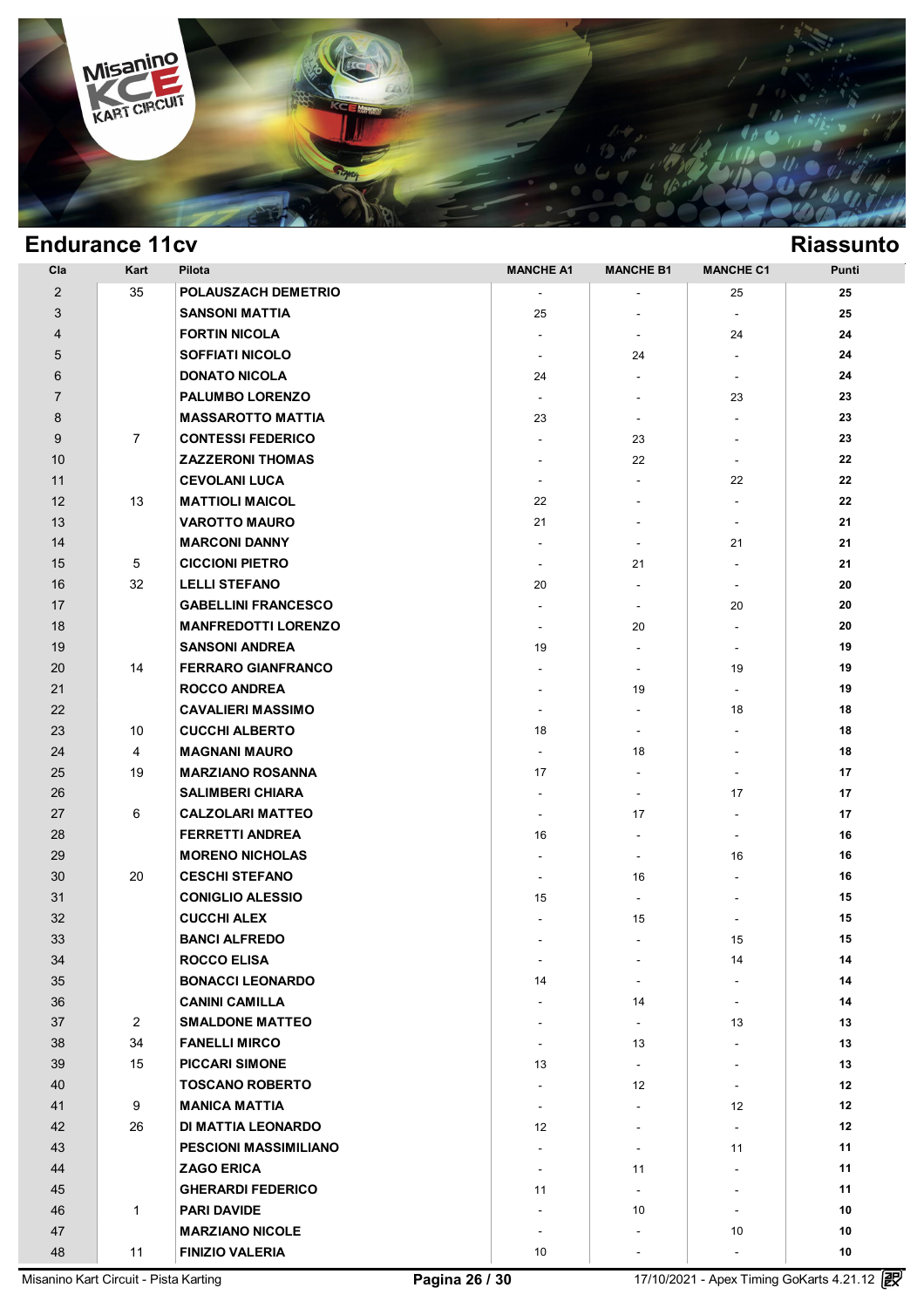

| Cla | Kart | Pilota                    | <b>MANCHE A1</b> | <b>MANCHE B1</b>         | <b>MANCHE C1</b> | <b>Punti</b> |
|-----|------|---------------------------|------------------|--------------------------|------------------|--------------|
| 49  | 3    | MARINUCCI IVAN            |                  | $\overline{\phantom{a}}$ | 9                |              |
| 50  | 12   | <b>PALLADINO MICHAEL</b>  |                  | 9                        |                  |              |
| 51  |      | <b>ROSSETTI MICHELE</b>   | 9                | $\overline{\phantom{a}}$ |                  |              |
| 52  | 23   | <b>CARIANI BARBARA</b>    |                  | $\overline{\phantom{a}}$ | 8                | 8            |
| 53  |      | <b>FELIGIONI GABRIELE</b> |                  | 8                        |                  | 8            |
| 54  | 17   | <b>GERMANO LIVIO</b>      | 8                | $\overline{\phantom{a}}$ |                  | 8            |
| 55  |      | <b>LEORATI ALBINO</b>     |                  | $\overline{\phantom{a}}$ |                  |              |
| 56  |      | <b>PIERGUIDI LUCA</b>     |                  |                          |                  |              |

### **TEMPI GARA 1**

| Cla            | Kart           | Pilota                       | <b>MANCHE A1</b> | <b>MANCHE B1</b> | <b>MANCHE C1</b> | <b>Distacco</b> | Giri | km/h  |
|----------------|----------------|------------------------------|------------------|------------------|------------------|-----------------|------|-------|
| $\mathbf{1}$   |                | <b>PALUMBO LORENZO</b>       |                  |                  | 44.280           |                 | 11   | 72.36 |
| $\overline{2}$ |                | <b>VISONA' PETER</b>         |                  | 44.871           |                  | 0.591           | 11   | 71.40 |
| 3              |                | <b>FORTIN NICOLA</b>         |                  |                  | 44.916           | 0.636           | 11   | 71.33 |
| $\overline{4}$ | 35             | POLAUSZACH DEMETRIO          |                  |                  | 44.927           | 0.647           | 11   | 71.32 |
| 5              |                | <b>MASSAROTTO MATTIA</b>     | 44.945           |                  |                  | 0.665           | 11   | 71.29 |
| 6              |                | <b>SOFFIATI NICOLO</b>       |                  | 44.960           |                  | 0.680           | 11   | 71.26 |
| $\overline{7}$ | 32             | <b>LELLI STEFANO</b>         | 44.969           |                  |                  | 0.689           | 11   | 71.25 |
| 8              |                | <b>VAROTTO MAURO</b>         | 45.044           |                  |                  | 0.764           | 11   | 71.13 |
| 9              |                | <b>ZAZZERONI THOMAS</b>      |                  | 45.079           |                  | 0.799           | 11   | 71.08 |
| 10             |                | <b>DONATO NICOLA</b>         | 45.092           |                  |                  | 0.812           | 11   | 71.05 |
| 11             | $\overline{7}$ | <b>CONTESSI FEDERICO</b>     |                  | 45.097           |                  | 0.817           | 11   | 71.05 |
| 12             |                | <b>SANSONI ANDREA</b>        | 45.172           |                  |                  | 0.892           | 11   | 70.93 |
| 13             |                | <b>SANSONI MATTIA</b>        | 45.222           |                  |                  | 0.942           | 11   | 70.85 |
| 14             |                | <b>CEVOLANI LUCA</b>         |                  |                  | 45.233           | 0.953           | 11   | 70.83 |
| 15             |                | <b>MARCONI DANNY</b>         |                  |                  | 45.258           | 0.978           | 11   | 70.79 |
| 16             | 19             | <b>MARZIANO ROSANNA</b>      | 45.265           |                  |                  | 0.985           | 11   | 70.78 |
| 17             |                | <b>CAVALIERI MASSIMO</b>     |                  |                  | 45.266           | 0.986           | 11   | 70.78 |
| 18             |                | <b>FERRETTI ANDREA</b>       | 45.284           |                  |                  | 1.004           | 11   | 70.75 |
| 19             | 13             | <b>MATTIOLI MAICOL</b>       | 45.294           |                  |                  | 1.014           | 11   | 70.74 |
| 20             | 5              | <b>CICCIONI PIETRO</b>       |                  | 45.332           |                  | 1.052           | 11   | 70.68 |
| 21             |                | <b>GABELLINI FRANCESCO</b>   |                  |                  | 45.346           | 1.066           | 11   | 70.66 |
| 22             | 14             | <b>FERRARO GIANFRANCO</b>    |                  |                  | 45.349           | 1.069           | 11   | 70.65 |
| 23             |                | <b>CONIGLIO ALESSIO</b>      | 45.364           |                  |                  | 1.084           | 11   | 70.63 |
| 24             | 10             | <b>CUCCHI ALBERTO</b>        | 45.394           |                  |                  | 1.114           | 11   | 70.58 |
| 25             |                | <b>MANFREDOTTI LORENZO</b>   |                  | 45.404           |                  | 1.124           | 11   | 70.57 |
| 26             |                | <b>SALIMBERI CHIARA</b>      |                  |                  | 45.468           | 1.188           | 11   | 70.47 |
| 27             |                | <b>ROCCO ELISA</b>           |                  |                  | 45.648           | 1.368           | 11   | 70.19 |
| 28             |                | <b>CUCCHI ALEX</b>           |                  | 45.765           |                  | 1.485           | 11   | 70.01 |
| 29             |                | <b>LEORATI ALBINO</b>        | 45.806           |                  |                  | 1.526           | 5    | 69.95 |
| 30             | $\overline{2}$ | <b>SMALDONE MATTEO</b>       |                  |                  | 45.850           | 1.570           | 11   | 69.88 |
| 31             |                | <b>PESCIONI MASSIMILIANO</b> |                  |                  | 45.851           | 1.571           | 11   | 69.88 |
| 32             |                | <b>MORENO NICHOLAS</b>       |                  |                  | 45.877           | 1.597           | 11   | 69.84 |
| 33             | 34             | <b>FANELLI MIRCO</b>         |                  | 45.893           |                  | 1.613           | 11   | 69.81 |
| 34             | 4              | <b>MAGNANI MAURO</b>         |                  | 45.899           |                  | 1.619           | 11   | 69.81 |
| 35             |                | <b>BONACCI LEONARDO</b>      | 45.910           |                  |                  | 1.630           | 11   | 69.79 |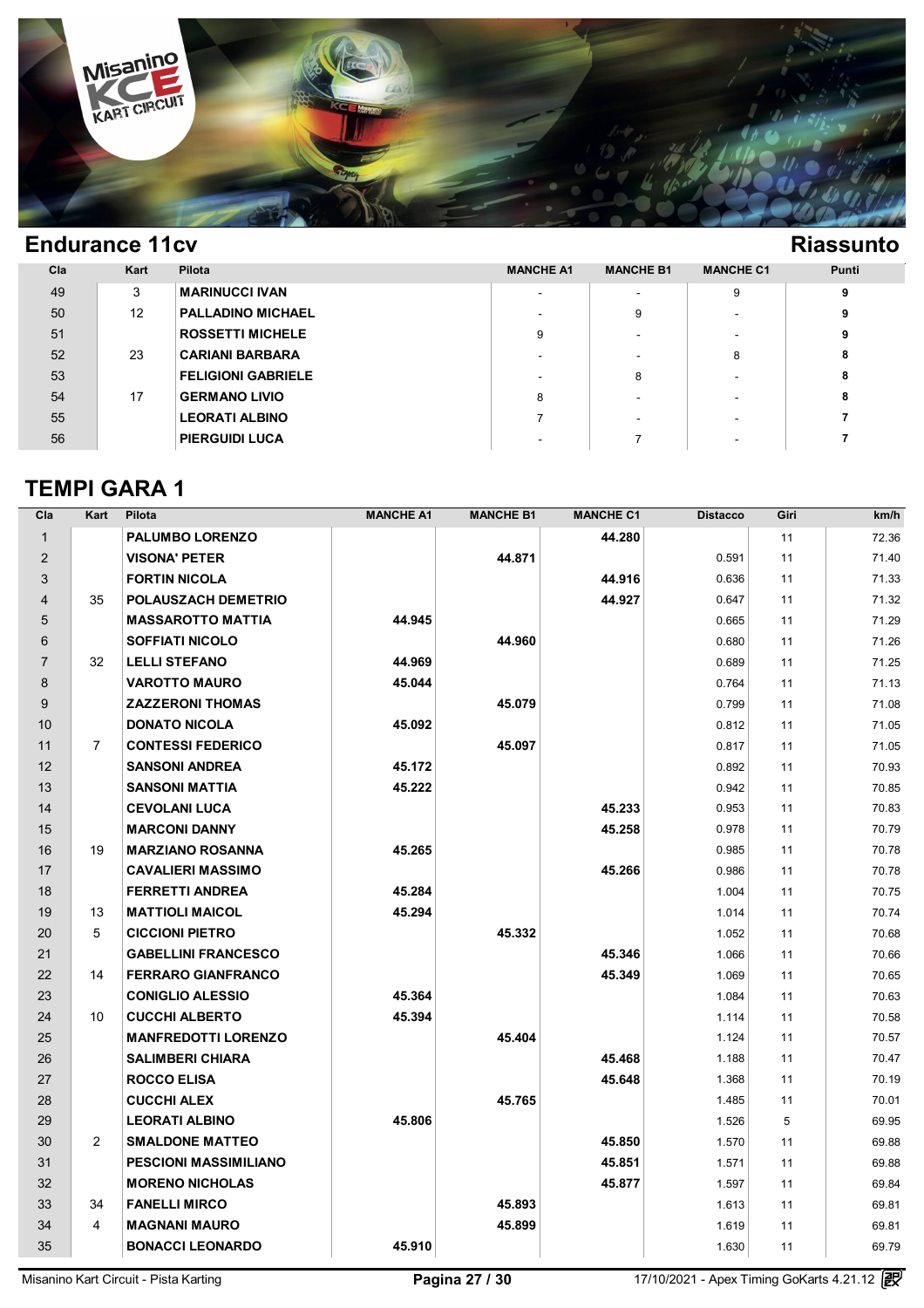

| Cla | Kart         | Pilota                    | <b>MANCHE A1</b> | <b>MANCHE B1</b> | <b>MANCHE C1</b> | <b>Distacco</b> | Giri | km/h  |
|-----|--------------|---------------------------|------------------|------------------|------------------|-----------------|------|-------|
| 36  | 3            | <b>MARINUCCI IVAN</b>     |                  |                  | 45.956           | 1.676           | 11   | 69.72 |
| 37  |              | <b>ROCCO ANDREA</b>       |                  | 45.957           |                  | 1.677           | 11   | 69.72 |
| 38  |              | <b>TOSCANO ROBERTO</b>    |                  | 45.977           |                  | 1.697           | 11   | 69.69 |
| 39  | 6            | <b>CALZOLARI MATTEO</b>   |                  | 45.978           |                  | 1.698           | 11   | 69.69 |
| 40  | 20           | <b>CESCHI STEFANO</b>     |                  | 46.010           |                  | 1.730           | 11   | 69.64 |
| 41  | 9            | <b>MANICA MATTIA</b>      |                  |                  | 46.108           | 1.828           | 11   | 69.49 |
| 42  |              | <b>BANCI ALFREDO</b>      |                  |                  | 46.165           | 1.885           | 11   | 69.40 |
| 43  |              | <b>CANINI CAMILLA</b>     |                  | 46.186           |                  | 1.906           | 11   | 69.37 |
| 44  | 23           | <b>CARIANI BARBARA</b>    |                  |                  | 46.293           | 2.013           | 9    | 69.21 |
| 45  | 12           | <b>PALLADINO MICHAEL</b>  |                  | 46.322           |                  | 2.042           | 11   | 69.17 |
| 46  |              | <b>ZAGO ERICA</b>         |                  | 46.409           |                  | 2.129           | 11   | 69.04 |
| 47  | $\mathbf{1}$ | <b>PARI DAVIDE</b>        |                  | 46.440           |                  | 2.160           | 11   | 68.99 |
| 48  |              | <b>MARZIANO NICOLE</b>    |                  |                  | 46.487           | 2.207           | 11   | 68.92 |
| 49  | 26           | <b>DI MATTIA LEONARDO</b> | 46.545           |                  |                  | 2.265           | 11   | 68.84 |
| 50  | 11           | <b>FINIZIO VALERIA</b>    | 46.573           |                  |                  | 2.293           | 11   | 68.80 |
| 51  |              | <b>FELIGIONI GABRIELE</b> |                  | 46.590           |                  | 2.310           | 11   | 68.77 |
| 52  |              | <b>GHERARDI FEDERICO</b>  | 46.595           |                  |                  | 2.315           | 11   | 68.76 |
| 53  |              | <b>ROSSETTI MICHELE</b>   | 46.630           |                  |                  | 2.350           | 11   | 68.71 |
| 54  | 15           | <b>PICCARI SIMONE</b>     | 46.727           |                  |                  | 2.447           | 11   | 68.57 |
| 55  | 17           | <b>GERMANO LIVIO</b>      | 46.789           |                  |                  | 2.509           | 11   | 68.48 |
| 56  |              | <b>PIERGUIDI LUCA</b>     |                  | 48.446           |                  | 4.166           | 11   | 66.14 |

### **PUNTI GARA 2**

| Cla            | Kart           | Pilota                     | <b>MANCHE A2</b>         | <b>MANCHE B2</b>         | <b>MANCHE C2</b>         | Punti |
|----------------|----------------|----------------------------|--------------------------|--------------------------|--------------------------|-------|
| $\mathbf{1}$   |                | <b>SOFFIATI NICOLO</b>     | $\overline{\phantom{a}}$ | 25                       | $\overline{\phantom{a}}$ | 25    |
| $\overline{2}$ |                | <b>DONATO NICOLA</b>       | 25                       | $\blacksquare$           | $\blacksquare$           | 25    |
| 3              |                | <b>FORTIN NICOLA</b>       | $\blacksquare$           | $\blacksquare$           | 25                       | 25    |
| $\overline{4}$ | 13             | <b>MATTIOLI MAICOL</b>     | 24                       | $\overline{\phantom{a}}$ | $\overline{\phantom{a}}$ | 24    |
| 5              |                | <b>ROCCO ANDREA</b>        |                          | 24                       | $\blacksquare$           | 24    |
| 6              |                | <b>MARCONI DANNY</b>       | $\blacksquare$           | $\blacksquare$           | 24                       | 24    |
| $\overline{7}$ | 35             | POLAUSZACH DEMETRIO        |                          | $\overline{\phantom{a}}$ | 23                       | 23    |
| 8              |                | <b>MANFREDOTTI LORENZO</b> |                          | 23                       |                          | 23    |
| 9              |                | <b>VAROTTO MAURO</b>       | 23                       | $\blacksquare$           |                          | 23    |
| 10             |                | <b>ZAZZERONI THOMAS</b>    | $\blacksquare$           | 22                       |                          | 22    |
| 11             |                | <b>SANSONI MATTIA</b>      | 22                       | $\overline{\phantom{a}}$ | $\overline{\phantom{a}}$ | 22    |
| 12             |                | <b>CEVOLANI LUCA</b>       | $\blacksquare$           | $\blacksquare$           | 22                       | 22    |
| 13             |                | <b>CAVALIERI MASSIMO</b>   |                          | $\blacksquare$           | 21                       | 21    |
| 14             | $\overline{7}$ | <b>CONTESSI FEDERICO</b>   | $\blacksquare$           | 21                       | $\blacksquare$           | 21    |
| 15             |                | <b>MASSAROTTO MATTIA</b>   | 21                       | $\overline{\phantom{a}}$ |                          | 21    |
| 16             | 32             | <b>LELLI STEFANO</b>       | 20                       | $\blacksquare$           | $\overline{\phantom{a}}$ | 20    |
| 17             |                | <b>PALUMBO LORENZO</b>     | $\overline{\phantom{a}}$ | $\overline{\phantom{a}}$ | 20                       | 20    |
| 18             |                | <b>VISONA' PETER</b>       | $\blacksquare$           | 20                       | $\blacksquare$           | 20    |
| 19             |                | <b>FERRETTI ANDREA</b>     | 19                       | $\blacksquare$           | $\blacksquare$           | 19    |
| 20             |                | <b>GABELLINI FRANCESCO</b> | $\blacksquare$           | $\overline{\phantom{a}}$ | 19                       | 19    |
| 21             | 5              | <b>CICCIONI PIETRO</b>     | $\overline{\phantom{a}}$ | 19                       |                          | 19    |
| 22             |                | <b>CONIGLIO ALESSIO</b>    | 18                       | $\blacksquare$           | $\blacksquare$           | 18    |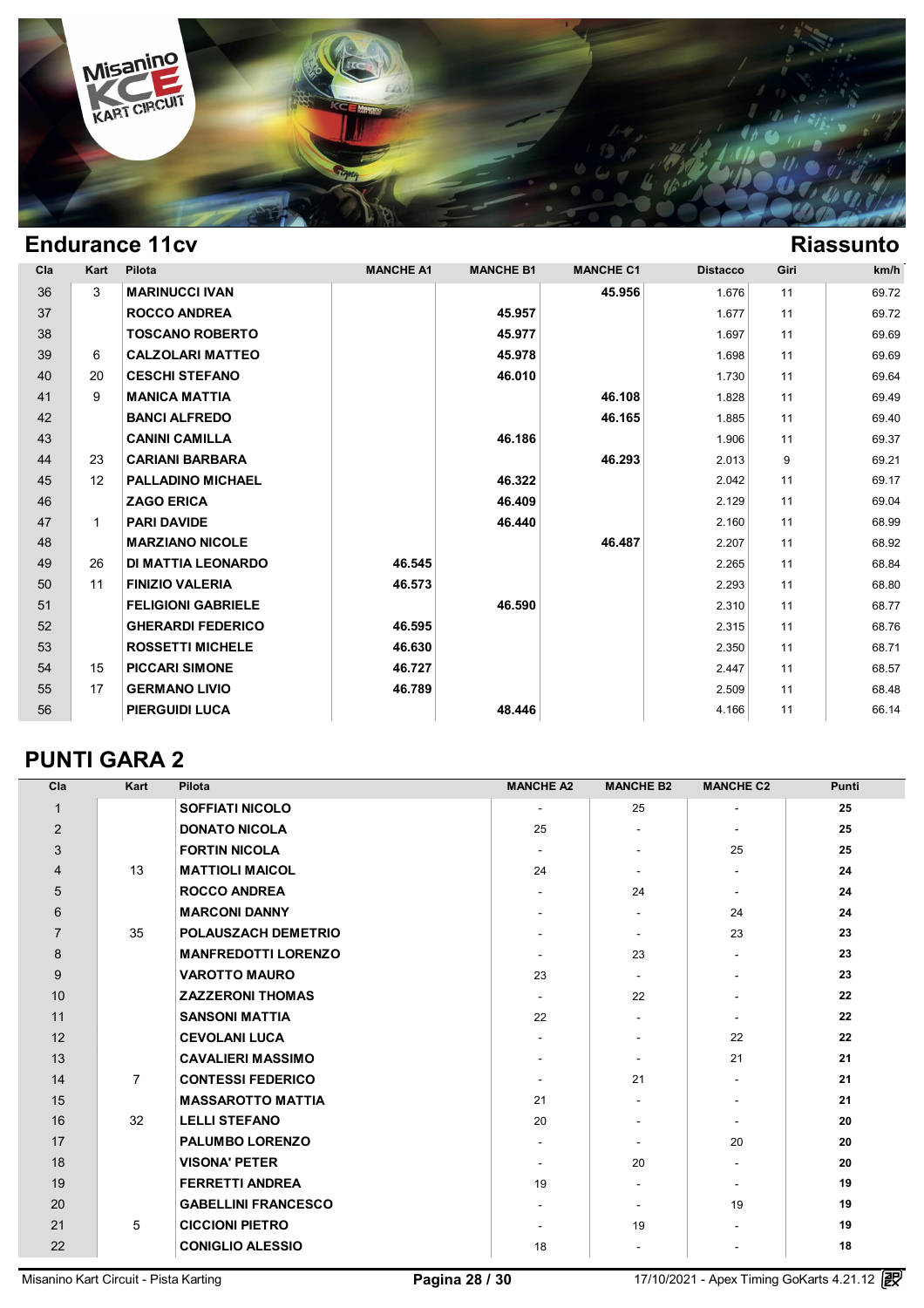

| <b>Endurance 11cv</b> |              |                              |                          |                          |                          | <b>Riassunto</b> |
|-----------------------|--------------|------------------------------|--------------------------|--------------------------|--------------------------|------------------|
| Cla                   | Kart         | Pilota                       | <b>MANCHE A2</b>         | <b>MANCHE B2</b>         | <b>MANCHE C2</b>         | Punti            |
| 23                    |              | <b>BANCI ALFREDO</b>         | $\overline{\phantom{a}}$ | $\blacksquare$           | 18                       | 18               |
| 24                    |              | <b>ZAGO ERICA</b>            | $\blacksquare$           | 18                       | $\blacksquare$           | 18               |
| 25                    |              | <b>SANSONI ANDREA</b>        | 17                       | $\blacksquare$           | $\blacksquare$           | 17               |
| 26                    | 9            | <b>MANICA MATTIA</b>         | $\sim$                   | $\blacksquare$           | 17                       | 17               |
| 27                    | 20           | <b>CESCHI STEFANO</b>        | $\overline{a}$           | 17                       | $\overline{\phantom{a}}$ | 17               |
| 28                    | 14           | <b>FERRARO GIANFRANCO</b>    |                          | $\blacksquare$           | 16                       | 16               |
| 29                    |              | <b>CUCCHI ALEX</b>           | $\blacksquare$           | 16                       | $\blacksquare$           | 16               |
| 30                    | 10           | <b>CUCCHI ALBERTO</b>        | 16                       | $\overline{\phantom{a}}$ | $\blacksquare$           | 16               |
| 31                    |              | <b>ROCCO ELISA</b>           | $\sim$                   | $\sim$                   | 15                       | 15               |
| 32                    | 19           | <b>MARZIANO ROSANNA</b>      | 15                       | $\blacksquare$           |                          | 15               |
| 33                    | 34           | <b>FANELLI MIRCO</b>         |                          | 15                       |                          | 15               |
| 34                    |              | <b>BONACCI LEONARDO</b>      | 14                       | $\overline{\phantom{a}}$ |                          | 14               |
| 35                    |              | <b>CANINI CAMILLA</b>        |                          | 14                       | $\blacksquare$           | 14               |
| 36                    |              | <b>MORENO NICHOLAS</b>       |                          | $\blacksquare$           | 14                       | 14               |
| 37                    | 4            | <b>MAGNANI MAURO</b>         | $\sim$                   | 13                       | $\blacksquare$           | 13               |
| 38                    |              | <b>SALIMBERI CHIARA</b>      |                          | $\mathbf{r}$             | 13                       | 13               |
| 39                    | 15           | <b>PICCARI SIMONE</b>        | 13                       | $\overline{\phantom{a}}$ | $\blacksquare$           | 13               |
| 40                    | 6            | <b>CALZOLARI MATTEO</b>      |                          | 12                       | $\overline{\phantom{a}}$ | 12               |
| 41                    |              | <b>LEORATI ALBINO</b>        | 12                       | $\overline{\phantom{a}}$ | $\blacksquare$           | 12               |
| 42                    | 2            | <b>SMALDONE MATTEO</b>       | $\sim$                   | $\sim$                   | 12                       | 12               |
| 43                    |              | <b>ROSSETTI MICHELE</b>      | 11                       | $\blacksquare$           | $\blacksquare$           | 11               |
| 44                    | 12           | <b>PALLADINO MICHAEL</b>     |                          | 11                       | $\overline{\phantom{a}}$ | 11               |
| 45                    | 3            | <b>MARINUCCI IVAN</b>        |                          | $\blacksquare$           | 11                       | 11               |
| 46                    | $\mathbf{1}$ | <b>PARI DAVIDE</b>           | $\blacksquare$           | 10                       | $\blacksquare$           | 10               |
| 47                    | 17           | <b>GERMANO LIVIO</b>         | 10                       | $\mathbf{r}$             | $\blacksquare$           | 10               |
| 48                    |              | <b>MARZIANO NICOLE</b>       |                          |                          | 10                       | 10               |
| 49                    |              | <b>TOSCANO ROBERTO</b>       |                          | 9                        |                          | 9                |
| 50                    |              | <b>PESCIONI MASSIMILIANO</b> |                          |                          | 9                        | 9                |
| 51                    | 11           | <b>FINIZIO VALERIA</b>       | 9                        | $\overline{\phantom{a}}$ |                          | 9                |
| 52                    | 26           | DI MATTIA LEONARDO           | 8                        |                          |                          | 8                |
| 53                    |              | <b>FELIGIONI GABRIELE</b>    |                          | 8                        |                          | 8                |
| 54                    |              | <b>GHERARDI FEDERICO</b>     | $\overline{7}$           |                          |                          | $\overline{7}$   |
| 55                    |              | <b>PIERGUIDI LUCA</b>        |                          | $\overline{7}$           |                          | $\overline{7}$   |

### **TEMPI GARA 2**

| Cla                      | Kart | Pilota                   | <b>MANCHE A2</b> | <b>MANCHE B2</b> | <b>MANCHE C2</b> | <b>Distacco</b> | Giri | km/h  |
|--------------------------|------|--------------------------|------------------|------------------|------------------|-----------------|------|-------|
|                          |      | <b>SOFFIATI NICOLO</b>   |                  | 44.611           |                  |                 | 11   | 71.82 |
| 2                        |      | <b>DONATO NICOLA</b>     | 44.643           |                  |                  | 0.032           | 11   | 71.77 |
| 3                        | 35   | POLAUSZACH DEMETRIO      |                  |                  | 44.734           | 0.123           | 11   | 71.62 |
| $\overline{4}$           | 13   | <b>MATTIOLI MAICOL</b>   | 44.734           |                  |                  | 0.123           | 11   | 71.62 |
| 5                        |      | <b>CAVALIERI MASSIMO</b> |                  |                  | 44.793           | 0.182           | 11   | 71.53 |
| 6                        |      | <b>ROCCO ANDREA</b>      |                  | 44.877           |                  | 0.266           | 11   | 71.40 |
| $\overline{\phantom{a}}$ |      | <b>FORTIN NICOLA</b>     |                  |                  | 44.882           | 0.271           | 11   | 71.39 |
| 8                        |      | <b>ZAZZERONI THOMAS</b>  |                  | 44.892           |                  | 0.281           | 11   | 71.37 |
| 9                        | 7    | <b>CONTESSI FEDERICO</b> |                  | 44.961           |                  | 0.350           | 11   | 71.26 |
| 10                       |      | <b>SANSONI MATTIA</b>    | 44.965           |                  |                  | 0.354           | 11   | 71.26 |